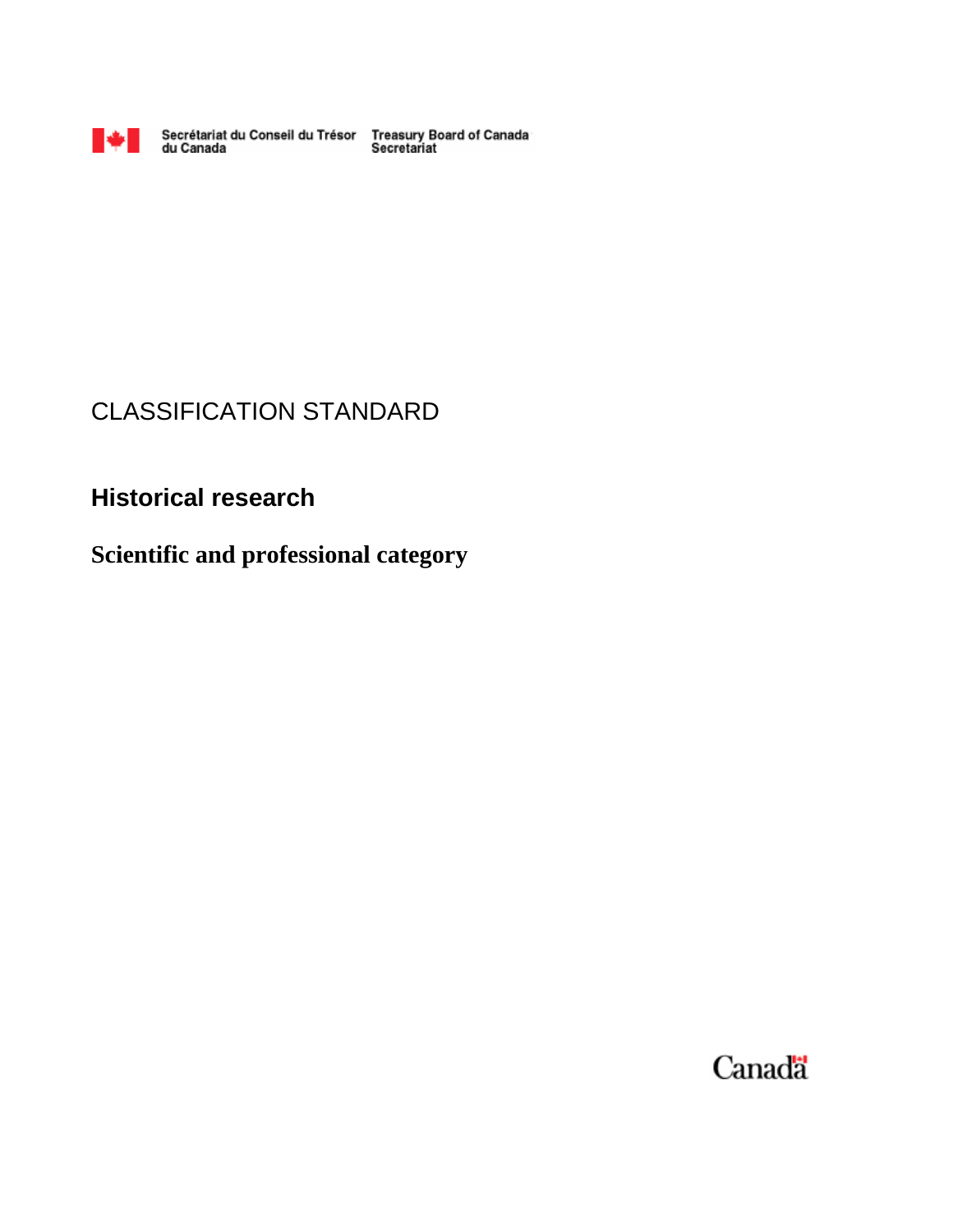# CLASSIFICATION STANDARD

# HISTORICAL RESEARCH

# **SCIENTIFIC AND PROFESSIONAL CATEGORY**

Issued by:

Classification, Human Resources Information Systems and Pay Division Personnel Policy Branch 1987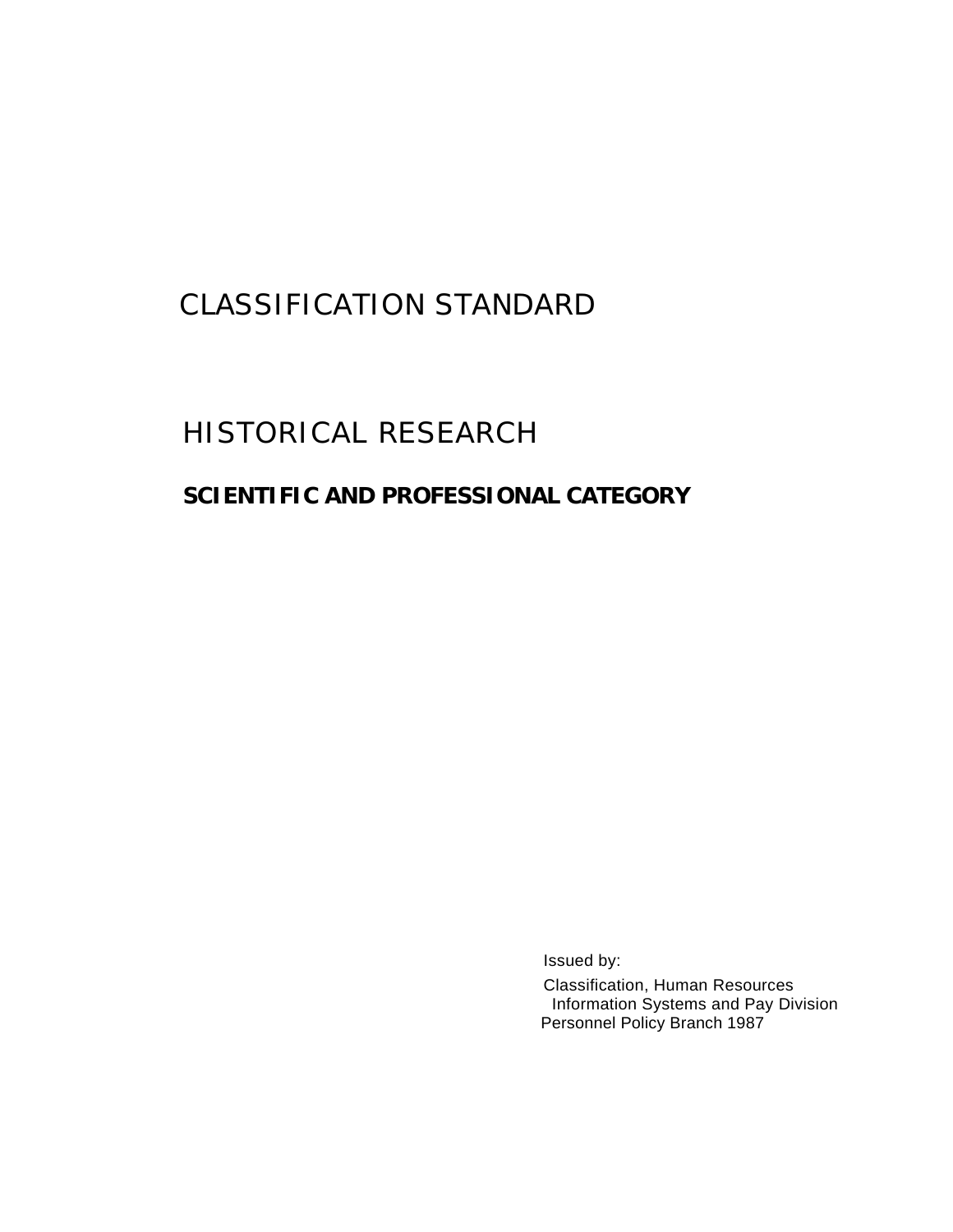ç Minister of Supply and Services Canada 1987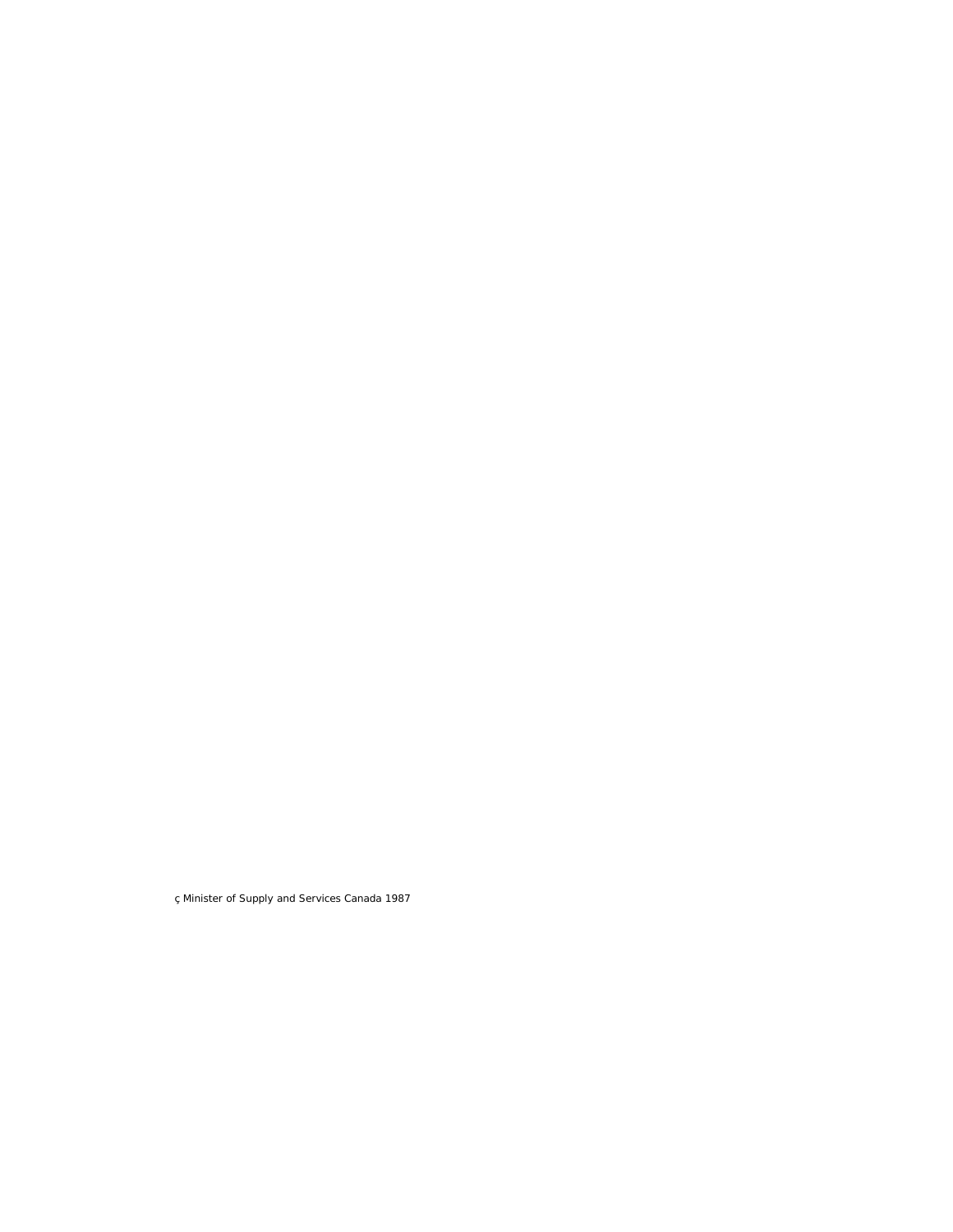# **CONTENTS**

|                                       | PAGE |
|---------------------------------------|------|
| I NTRODUCTI ON                        |      |
| CATEGORY DEFINITION                   | 3    |
| GROUP DEFINITION                      | 4    |
| DEFINITION OF TERMS                   | 5    |
| LEVEL DESCRIPTIONS                    | 6    |
| BENCH-MARK POSITION DESCRIPTION INDEX | 17   |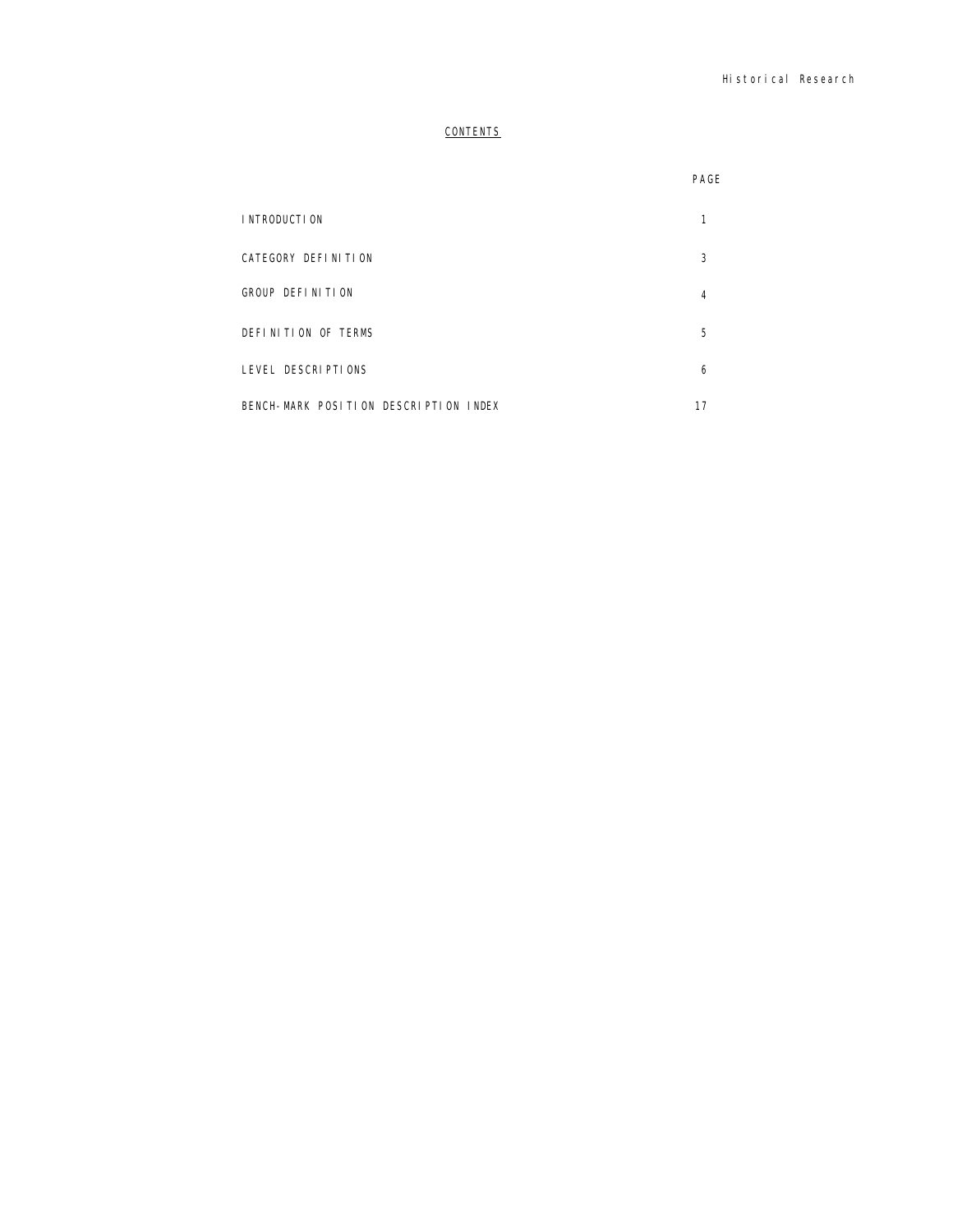# **INTRODUCTION**

This standard describes the plan to be used to classify positions allocated to the Historical Research Group. It consists of an introduction, definitions of the Scientific and Professional Category and the occupational group, definition of terms, level descriptions and bench-mark position descriptions.

The level description method of classification is a non-quantitative method of determining the relative difficulty of jobs. At each level those characteristics of the factors that are indicative of a significant difference in job demands are defined. In some cases, the characteristics of a particular factor may be similar at two levels, with the significant differences in job demand being concentrated in other factors. In progressing from the lowest to the highest level in a level description plan, the job demands tend to be cumulative, and the description of a particular level usually includes only elements of a higher order than that of the preceding level. The summary descriptions for each professional field reflect the types of duties that might be performed at each level.

From level 3 through to level 5, this standard provides for the recognition of outstanding performance by individual researchers who, in the judgment of a committee of their peers, merit promotion on the basis of the quality and importance of their research contributions, even though the duties of their positions do not correspond to all factor requirements stated in the standard, such as the requirement for the direction of the work of other professionals.

# Factors

The combined factors do not describe all aspects of jobs. They deal only with those characteristics that can be defined and distinguished and that illustrate the difference in job demands at various levels. Four factors are used in this plan.

| Knowl edge                                                  | to measure the difficulty of the work in such terms as the need for knowledge<br>of various techniques used in a particular field of work, and knowledge of a<br>particular subject area or areas within that field.                                                                                                                                                                                                                                                     |
|-------------------------------------------------------------|--------------------------------------------------------------------------------------------------------------------------------------------------------------------------------------------------------------------------------------------------------------------------------------------------------------------------------------------------------------------------------------------------------------------------------------------------------------------------|
| Nature of the Work<br>$\sim$                                | to measure the difficulty of the work in such terms as the breadth of subject<br>matter, the number of topics and sub-topics involved and the depth to which the<br>subject is to be studied, the relative availability and reliability of source<br>materials, the difficulties encountered in assessing the relative significance<br>and the interrelationships of various source materials, and the difficulties<br>associated with the presentation of the findings. |
| Professi onal<br>Responsibility<br>$\overline{\phantom{a}}$ | to measure the difficulty of the work in such terms as the degree of latitude<br>allowed in planning and carrying out assignments, in formulating<br>interpretations of the findings, and in making recommendations based on these                                                                                                                                                                                                                                       |
| Supervi si on                                               | fi ndi ngs.<br>to measure the difficulty of the work in terms of the responsibility for the<br>di rection and supervision of the work of others.                                                                                                                                                                                                                                                                                                                         |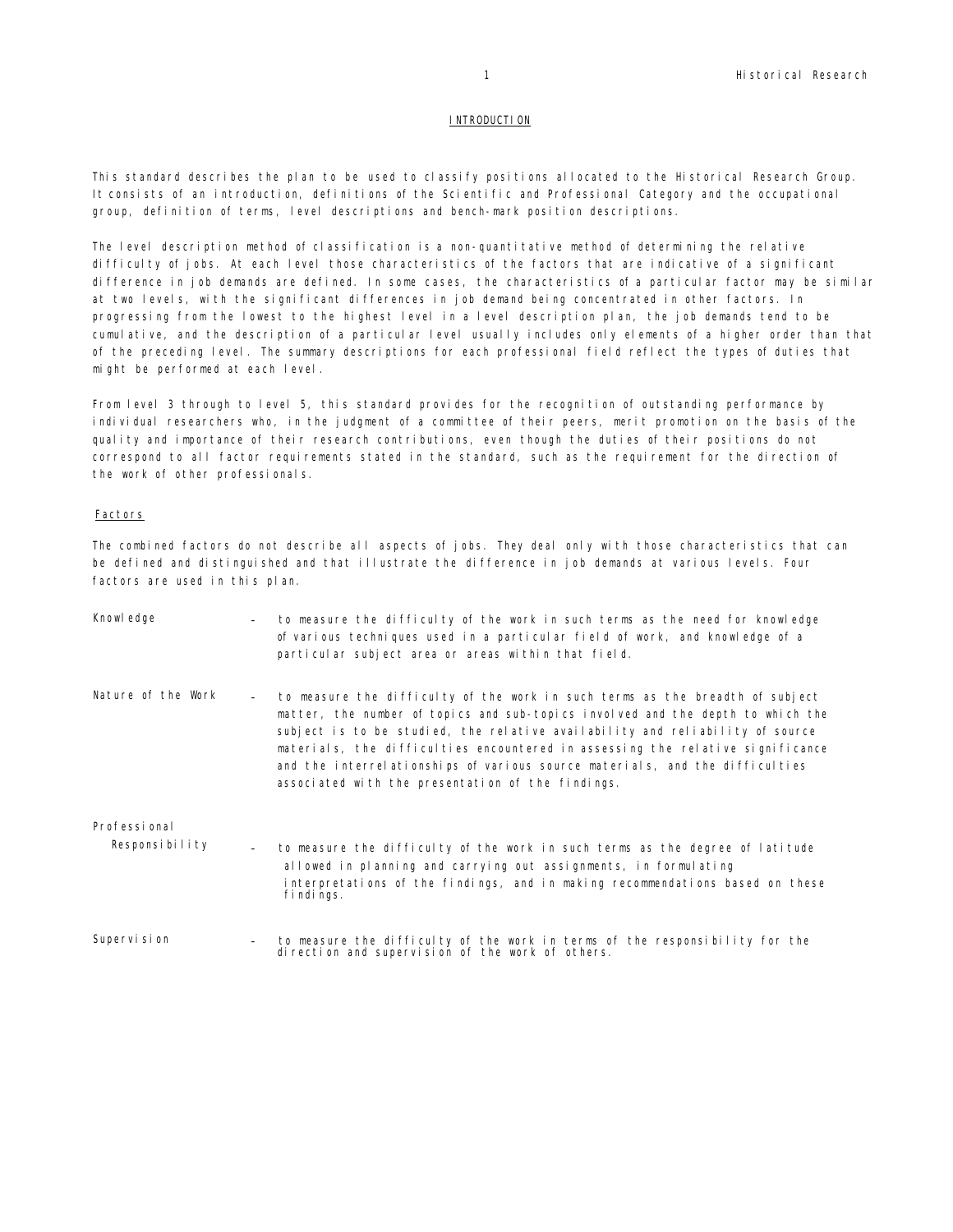# Bench-mark Positions

Bench-mark position descriptions are used to illustrate levels of jobs. Each description consists of a list of the principal duties, and specifications describing each of the factors as it appears in the position described. These descriptions are an integral part of the standard and are used to ensure consistency in the assignment of positions to levels.

# Use of the Standard

There are three steps in the application of this classification standard.

- 1. Allocation of the position to the category and the group is confirmed by reference to the definitions and the descriptions of the inclusions and exclusions.
- 2. Tentative allocation of the position to a level in the plan is made by comparing the requirements of the positions being evaluated with the level descriptions. The level tentatively assigned to a position should be the one that best corresponds on the whole with the duties and responsibilities of the posi ti on.
- 3. The description of the position being rated is compared with the descriptions of the bench-mark positions exemplifying the level tentatively selected. Comparisons are also made with descriptions of bench-mark positions for the levels above and below the level tentatively established.

# Determination of Levels

The ultimate objective of job evaluation is the determination of the relative values of jobs in each occupational group.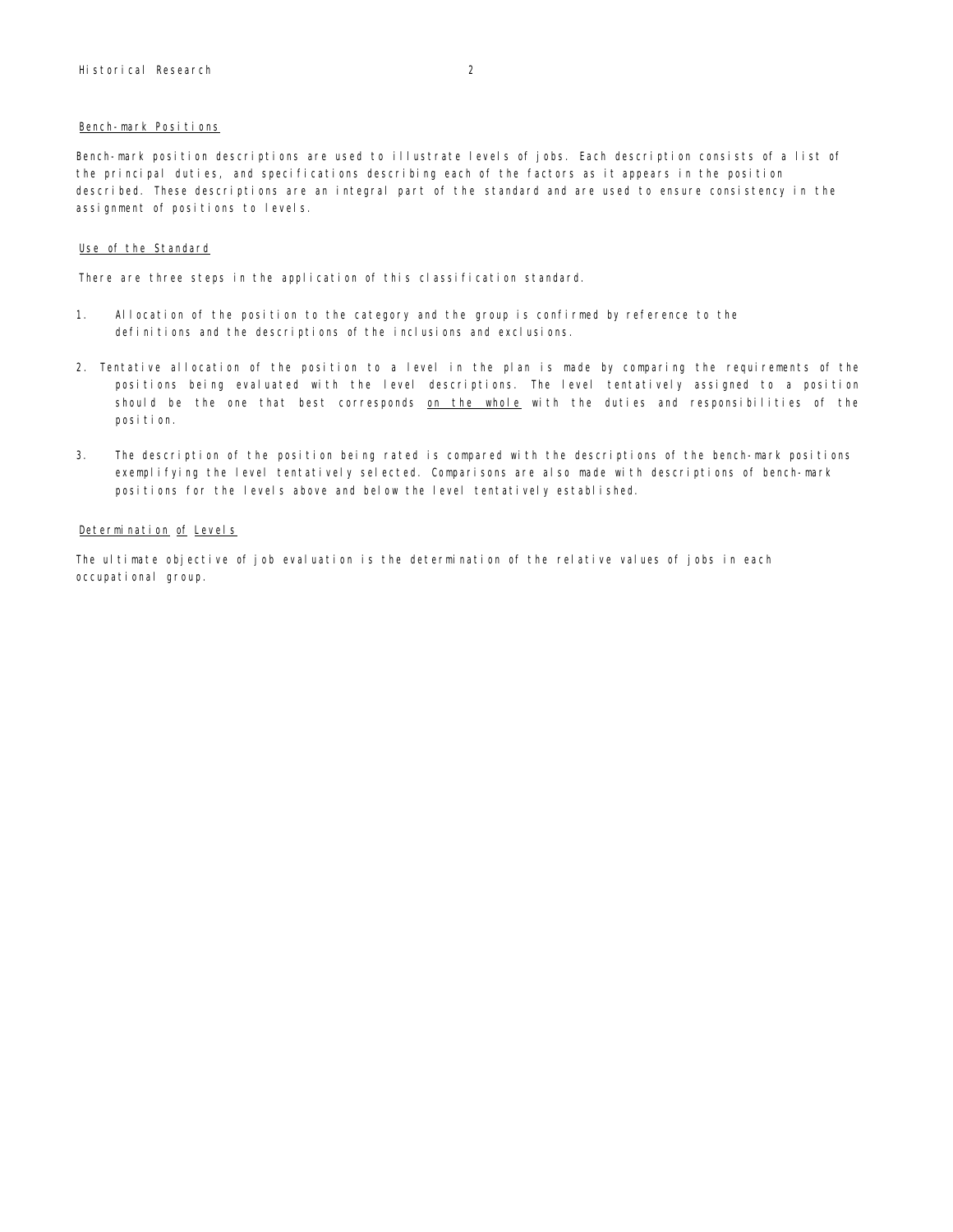# CATEGORY DEFINITION

Occupational categories were repealed by the Public Service Reform Act (PSRA), effective April 1, 1993. Therefore, the occupational category definitions have been deleted from the classification standards.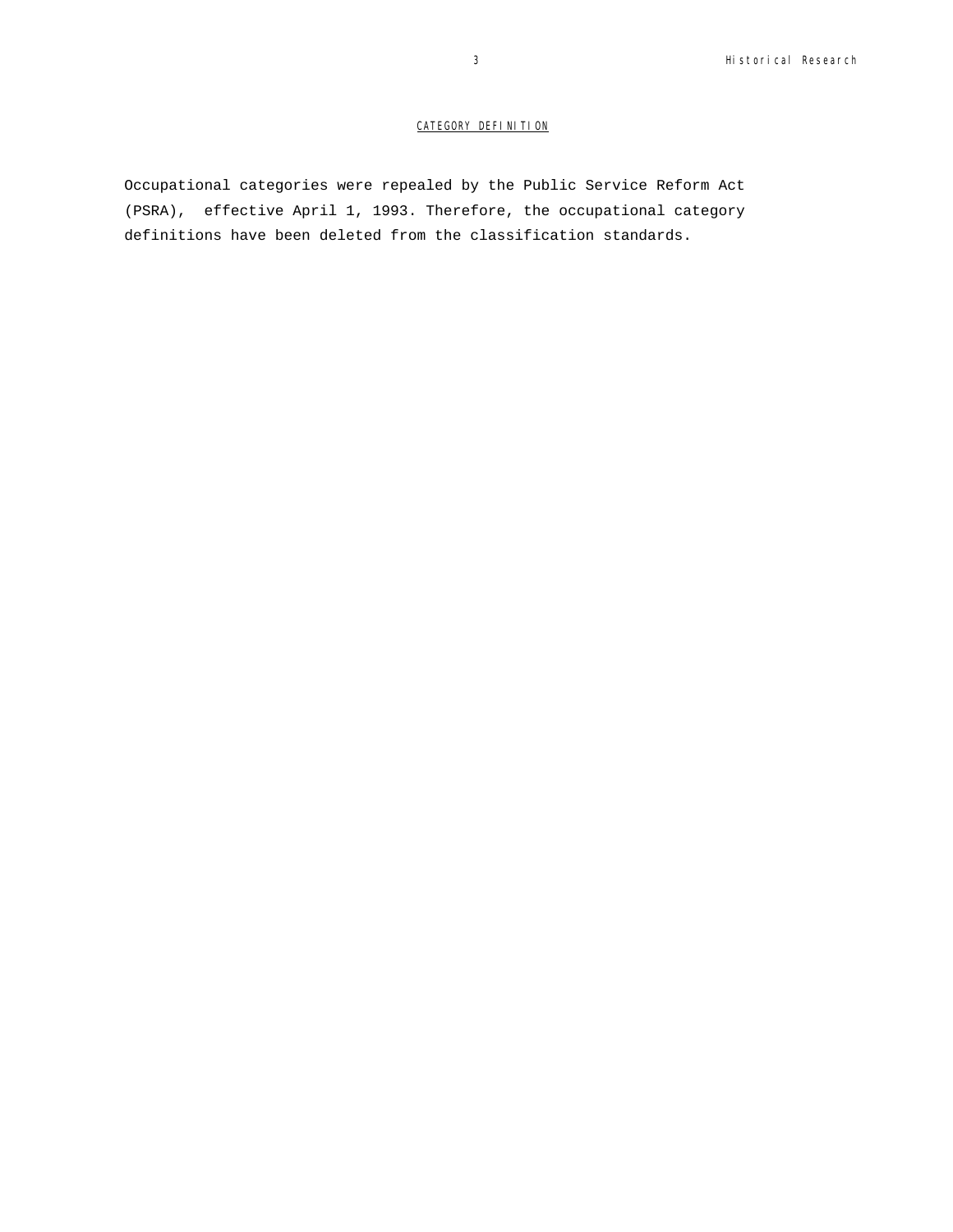# GROUP DEFINITION

For occupational group allocation, it is recommended that you use the Occupational Group Definition Maps, which provide the 1999 group definition and their corresponding inclusion and exclusion statements. The maps explicitly link the relevant parts of the overall 1999 occupational group definition to each classification standard.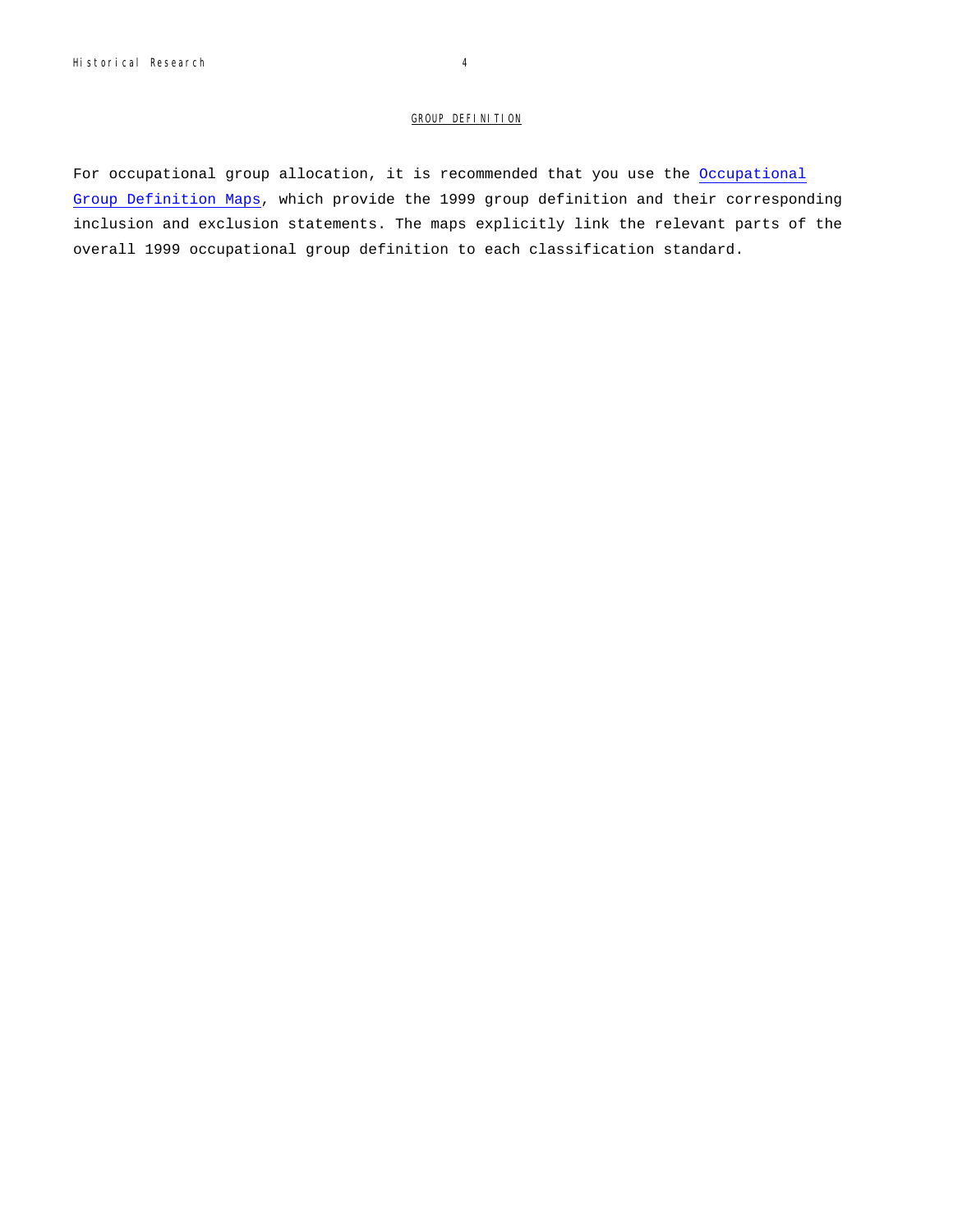# DEFINITION OF TERMS

"Research" in this standard refers to historical research, which is the application of a professional knowledge of established methods and techniques used in the search for, evaluation of, and synthesis of, historical evidence.

"Search" refers to the gathering of historical evidence pertinent to the particular study being undertaken, through search of the files and records of government departments or private individuals and of library and archival collections, through excavation and field survey, through examination of physical objects, or through the conduct of interviews with persons having knowledge of the events under study.

"Evaluation" refers to the critical assessment of historical evidence to establish its relative value. This requires the application of various analytical techniques to verify the reliability and authenticity of evidence and to determine which items of evidence may be accepted as historical fact.

"Synthesis" refers to the use of critical judgment and reason in analyzing the findings of research and evaluation in order to develop the hypotheses necessary to explain the facts, identify their causal relationships and explain their relative significance.

"Field" refers to a realm of knowledge such as archeology, anthropology, archival science, history, history of art, etc., requiring the application of a particular body of knowledge.

"Subject area" refers to branches of fields such as geographical, chronological, societal/cultural and others.

"Topic" refers to divisions within a subject area.

"Research Contribution" may include publications, visual displays, exhibits and other communication media, development of research methods, recognition as an expert in a field nationally or internationally, etc.

"Project" refers to a finite study of a research topic or an activity which can be measured by planning objectives and milestones.

"Program" in this standard is intended to mean, inter-related projects or activities for which short to medium term (10 year) and strategic (20) year planning objectives can be linked to departmental goals and priorities.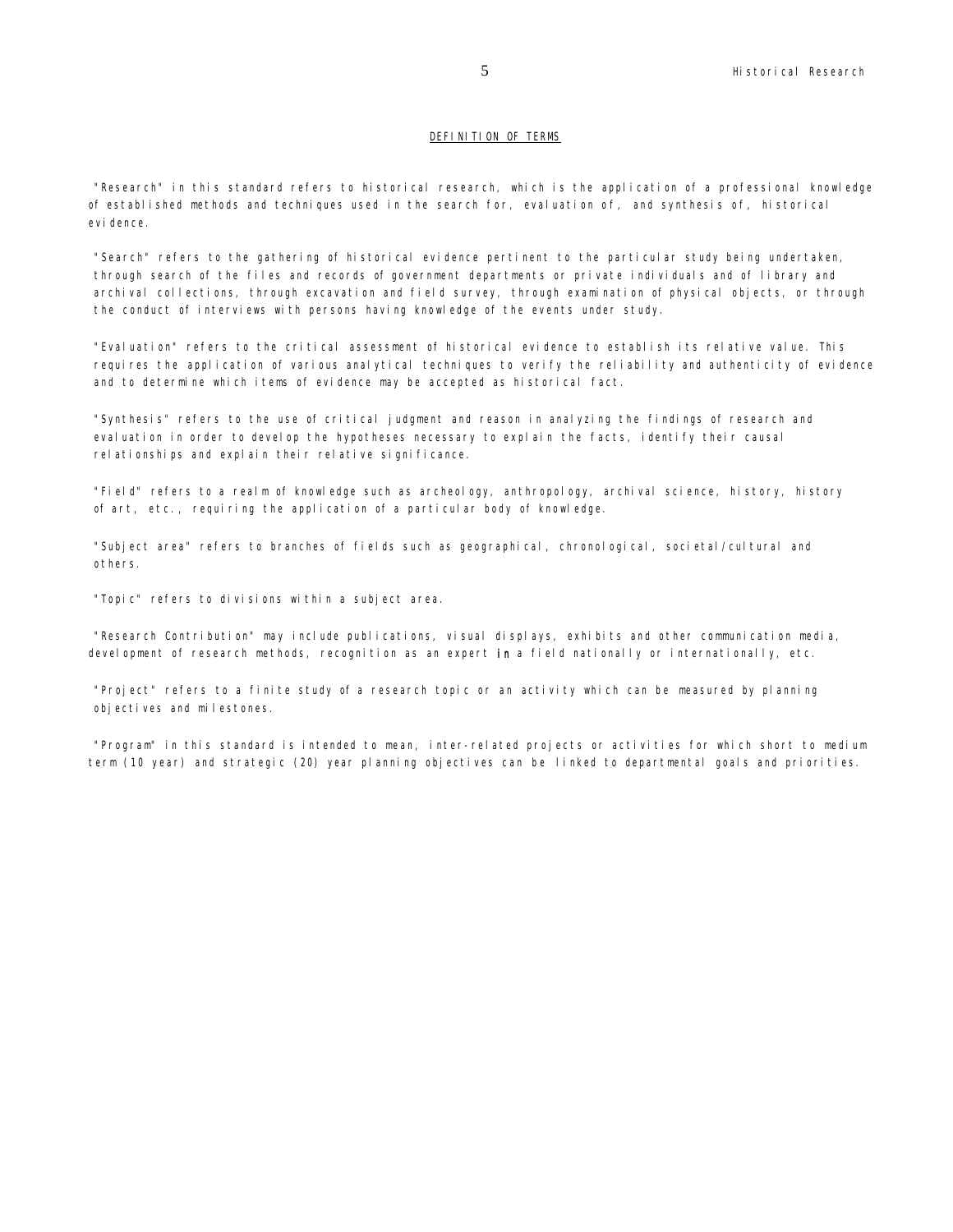LEVEL DESCRIPTIONS

# Level HR-1

Summary

Archivist: Carries out prescribed research in an assigned subject area; to provide data to be used in the acquisition of archival records; to arrange and describe archival records by obtaining identification and description data from archival and secondary sources; to present this information in written form; to provide a reference and research service on designated topics by drafting replies to inquiries and/or preparing reports.

#### OR

Curator of Art: Participates in the cataloguing and maintaining of research files on works of art in an assigned subject area; carries out assigned research on aspects of major exhibitions and installations or for small special exhibitions; searches and evaluates primary and secondary sources synthesizing results for use in the writing of booklets and brochures or for publication in catalogues; researches available sources and evaluates information gathered to assist in determining authenticity and significance of works of art for acquisition; provides research and reference services; and drafts replies and reports in response to enquiries.

#### OR

Anthropologist: Plans and carries out research projects on an assigned topic to identify, analyze, classify and interpret cultural behavior; selects and studies available sources of information; writes comprehensive reports, booklets and brochures based on the results of findings; trains laboratory personnel; follows established standards for the measurement, classification and description of artifacts; prepares manuals of cataloguing procedures and assures adherence to standards; works on archeological excavations and in field laboratories and assists in the planning of research projects.

#### OR

Archaeologist: Assists in the excavation of archaeological sites, or conducts small scale field investigations (.e.g, 1 to 3 person field party; 2-6 week duration; limited excavation or testing, environmental assessment screening, or monitoring construction activity); records observations and field data; assists project archaeologist in collating and analyzing data; maintains site records and related research files; may work on a team project under the supervision of a project archaeologist; writes short scientific reports, and popular articles, on topics of limited depth and scope; acts as consultant to other professionals at the same level (curator, site interpretative officers, material culture researchers, and archaeologists); develops and maintains contacts with professional researchers outside the department; may direct the work of support staff on a project basis as well as supervise the work of seasonal assistants and field laborers.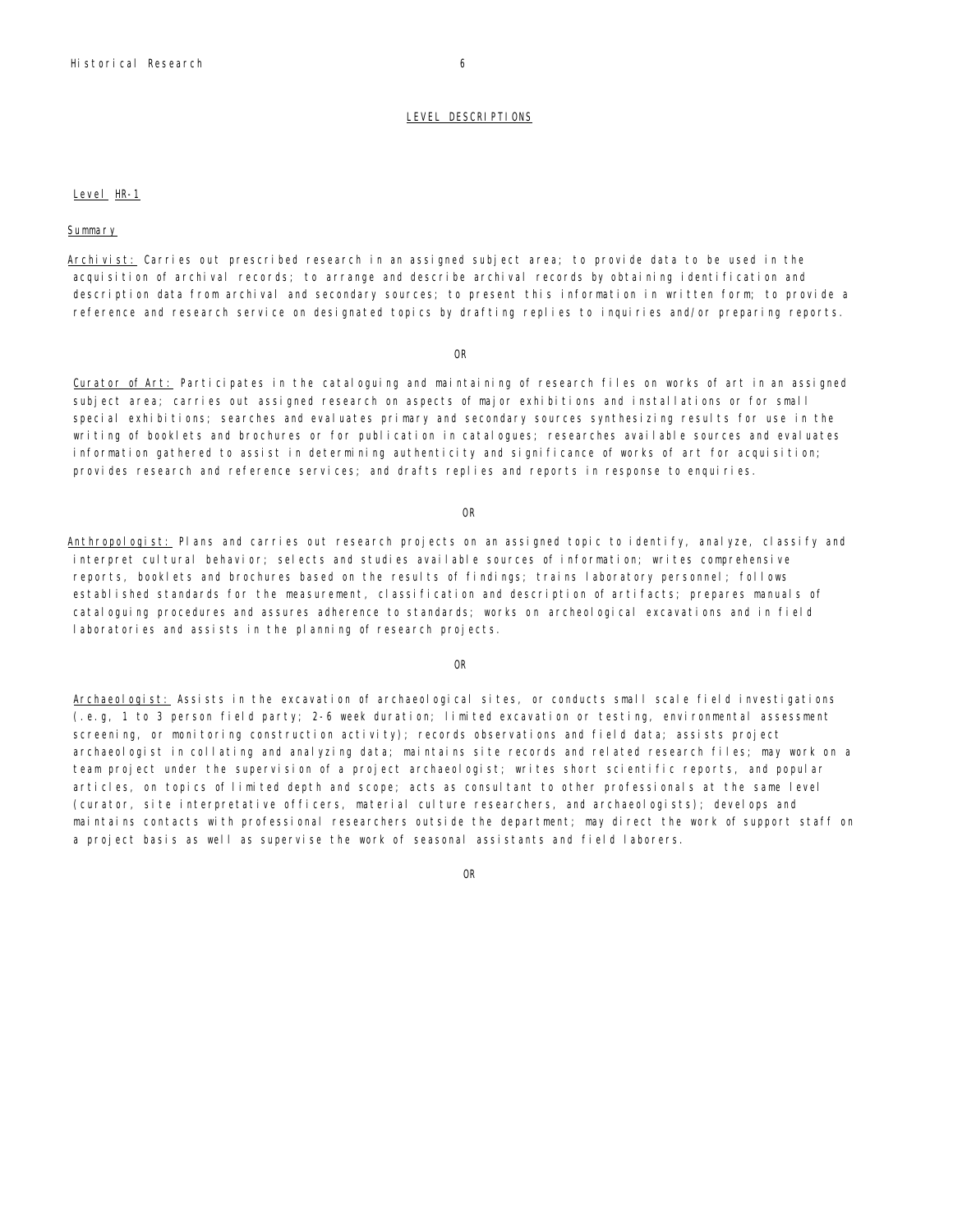Material Culture Researcher: Carries out research requiring treatment of one to three assigned topics within a subject area to identify, analyze, classify, and interpret historic period material culture; accumulates information from small archaeological and historical assemblages, and from primary and secondary written sources usually obtained locally; writes short scientific reports, and popular articles and brochures, on topics of limited depth and scope; may work on a team project under the supervision of a more senior researcher; assists in the planning of research projects; maintains the Reference Collection and related research files; acts as consultant to other professionals at the same level (curators, site interpretative officers, archaeologists, and material culture researchers); develops and maintains contacts with professional researchers outside the department; provides instruction in identification of material in the area of specialization; works on archaeological excavations or in field laboratories; may supervise support staff on an intermittent or short term basis.

OR

Historian: Carries out prescribed research in an assigned subject area, accumulating and evaluating data from primary and secondary sources; provides reports or data for any of the following purposes: officials histories of institutions, policies, events and major historical themes; preparation of internal papers for policy decisions or answers to official or public inquiries; identification and development of historic parks and sites; development of exhibits, and cataloguing and development of museum or research collections.

# **Specifications**

#### Knowledge

The work requires a knowledge of a specific field and its methodology, and of a particular subject area. The work also requires skill in evaluating evidence and in organizing and presenting materials or findings in logical sequence.

# Nature of the Work

The work consists of assignments dealing with particular topics which may include a number of related subtopics. The work requires the solution of problems of evaluation, organization and presentation of historical materials or findings.

### Professional Responsibility

The work is reviewed at various stages and on completion for adequacy of research, presentation, completeness and validity of assessments.

# Supervision

Supervision is not normally a continuing responsibility, however, with some projects there may be a requirement to allot work to, and check the completed work of support staff.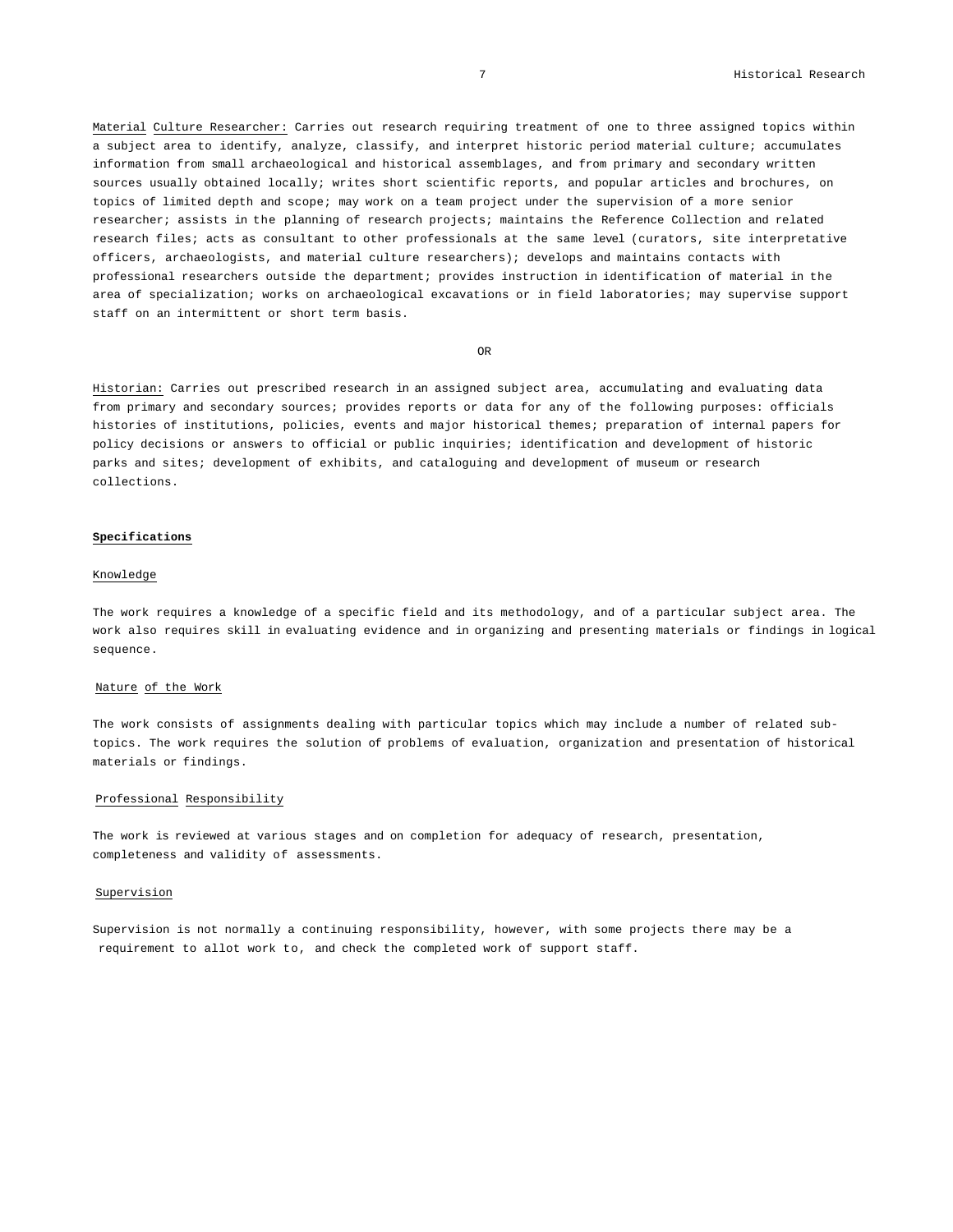#### LEVEL DESCRIPTIONS

# Level HR-2

# Summary

Archivist: Conducts research in related topic(s) within subject areas in order to: acquire archival records, by evaluating records, identifying and selecting those of archival/historical value and by recommending to destroy or not to acquire the remainder; establish the authenticity and reliability of historical records; (and/or) assume responsibility for (an) archival fond(s), including the arrangement and description of the records by developing the indexing and descriptive criteria and recommending conservation treatment; provide reference and research services by providing historical/archival information, writing historical texts for publication and participating in the development of exhibitions.

OR

Curator of Art: Advises on loans and the conservation of works of art in a designated subject area; selects works of art for acquisition, and assists in establishing their authenticity, art historical and aesthetic significance; conducts research according to assigned goals; searches and evaluates primary and secondary sources on works of art in other galleries and private collections; researches and organizes special exhibitions or installations of the permanent collection with related didactic material; researches and prepares papers, reports, articles, brochures, booklets and catalogues.

OR

Anthropologist: Plans, initiates and carries out research, including field work, according to assigned goals, providing data to be used for publication, for the preparation of internal papers intended for policy decisions and official or public enquiries, for the development of museum exhibits or for the cataloguing and development of museum collections; writes for publication or internal use; represents a subject area or areas on planning teams for the development of museum exhibits; and, in given subject areas, selects objects for acquisition and catalogues them for their anthropological significance; provides advice on anthropological matters; independently conducts anthropological research projects; collects information based on field-work and from written sources; collates information gathered and prepares papers and monographs on results of findings for scientific publication; collects anthropological artifacts and consults on the content and construction of anthropological displays; answers enquiries on anthropological matters.

# OR

Archaeologist: Plans and directs field investigations (normally, 4-10 person field party, 1-6 month duration, site-specific problem orientation such as major environmental assessment screening and salvage work, cultural resource inventory and assessment, and site interpretation or engineering support); or under the supervision of an archaeologist in charge of a major archaeological project, acts as second-in-command responsible for a significant portion of such a project; maintains site records and related research files; analyses data and writes reports on field investigation results; prepares scientific monographs, as well as popular and scholarly articles, brochures, and booklets; acts as consultant to other professional staff within and outside the department, and advises other program functions on archaeological matters; maintains contacts with professional colleagues; may supervise subordinate researcher or support staff and will direct the work of seasonal field assistants and laborers.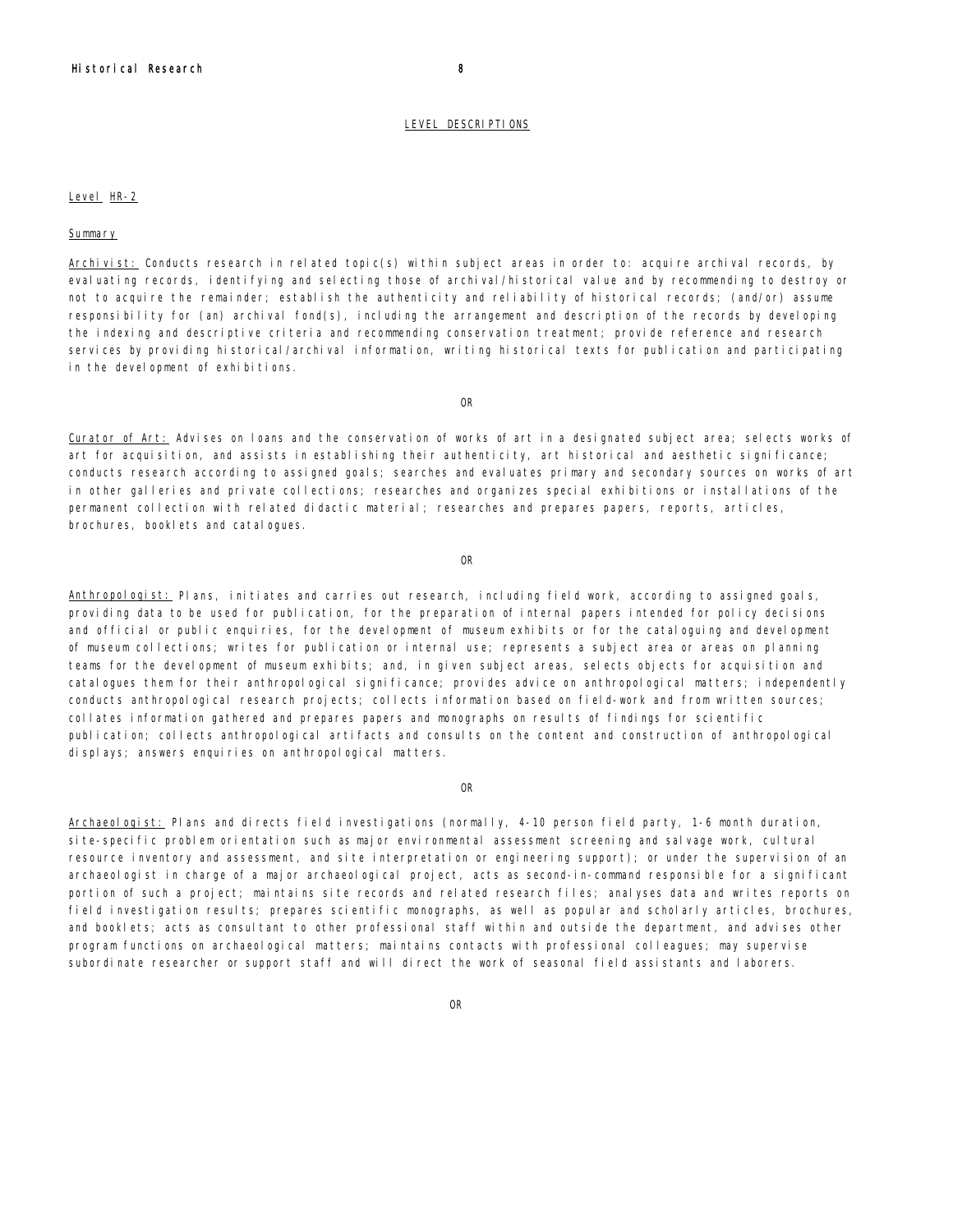Material Culture Researcher: Carries out complex research projects requiring treatment of three to four related topics and sub-topics within two or three subject areas; collates, analyses and synthesizes data gathered from a wide variety of archaeological and historical assemblages which is usually obtained from national, and sometimes international, repositories; prepares scientific monographs, as well as popular and scholarly articles, brochures, booklets, and exhibition copy; coordinates material culture team projects; directs the development of the Reference Collection within the area of expertise, and creates related research files; provides advice and information on planning research, and provides functional inputs to the review of research products and the selection of research staff; acts as consultant to other professional staff within and outside the department, and maintains contacts with professional colleagues; provides training in the area of material specialty and research methodology in general; works on archaeological excavations and in field laboratories; may supervise associate researcher and support staff on an intermittent basis.

OR

Historian: Plans, initiates and carries out research according to assigned goals, on topics and sub-topics, which includes searching and analyzing historical sources and providing reports or data for any of the following purposes: official histories of institutions, policies, events and major historical themes; other publications; various media of dissemination to the public; preparation of internal papers for policy decisions or answers to official or public inquiries; establishment, conservation, development and interpretation of historic parks and sites; development of exhibits, and cataloguing and development of museum collections. Writes for publication or for internal use articles, papers, monographs, popular books, texts, plaques, pamphlets or guidebooks for use in the interpretation to the public of historic sites, events, periods, themes, and exhibitions and collections; evaluates historical documents for accession and research.

#### Specifications

#### Knowledge

The work requires a knowledge of a specific field as well as an in depth knowledge of a particular subject area. The work requires a thorough knowledge of established techniques and methods of historical research used in the collection and evaluation of historical facts and materials and the ability to write clear historical syntheses.

#### Nature of the Work

The work consists of conducting complex research projects requiring treatment of several related topics. It requires searching for and evaluating all available information and material obtained from a variety of sources, the synthesis of such information and the development of interpretations or recommendations based on results or findings emanating from research projects. Work may require the determination of priorities, the programming and scheduling of assignments, and the review of the work of others.

#### Professional Responsibility

The work is assigned in terms of goals to be achieved. It entails responsibility for planning and executing work independently and for developing interpretations and recommendations. Assistance of the supervisor is sought on questions involving policies and practices. Work is reviewed upon completion for completeness of coverage and for adherence to policies and practices, the quality of work, the validity of findings and the satisfactory attainment of objectives.

#### Supervision

The work may require the supervision of support staff and on occasion the direction of junior professional staff.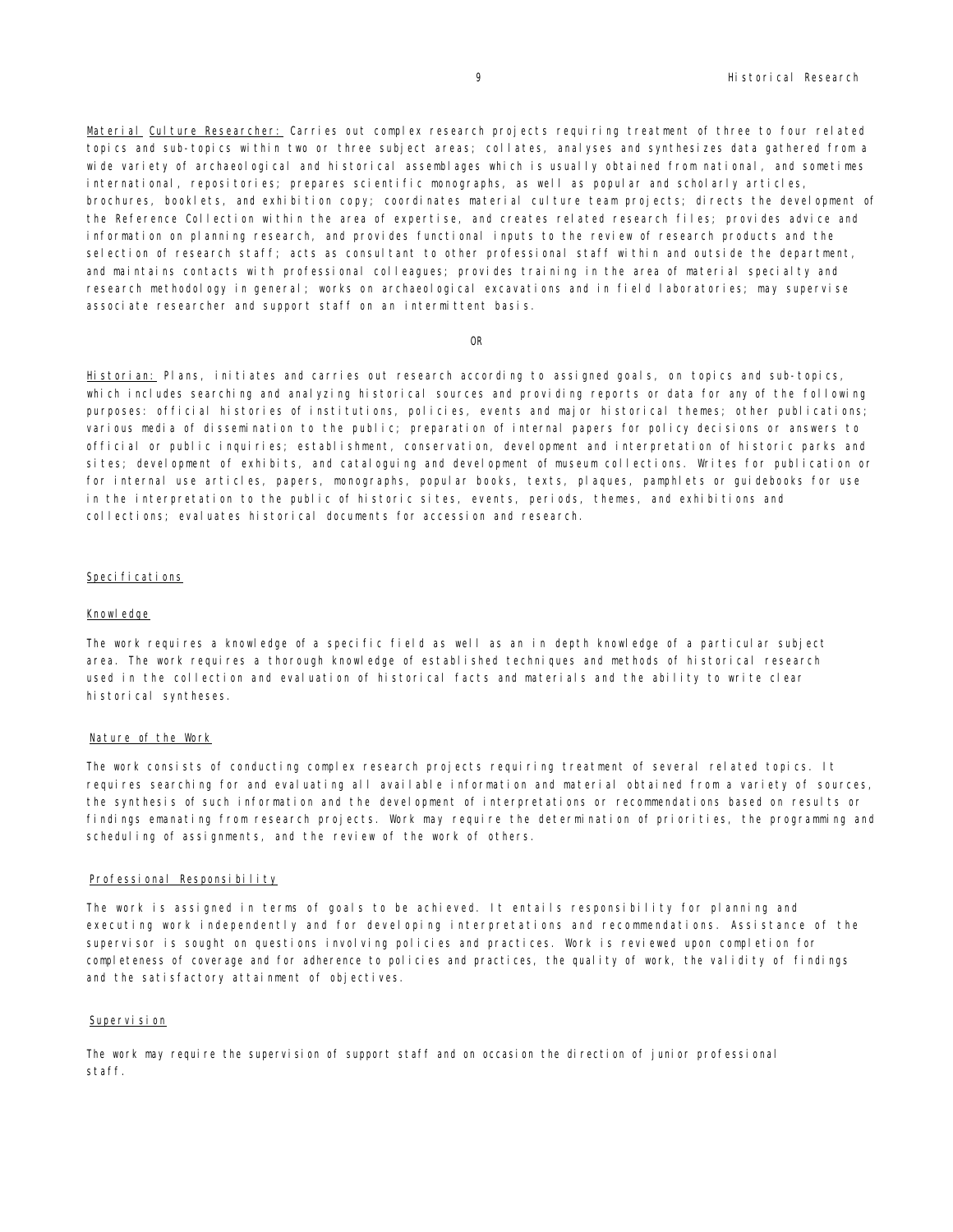# LEVEL DESCRIPTIONS

# Level HR-3

#### Summary

Archivist: Supervises and/or conducts research in a broad or a specialized subject area in order to: acquire records; supervise and participate in the accessioning, arrangement, description and storage of historical material; plan and supervise the preparation of finding aids to service archival materials; provide reference and research services by leading the development of exhibitions, producing historical publications and providing information on historical themes; assess the relevance of policies for specific research projects and activities; formulate, revise and develop objectives and priorities of research projects; review research work done by staff.

OR

Curator of Art: Is responsible for the documentation, preservation and care of works of art for a designated collecting area; advises on art historical matters related to the conservation of works of art; selects works of art for acquisition, assesses their authenticity, art historical and aesthetic significance, and effectively recommends them for acquisition; formulates, develops and revises research objectives and priorities for a designated collecting area; conducts or develops, assigns and coordinates research work for major exhibitions, both national and international, and for the installation of the permanent collection; researches and prepares art historical publications; reviews research done by staff or contractees; maintains contacts with other art historians at the national and international level.

OR

Anthropologist: Plans, initiates, carries out, co-ordinates, monitors, controls and completes, in a broad or specialized subject area, several simultaneous research projects intended for publication, for use in various media of dissemination to the public, for the preparation of internal papers used in policy decisions and official or public enquiries, for the development of museum exhibits, or for the cataloguing and development of museum collections; writes anthropological material for publication or for internal use; establishes research priorities within a defined broad or specialized subject area; assigns research projects to anthropologists; synthesizes the product of collective research; revises reports prepared by others; represents the discipline on, or leads, planning teams for the development of museum exhibits, plans museums collection development; selects objects and categories of objects for acquisition and adds to the catalogue pertinent anthropological information; provides advice and information; develops and undertakes substantial anthropological research projects within a designated cultural region of Canada; establishes research priorities and develops, co-ordinates and directs research projects for the region; advises on anthropological matters related to exhibitions, publications, collections, teaching and anthropological research; maintains contacts with other anthropologists in related work at the national and international level.

OR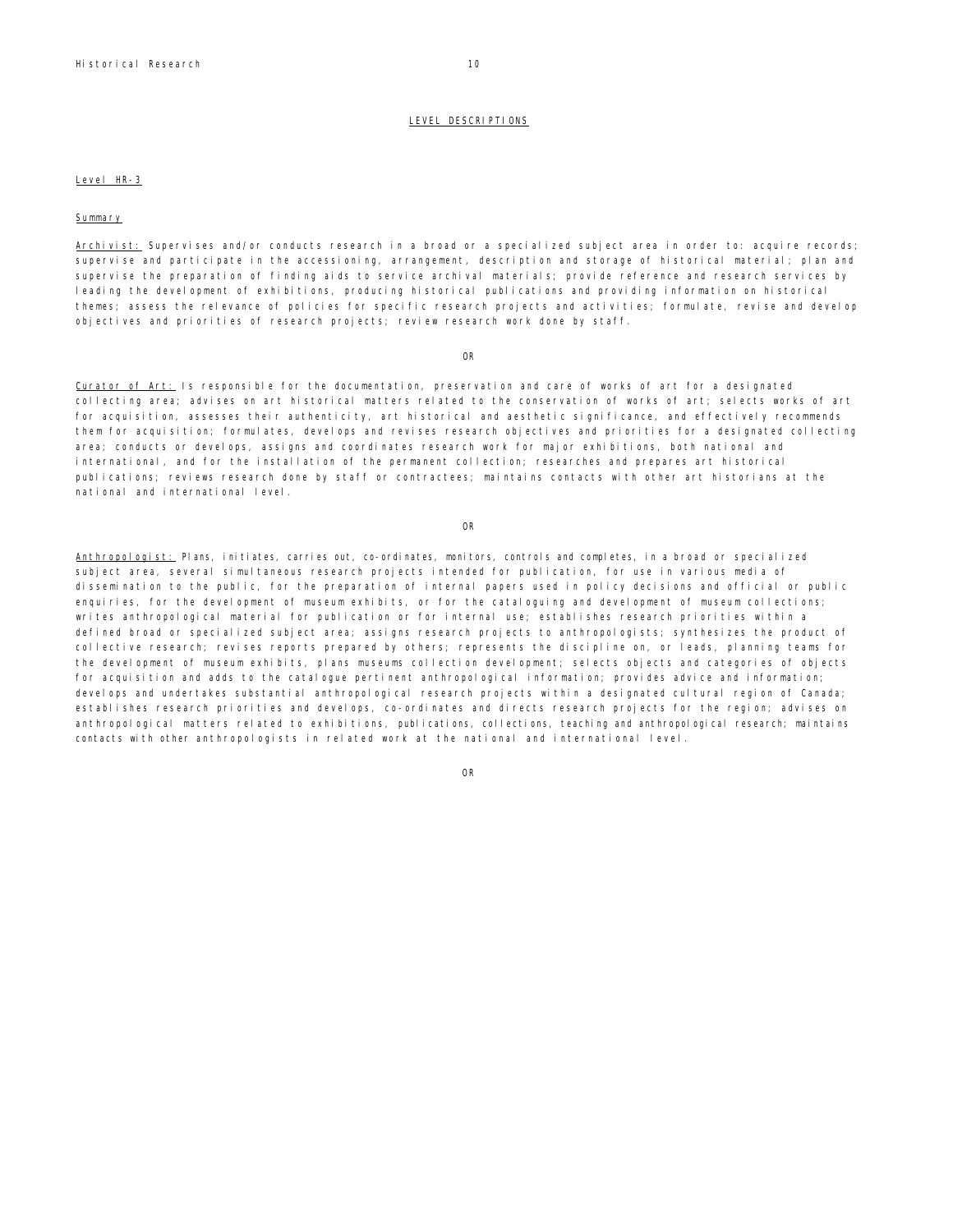Archaeologist: Plans, directs and implements major archaeological research projects (e.g., 8-25 person field party, multi-season duration, on-site interdisciplinary capacity, major thematic focus, complex features and research problems); develops cultural resource management projects; contributes to advances in the field of knowledge, and may establish new approaches; refines and modifies established methods and techniques; directs compilation of field data and related research files; prepares scientific monographs, as well as scholarly and popular articles and booklets, and compiles comprehensive reports based on the work of supporting projects; provides advice on development of directives, functional evaluations, and review of research products; acts as consultant to colleagues within and outside the department, and advises officials within the department on archaeological matters; maintains contacts with professional colleagues at the national and international level, normally has continuing supervision of professional and support staff, and will have seasonal supervision of an entire complement required for field work.

OR

Material Culture Researcher: Carries out complex research projects requiring treatment of three to five related topics and sub-topics within three or more subject areas; organizes and synthesizes data from all relevant sources; and directs the compilation of major reference files on broad subject area/theme bases; contributes to advances in the field of knowledge; develops new methodological approaches; prepares scientific monographs, as well as scholarly and popular articles, booklets, and exhibition copy, and compiles comprehensive reports based on the work of supporting projects; direct material culture team projects; plans and directs the development of the Reference Collection and monitors maintenance activities; provides advice on development of directives, functional evaluations, and review of research products; plans project requirements and monitors execution; acts as a consultant to colleagues within and outside the department, and to officials within the department; and maintains contacts with professional colleagues at the national and international level; identifies the need for, and provides, training in material culture research; provides on-site expertise to project archaeologists; continuing supervision for a number of professionals and support staff is required.

OR

Historian: Plans, initiates, carries out, controls and completes independent research across a broad subject area or on major historical themes, periods and event intended for any of the following purposes: official histories of institutions, policies, events and major historical themes; other publications; various media of dissemination to the public; preparation of internal papers for policy decisions or answers to official or public inquiries; establishment, conservation, development, and interpretation of historic parks and sites; development of exhibits, and cataloguing and development of museum collections. Establishes research priorities within a defined broad subject area; assigns, coordinates and monitors research projects where appropriate; synthesizes the product of collective research; revises historical reports prepared by others; represents the discipline on, or leads, planning teams for the development of exhibits and departmental policies; represents the broad subject area on a committee planning museum collections development and, in this context, selects objects and categories of objects for acquisition and adds to the catalogue pertinent historical information; in other situations, plans and writes historical narratives or reports on institutions, policies, events and major historical themes; provides advice and information about sources and other historical matters.

#### Specifications

#### Knowledge

The work requires a knowledge of a specific field as well as an expert knowledge of a particular subject area and/or a broad knowledge of several subject areas. The work requires skill in searching for, evaluating and synthesizing large amounts of information, considerable writing ability in the presentation of the synthesized product. The work also requires skill in coordinating the execution of a major research study in a specific subject area or a number of related research projects.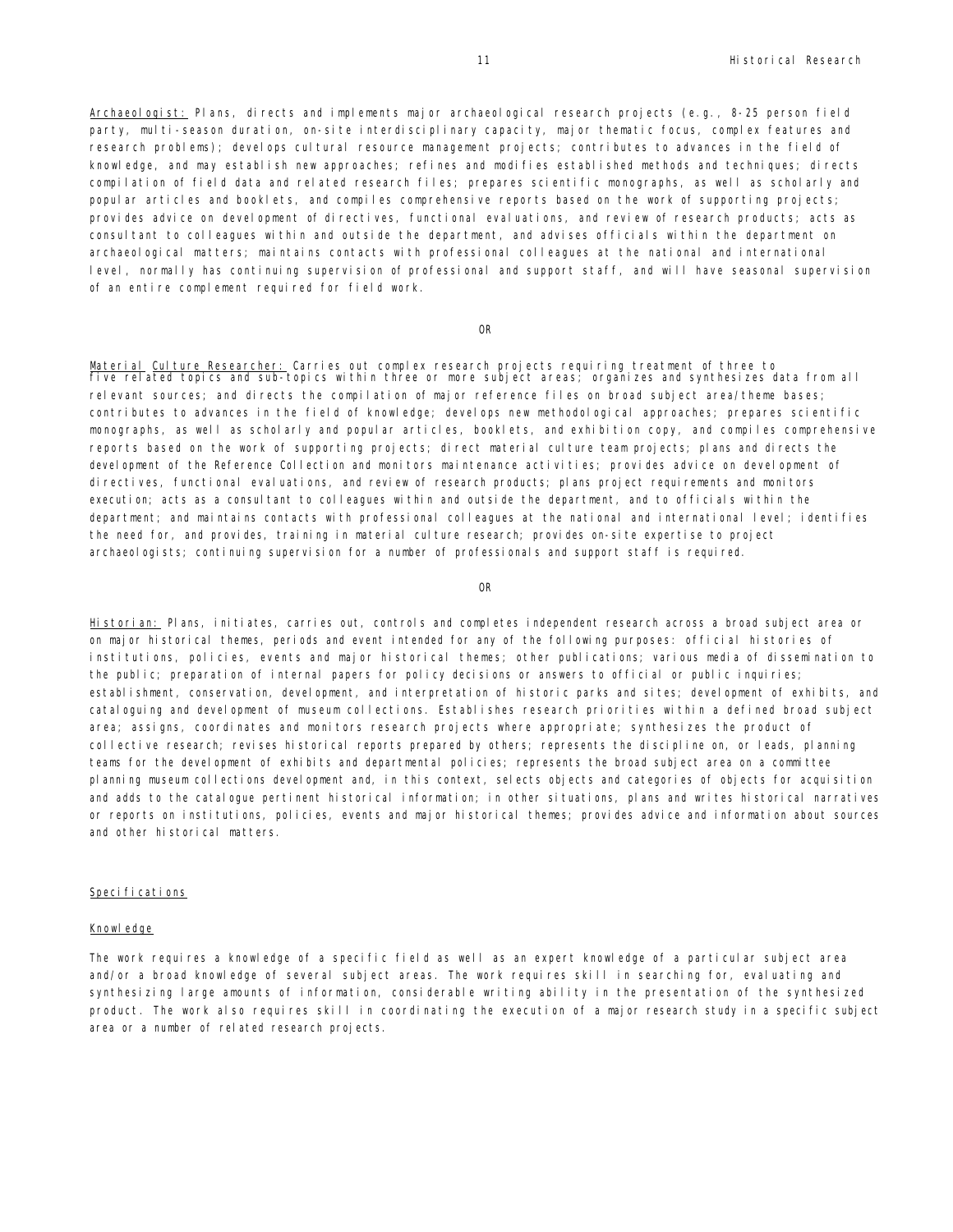# Nature of the Work

The work consists of research studies on major themes or subjects which may require the direction of a number of supporting projects. It consists of assessing the interrelationship of historical findings that may be of a controversial or inter-disciplinary nature and the coordination, review and integration of a number of research projects, as well as the direction of the work of professionals or contract researchers carrying out supporting projects, or the supervision of an organizational unit in which a number of research projects are carried out simultaneously.

#### Professional Responsibility

The work is defined in terms of the subject to be covered. It entails responsibility for defining the extent of the research to be undertaken, allocating, coordinating and reviewing a number of supporting projects. The work is reviewed for thoroughness and adherence to policy. Guidance is normally sought on questions involving policy.

# Supervision

0

Supervision of a number of professionals and some support staff is normally required.

NOTE: This level may also be attained by individual researchers who, in the judgment of a committee of their peers, have shown that their performance, in terms of the quality and importance of their research contributions, warrants classification at this level.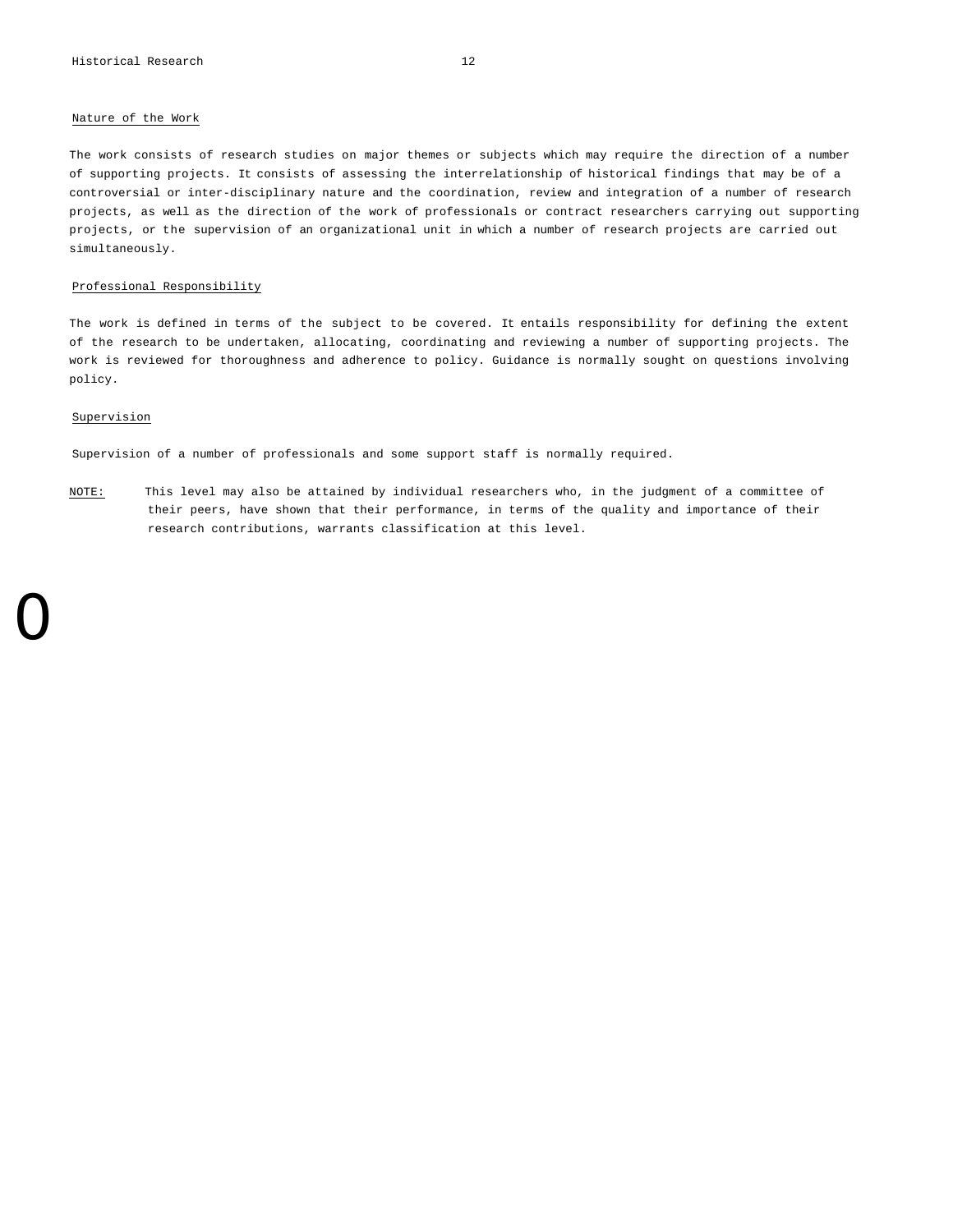#### LEVEL DESCRIPTIONS

#### Level HR-4

### Summary

Archivist: Directs research in a number of subject areas or a major specialized subject area in order

to: acquire, and develop the holdings of archival records; ensure the overall custodial care of archival records, including the arrangement, description, storage and conservation care; direct and/or ensure the provision of a reference and research service including the production of historical publications and exhibitions; write reports requiring the interpretation of controversial historical evidence or important aspects of policies; formulate, revise and develop objectives and priorities, recommend changes in policies and develop procedures and techniques for the research program.

OR

Curator of Art: Plans and directs the research program for a number of designated collecting areas or for a major collecting area; plans and directs the development of the collections or collection and effectively recommends works of art for acquisition; approves priorities and jointly approves with the Head of Conservation treatments for the conservation of works of art; directs the installation of the permanent collection, as well as the preparation of catalogues; plans and directs research by staff or contractees for the organization of major art historical exhibitions, both national and international; acts as consultant and advisor to senior officials; represents the institution nationally and internationally.

OR

Anthropologist: Develops and undertakes a substantial and comprehensive anthropological research program covering a large and sensitive research area in Canada; plans, co-ordinates and directs the research program for a large cultural region; plans, schedules, assigns, directs, monitors, controls, reviews and evaluates research conducted by subordinates in several broad subject areas intended for publication and other media, for the preparation of internal papers used in policy decisions and in reply to official or public enquiries, for the development of museum exhibits, for the cataloguing and development of museum collections; reviews research products to maintain research standards; ensures the completion of anthropological manuscripts for publication; assures the delivery of anthropological content to interdisciplinary museum exhibit-development teams, represents the discipline in the inter-disciplinary review of exhibit-planning options and final exhibit proposals; in collaboration with collectionsmanagement staff, directs research staff in the development of museum collections; acts as a consultant and technical advisor to senior officials; provides advice and guidance on sensitive anthropological matters where the advice and guidance given may have a significant impact on the direction and development of future anthropological research programs; maintains contacts at the national and international level.

#### OR

Archaeologist: Plans and manages, through subordinate supervisors and functional management processes, a program of archaeological research and archaeological collections management; defines performance indicators; authorizes and controls required resources. Acts as a consultant and technical advisor to senior management on policy, planning, directives and standards within the overall context of departmental objectives; conducts functional reviews; maintains professional contacts at the national and international levels. Evaluates research products and provides an assessment of their contribution to the field and makes recommendations on their dissemination. Has continuing supervision of a number of staff.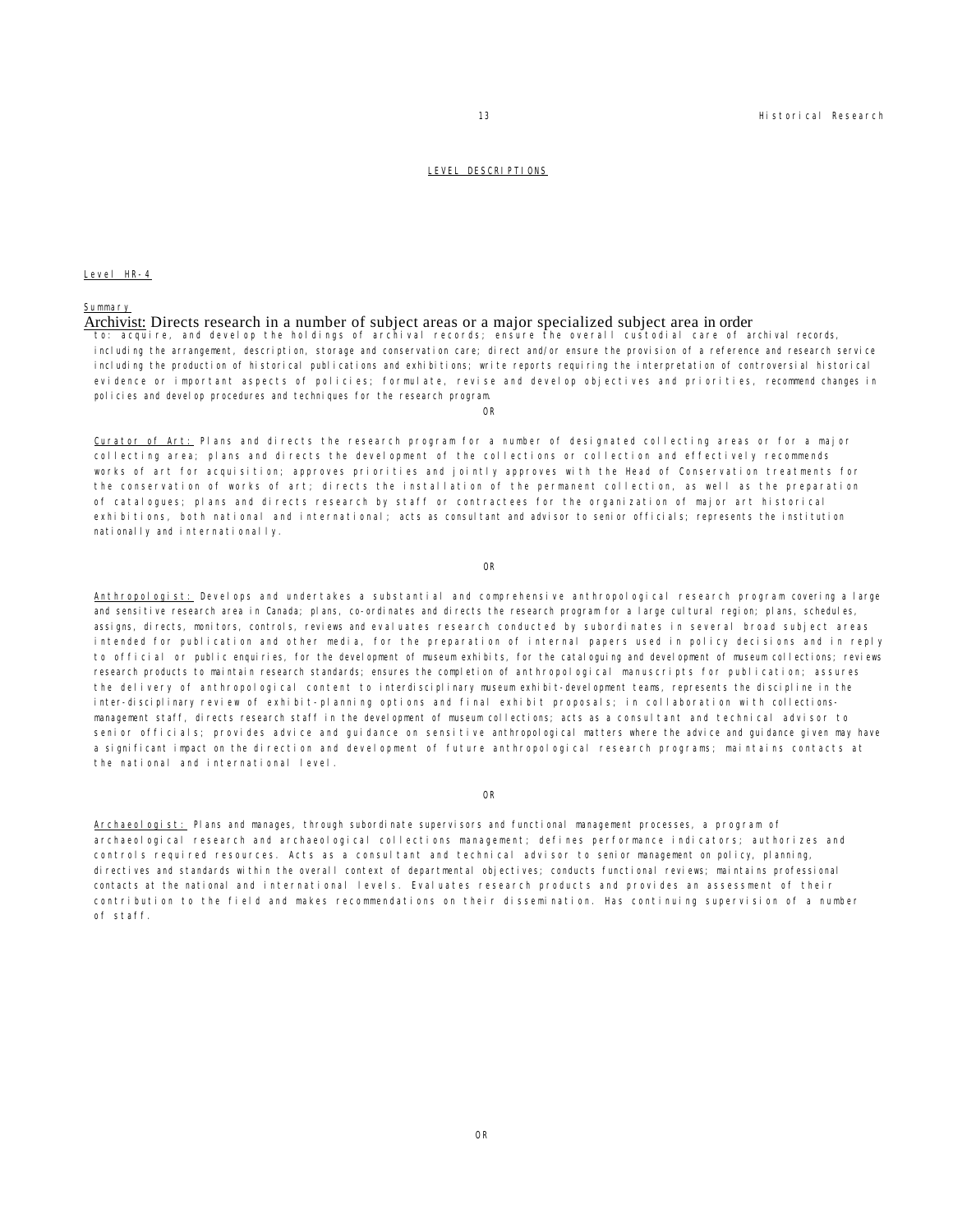Material Culture Researcher: Plans and manages, through subordinates and functional management processes, a program of material culture research including establishment of Reference Collections and training programs for the department; defines scope of reference collection and performance indicators; authorizes and controls required resources. Acts as a consultant and technical advisor to senior management on policy, planning, directives and standards within the overall context of departmental objectives; conducts functional reviews; maintains professional contacts at the national and international levels. Evaluates research products and provides an assessment of their contribution to the field and makes recommendations on their dissemination. Has continuing supervision of a number of professionals and support staff.

OR

Historian: Plans, schedules, assigns, directs, coordinates, monitors, controls, reviews and evaluates a research program carried out by subordinates in broad subject areas for any of the following purposes: official histories of institutions, policies, events and major historical themes; other publications; various means of dissemination to the media; preparation of internal papers for policy decisions or answers to official or public inquiries; establishment, conservation, development and interpretation of historic parks and sites; development of exhibits, and cataloquing and development of museum collections; establishment of research priorities. Writes and reviews manuscripts and other kinds of research product in order to maintain professional research standards; edits, and ensures the completion of, historical manuscripts for publication; ensures the delivery of sound historical content in government reports and to inter-disciplinary museum exhibitdevelopment and other teams; provides policy and historical research advice to and maintains contacts with senior officials, other departments, task forces, universities and the user public; develops policy guidelines and planning instructions; provides career counseling.

# Specifications

#### Knowledge

The work requires a knowledge of a specific field as well as an expert knowledge and experience in the development of major historical research studies and in the presentation of the results. The work also requires the application of administrative and professional skill sufficient to direct a number of research studies or to manage a number of organizational units engaged in specialized historical research.

# Nature of the Work

The work requires the direction and management of a research program the purpose of which is to inform on major themes or subjects. The work also requires the solution of administrative and professional problems involved with the direction and management of a research program. It also involves the provision of professional advice and information to senior personnel.

# Professional Responsibility

The work includes the responsibility for initiating and carrying out programs and services. The work is performed independently; but guidance is sought on matters of policy to ensure that the direction taken is consistent with overall objectives and policies of the Department.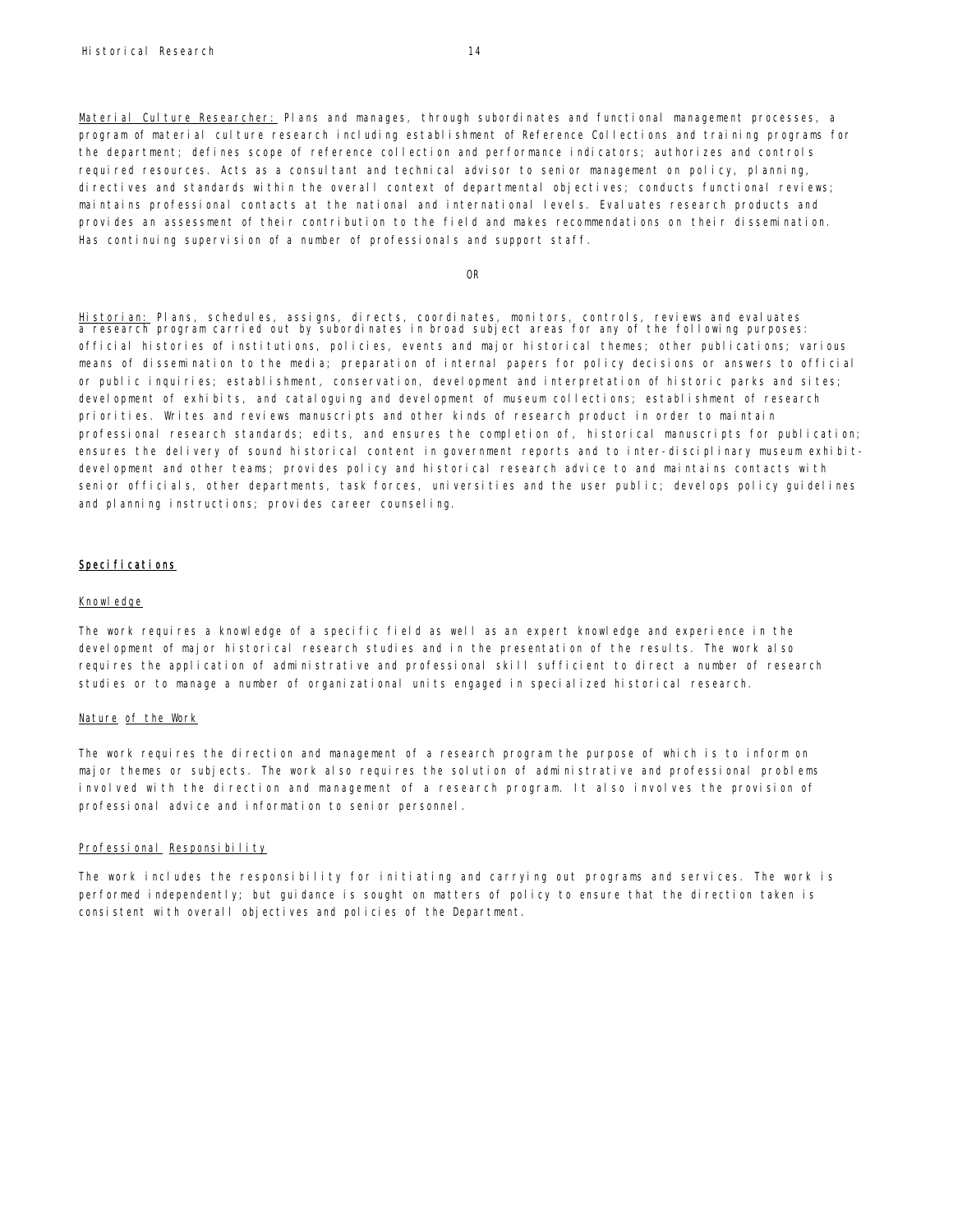# Supervision

The work requires the continuing supervision of a number of professionals and some support staff or the coordination of professional and support staff assigned for the duration of specific projects. In a large organization, the work requires the exercise of supervision through subordinate supervisors.

NOTE: This level may also be attained by individual historical researchers who, in the judgment of a committee of their peers, have shown that their performance, in terms of the quality and importance of their research contributions, warrants classification at this level.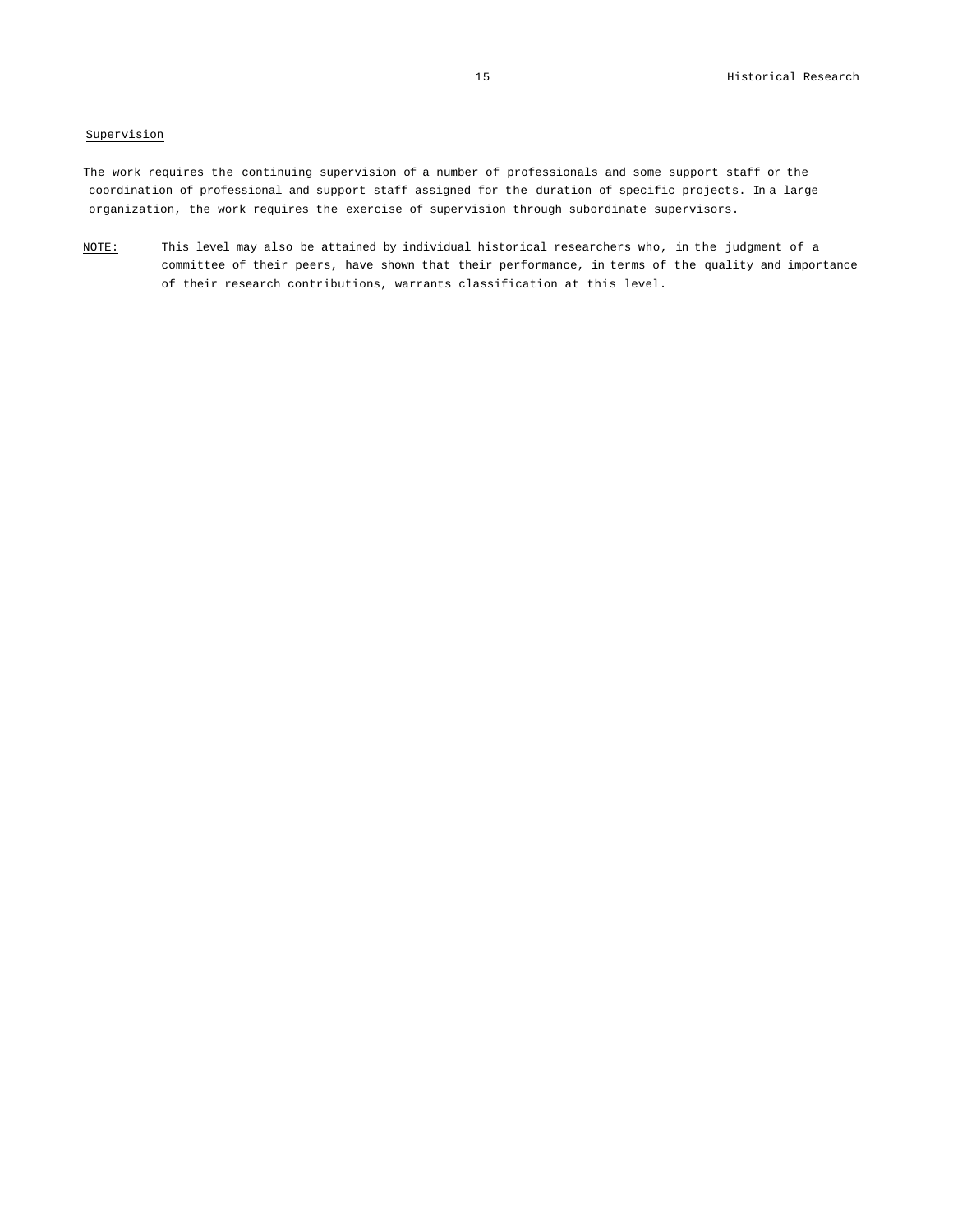# LEVEL DESCRIPTION

# Level HR-5

This level can only be attained by senior professionals who, in the judgment of a committee of their peers have demonstrated outstanding scholarship in a particular field of historical research.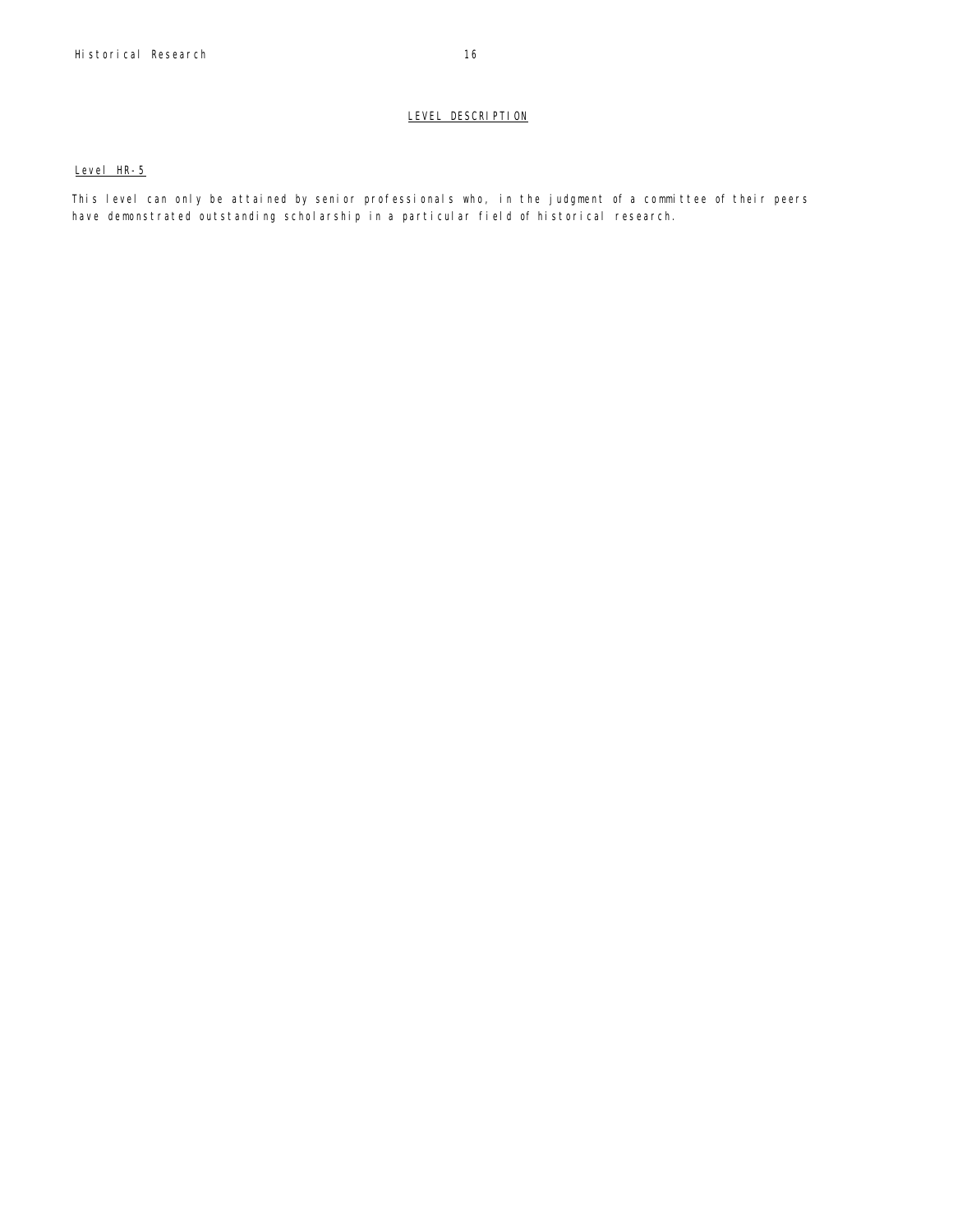|              |                                                   | Level  | Page |
|--------------|---------------------------------------------------|--------|------|
| BM#1         | Associate Researcher - Material Culture Research  | $HR-1$ | 1.1  |
| BM#2         | Curatorial Assistant of Contemporary Art          | $HR-1$ | 2.1  |
| BM#3         | Material Culture Researcher                       | $HR-2$ | 3.1  |
| BM#4         | Project Historian, Western Region                 | $HR-2$ | 4.1  |
| <b>BM#5</b>  | Project Archaeologist                             | $HR-2$ | 5.1  |
| BM#6         | Assistant Curator of Early Canadian Art           | $HR-2$ | 6.1  |
| <b>BM#7</b>  | Photo Archivist - National Photography Collection | $HR-2$ | 7.1  |
| BM#8         | Senior Archivist, Public Archives of Canada       | $HR-3$ | 8.1  |
| <b>BM#9</b>  | Historian                                         | $HR-3$ | 9.1  |
| <b>BM#10</b> | Staff Archaeologist                               | $HR-3$ | 10.1 |
| <b>BM#11</b> | Curator, South and West Asia                      | $HR-3$ | 11.1 |
| <b>BM#12</b> | Curator of European Art                           | $HR-4$ | 12.1 |
| BM#13        | Chief, Historical Services, Prairie Region        | $HR-4$ | 13.1 |
| <b>BM#14</b> | Chief, State and Military Records                 | $HR-4$ | 14.1 |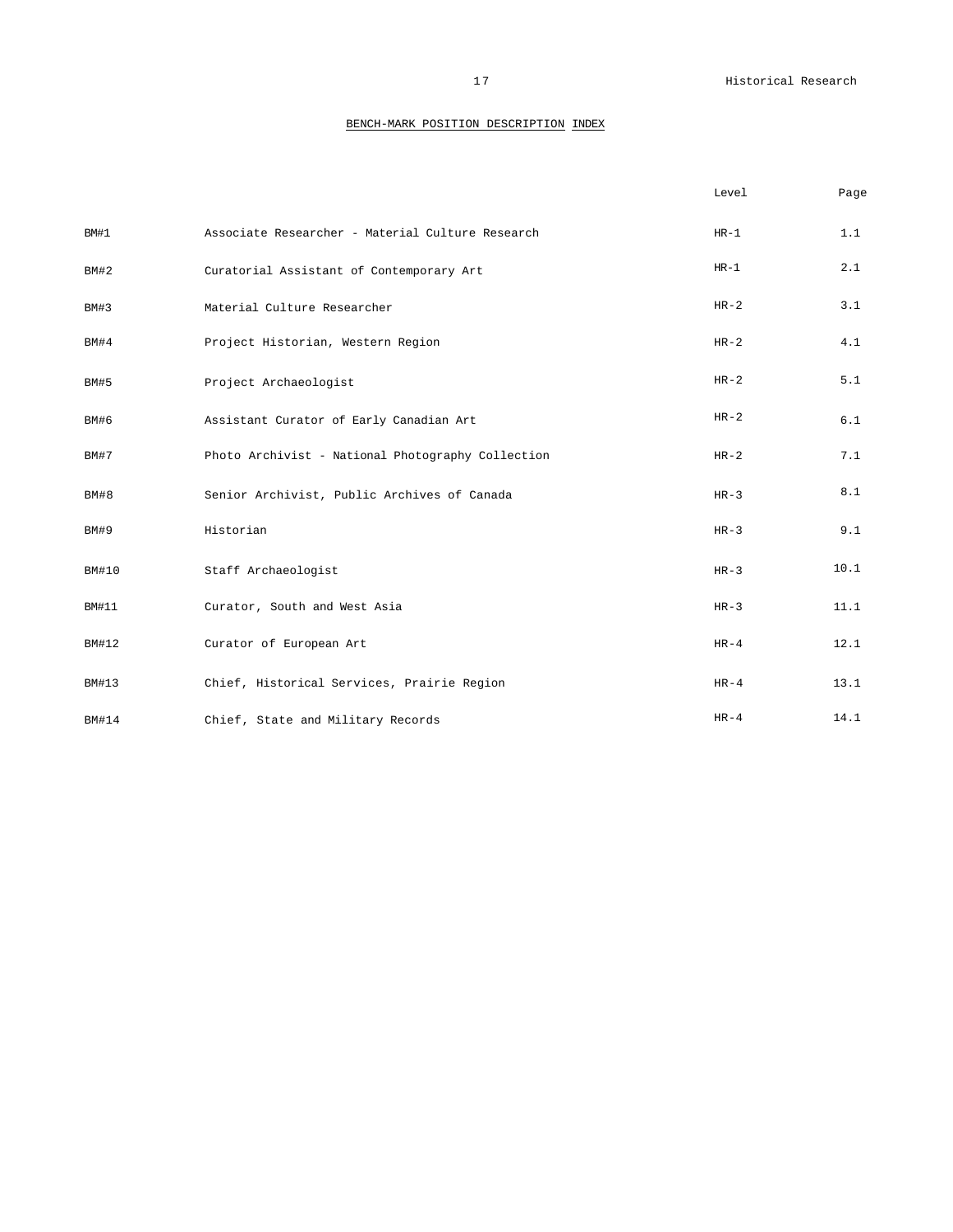Bench-mark Position Number: 1 Level: 1

Descriptive Title: Associate Researcher Reporting to Material Culture Researcher:

Conducts research on assigned topics in glass and other categories of materials related to domestic use to provide descriptive and interpretative information to archaeologists, and to advise curators and interpretation officers with respect to the restoration and furnishing of sites. Prepares reports for internal use, or for incorporation into more comprehensive publications, and writes short articles or papers for publication in popular journals.

Maintains portions of the reference collection and related research files, selecting specimens for inclusion. Creates files of supporting documentation under the guidance of the supervisor. Directs and monitors support staff in cataloguing objects, in compliance with recording procedures of the collection management system.

Provides advice and instruction to other professionals at the same level (curators, site interpretative officers, archaeologists, and material culture researchers) on the identification of material within a specific area of expertise.

Directs the work of support staff, on a project basis, and participates in archaeological field operations as required.

#### **Specifications**

#### Knowledge

The work requires a knowledge of Canadian history, art history, anthropology, or archaeology; a good knowledge of archaeological methodology, a detailed knowledge of the artifact class of glass, and the established methods and techniques used in the search for, and evaluation and reporting of, historical and material culture data.

Skill is required in examining artifact specimens, identifying attributes, establishing typologies, classifications and terminology for specific groups of artifacts, establishing and cataloguing collections and information pertaining to a particular artifact class. Also required is the skill in both oral and written communication, including the ability to write brief reports and popular articles.

# Nature of the Work

The work consists of research on particular glass topics which may include a number of sub-topics such as social habits and customs, based on small assemblages of artifacts and/or historic objects, as well as related subject areas such as military or art history.

The work requires searching for, and evaluating data obtained from several sources, and the production of reports and articles of limited depth and scope. There **is** a requirement to assist in the development and maintenance of portions of a reference collection, and to provide professional advice and information to colleagues, within and outside the department, within the area of expertise. The work also requires the occasional instruction in the identification of artifacts within the material specialty.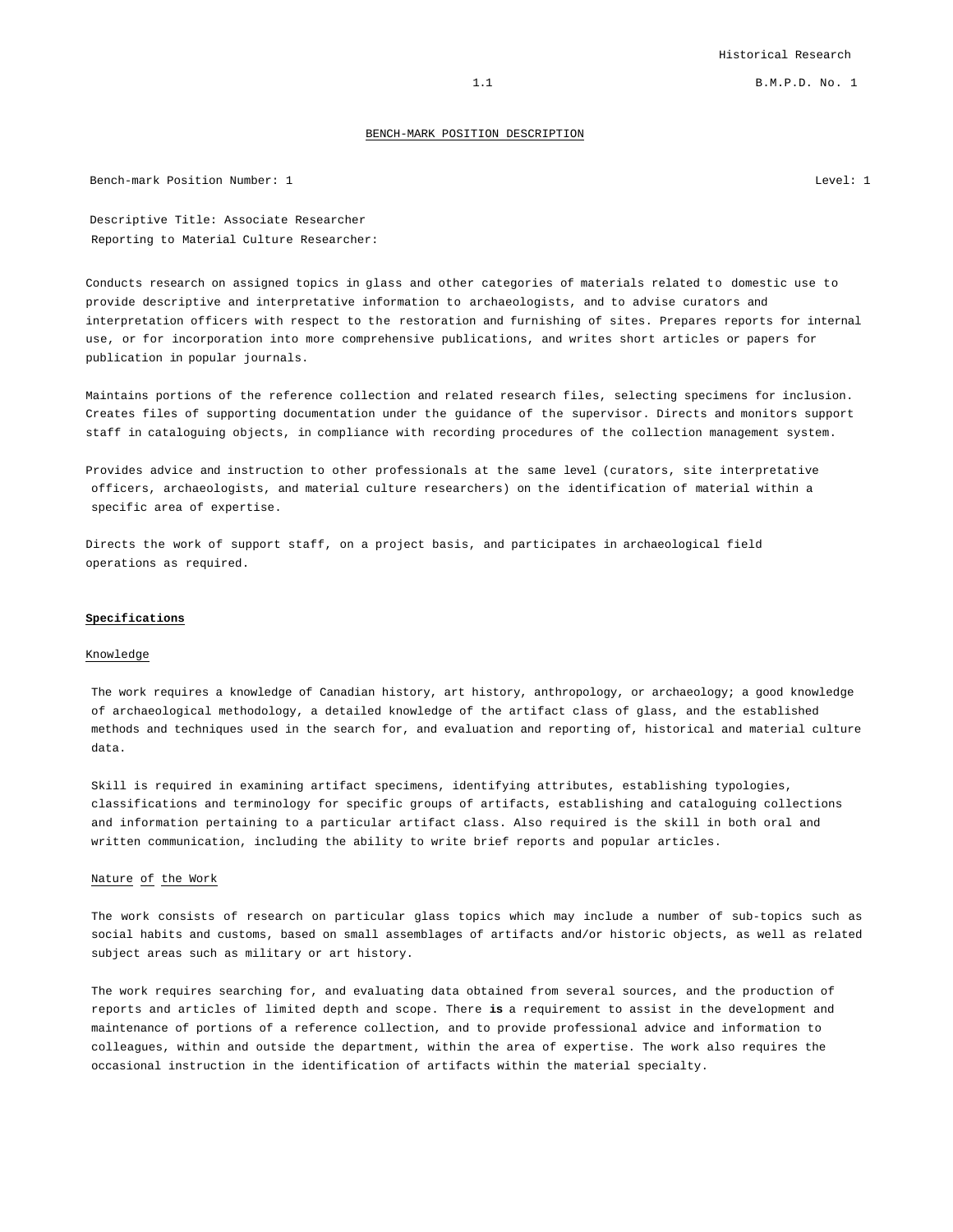# Professional Responsibility

The work is assigned in terms of specific goals to be achieved, and work is reviewed at various stages and on completion for adequacy of methodology, presentation, completeness and validity of assessments. The projects, and resulting interpretations, are limited in scope and depth. The work entails responsibility for solving problems of organization, evaluation, and presentation of findings by applying appropriate established research methods and techniques.

# Supervision

The work requires directing and monitoring support staff on an intermittent or short term basis.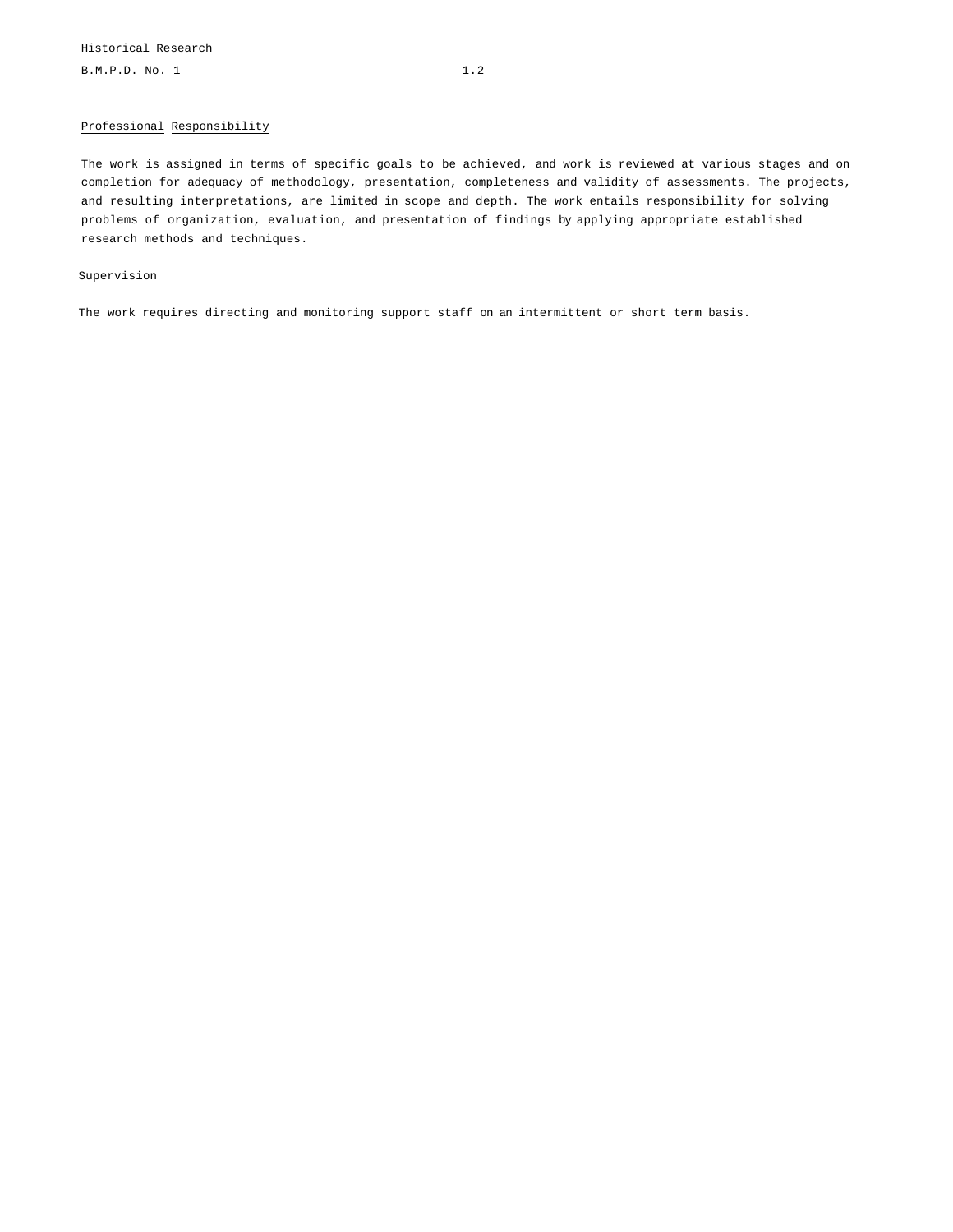Bench-mark Position Number: 2 Level: 1

Descriptive Title: Curatorial Assistant of Contemporary Art

Reporting to the Assistant Curator of Contemporary Art:

Carries out assigned research in order to assist with the documentation and development of the collection of Contemporary Art which involves the cataloguing of works of art; searching and evaluating primary and secondary sources to contribute to the curatorial research files and to the information to be used in determining the authenticity and significance of the works of art under consideration for acquisition.

Carries out assigned research on aspects of Contemporary Art as a basis for didactic and Interpretative material to be used for installations of the collections, as well as for the organization of special exhibitions.

Provides research and reference services for the public nationally on the contents of the collection and on specific aspects of contemporary art and participates in educational and informational programmes.

#### **Specifications**

# Knowledge

The work requires a knowledge of art history with a specialization in Contemporary Art as well as familiarity with the Gallery's collection of contemporary art. Also required is a good knowledge of established methods and techniques of art historical research and reporting as well as the ability to prepare a concise synthesis of findings. Skill **is** required In cataloguing and presenting information on works of art.

### Nature of Work

The work consists of assignments dealing with particular aspects of Contemporary Art to assist and support various programs relating to the documentation, development, display and interpretation of the National Gallery's collection of Contemporary Art.

Also required **is** the ability to solve problems relating to the evaluation of source materials and the organization and presentation of findings.

# Professional Responsibility

The work is assigned by the Assistant Curator in terms of specific goals to be achieved and Is reviewed at various stages and on completion for adequacy of research, presentation, completeness and validity of arguments.

# Supervision

There is no requirement to supervise staff.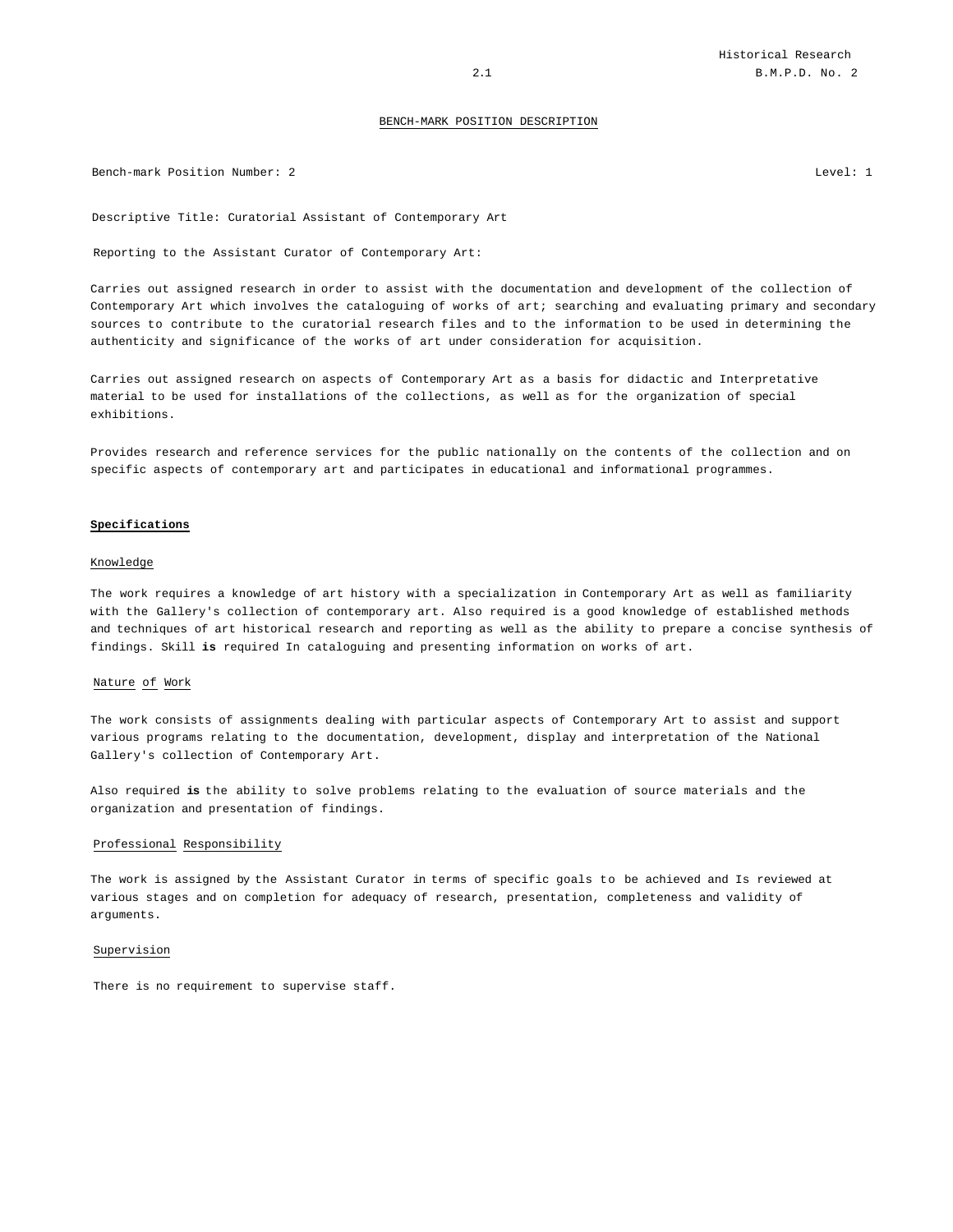Bench-mark Position Number: 3 Level: 2

Descriptive Title: Material Culture Researcher

Reporting to Head, Material Culture Research:

Conducts complex research projects in glass and tableware's on at least two or three themes (eg. the French regime or the British military) to provide descriptive and interpretative information to archaeologists, to advise curators and interpretation officers with respect to animation activities, displays, restorations and the furnishing of sites. Prepares or evaluates recommendations on the planning of research. Writes reports, based on findings, which may be used as the final statement or be incorporated into a more comprehensive report, booklets, copy for exhibitions, and articles for popular and/or scholarly journals.

Directs the development of a portion of the reference collection and related research files, selects specimens for inclusion and creates files of supporting documentation. Directs and monitors support staff and associate researchers in documenting the reference collection, and ensures compliance with procedures established by the collection management system.

Provides advice and instruction to other professional staff within and outside the department on the identification of materials in the area of specialty and on general material culture research methodology.

Directs and monitors the work of support staff on an intermittent basis, may be required to supervise an associate researcher, and provides on-site expertise to a project archaeologist as required.

#### Specifications

#### Knowledge

The work requires a good knowledge of Canadian history, art history, anthropology, or archaeology; a detailed knowledge of archaeological methodology and an in depth knowledge of the artifact class of glass and all established methods and techniques used in the search for, evaluation and reporting of, historical and material culture data.

The work requires skill in formulating research design, and in synthesizing data gathered from a variety of sources. Also required is skill in both oral and written communication including the ability to write scientific and technical monographs or reports, as well as scholarly and popular articles.

# Nature of the Work

The work consists of conducting complex cross-site or thematic research projects on glass requiring the study of several related topics such as marketing, trade patterns, and social habits and customs, based on the study of large assemblages of archaeological specimens and historical material, within the context of related subject areas such as social, economic, technological, military, and art history.

The work requires locating and/or creating, analyzing and synthesizing data and the development of interpretations and recommendations based on research findings. Also required is determination of priorities in research methodology, preparation of recommendations for scope and direction of future work, coordination of team projects, as well as planning, scheduling, and reviewing the work of others. The work includes identification of resource requirements and bench-marks at the project level.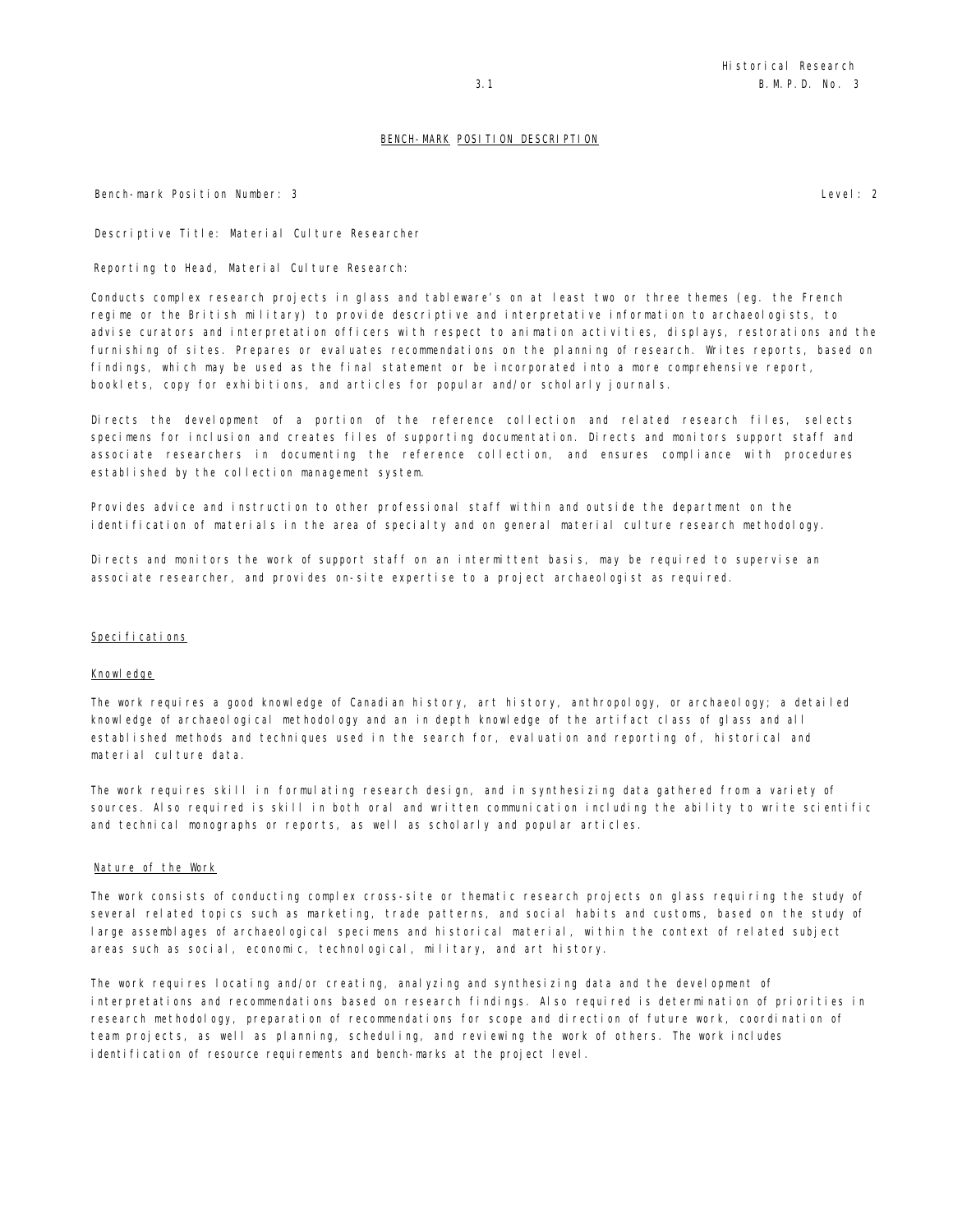There is a requirement to direct the development of a portion of a reference collection, to provide advice, information, and training within the area of expertise and on general research methodology.

# Professional Responsibility

The work is assigned in terms of overall objectives to be achieved, and is reviewed on completion for attainment of objectives and quality of work. The projects and resulting interpretations are wide in scope and detailed in coverage of the topic, employing a full range of established research technique and methodology. The work entails responsibility for validity of findings and resulting recommendations; assistance is sought from the supervisor on questions involving policies and practices. There is a requirement for participation in functional evaluations, and review of manuscripts prepared by other researchers, within the area of expertise.

# Supervision

There occasionally is a requirement to supervise an associate researcher and to direct and monitor the work of support staff on an intermittent or short term basis.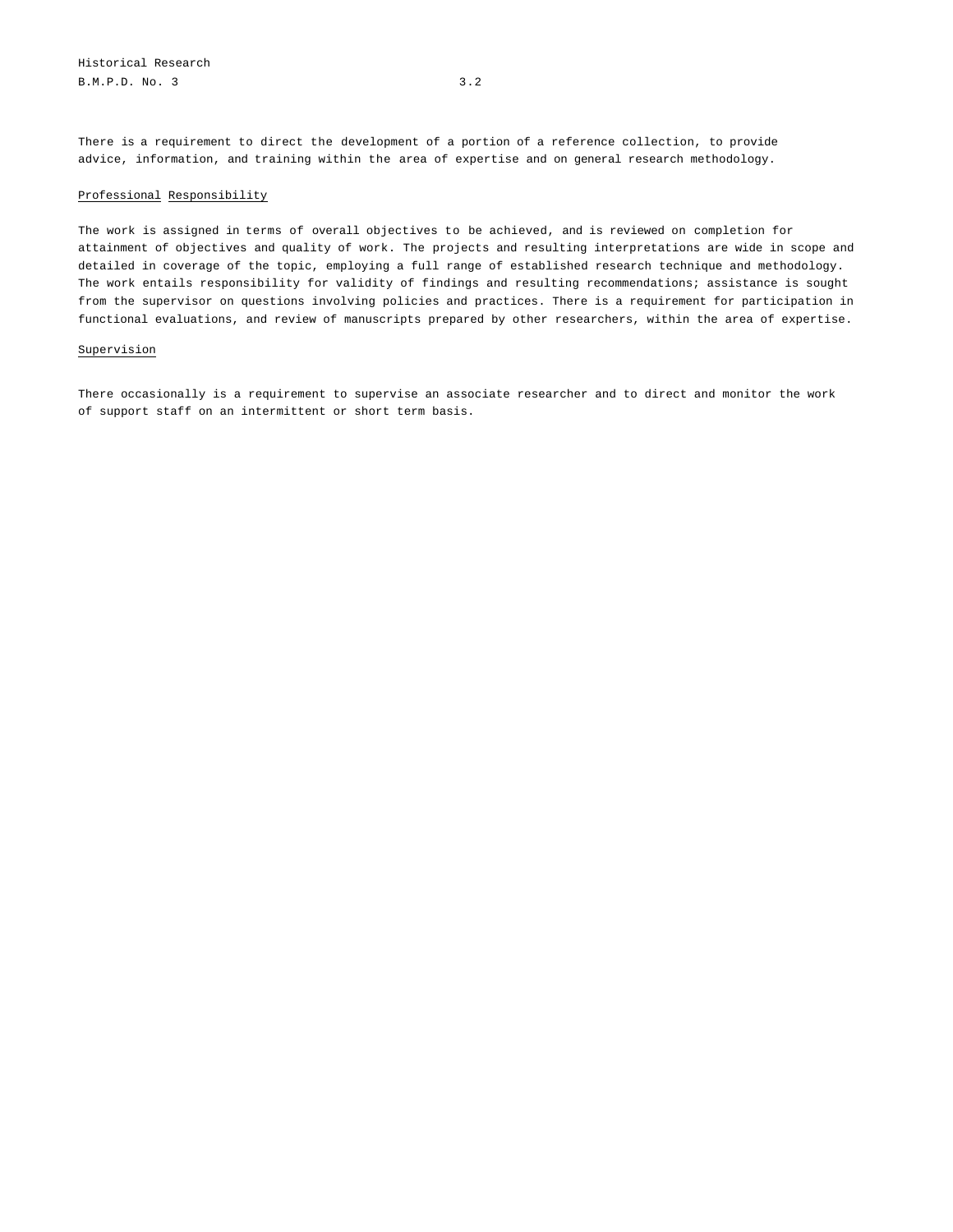Bench-mark Position Number: 4 Level: 2

Descriptive Title: Project Historian, Western Region

Reporting to the Regional Historian, Western Region

Plans and conducts historical research as a basis for the establishment, conservation and development of national and historic parks and sites. This entails the search for and analysis of primary, secondary, iconographic and physical sources of historical information pertaining to the site being studied.

Writes and reviews reports based on documentary, graphics and archaeological evidence to support the development and interpretation of historic parks and sites.

Represents the discipline of history on interdisciplinary project teams concerned with all aspects of the history and the presentation of the parks and sites.

Provides assistance, information and advice relating to matters of historical accuracy, courses of action, interpretation, etc., to historical research management, professionals in other disciplines, program officials and members of the public. This may be done through participating in meetings, attendance at conferences or drafting of correspondence.

#### **Specifications**

# Knowledge

The work requires a good knowledge of Canadian history and an in-depth knowledge of Western Canadian history based on experience dealing with the sources for the history of that region. It also requires a thorough knowledge of the established methods and techniques of historical research, and the ability to analyze data and produce written reports of professional quality. The work also requires a familiarity with Parks' policies and objectives.

# Nature of the Work

The work consists of research on a series of related topics having to do with the history of a specific park or site. It involves the location, assessment, and interpretation of historical evidence and requires the making of recommendations based on research findings.

The work generally requires functioning as a member of an inter-disciplinary project team assigned to the planning and development of a park or site. Results of research are presented both as working reports to the project team, and as written monographs of scholarly quality.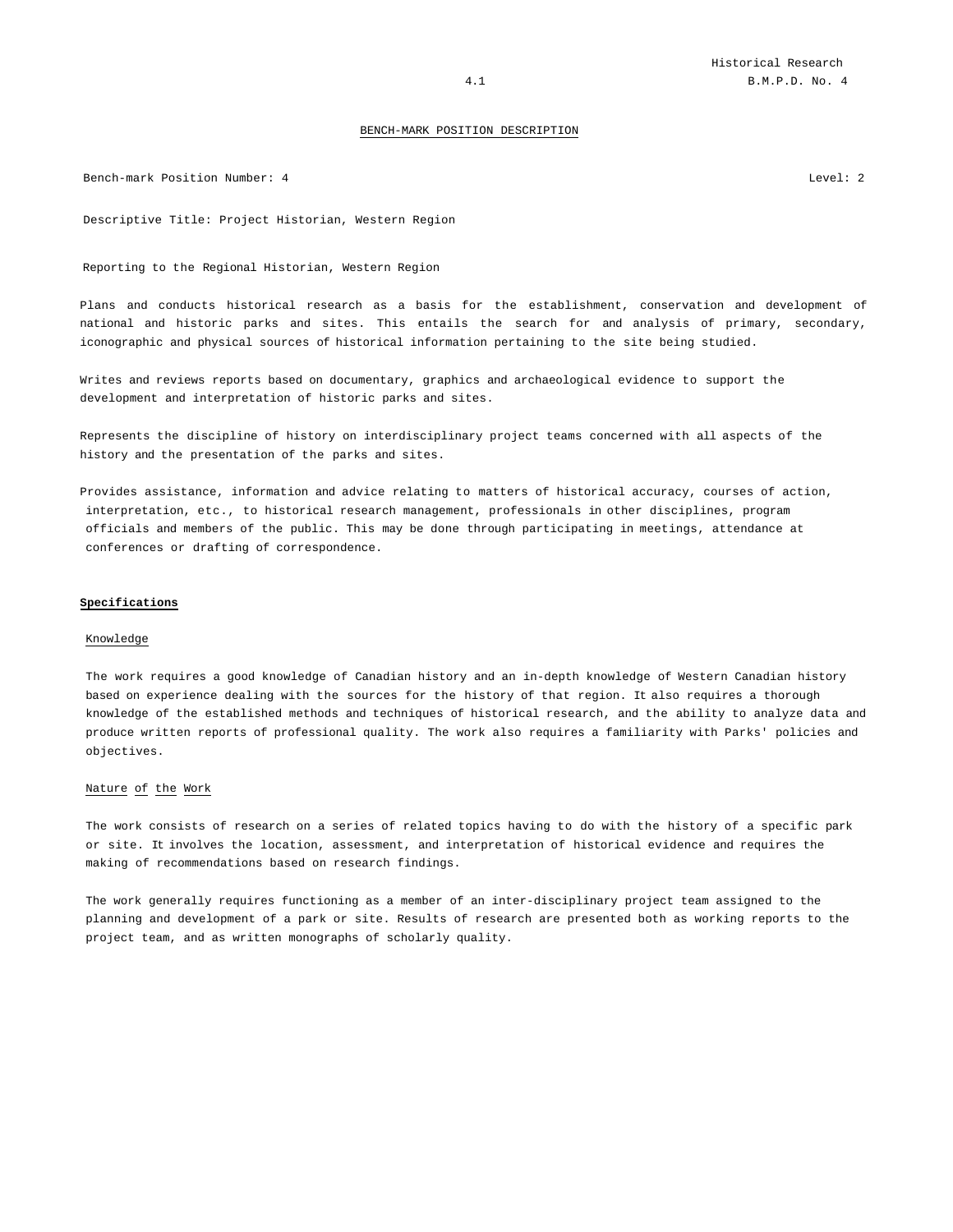# Professional Responsibility

The subject of research, objectives and deadlines are assigned according to objectives and priorities set by research and program management. Within the limits of the assignment, and subject to the changing requirements of the project team, the researcher plans and carries out his research independently, consulting supervisor as required for additional guidance on policy or financial matters. The work is evaluated on completion for professional performance, validity of findings, completeness, attainment of assigned objectives and client (project team) satisfaction with end product.

# Supervision

The work does not involve supervision.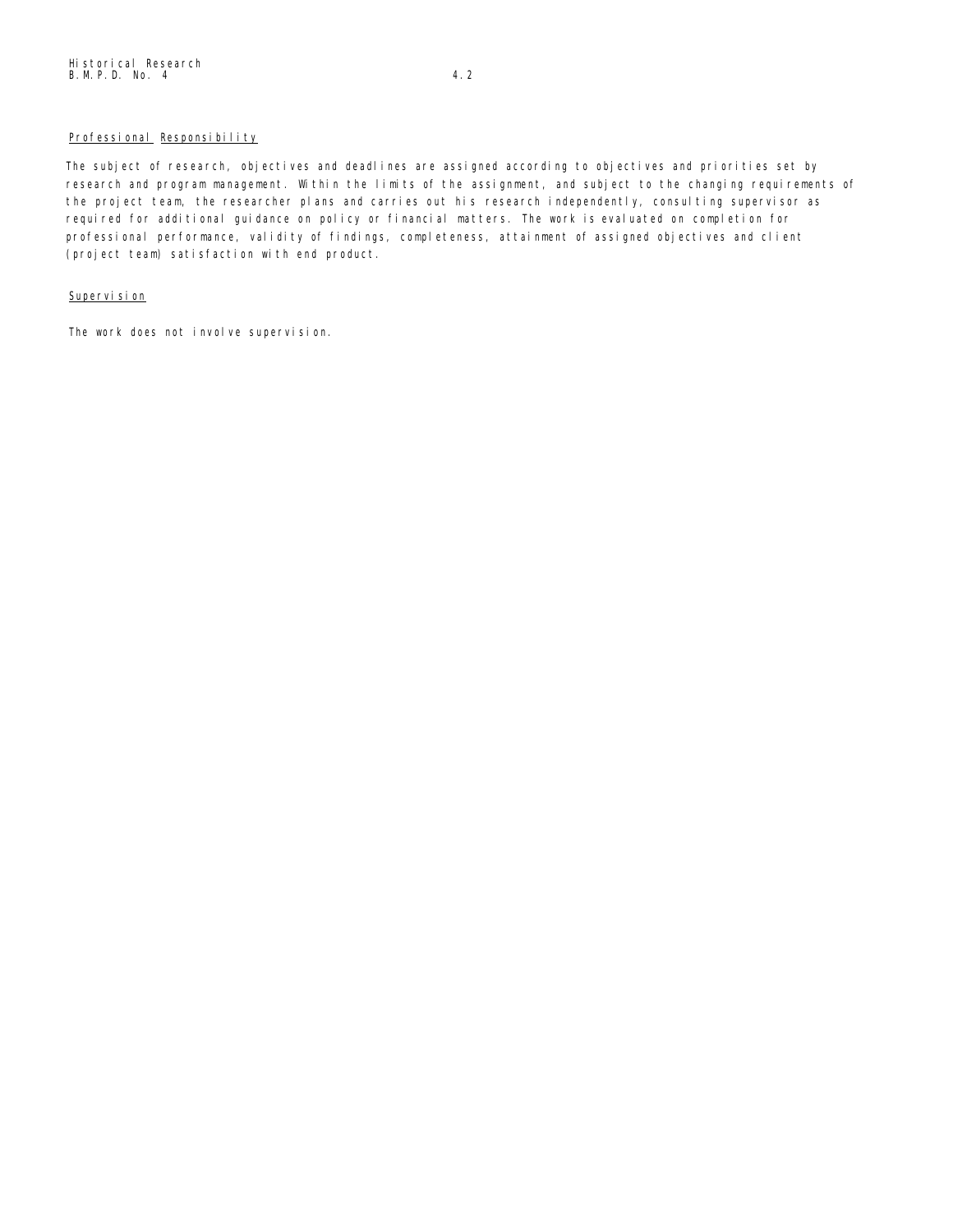Bench-mark Position Number: 5 Level: 2

Descriptive Title: Project Archaeologist

Reporting to the Chief, Archaeological Research, Atlantic Region:

Plans and directs discrete field investigations, or under the direction of a staff archaeologist, acts as second-in-command for a portion of a major archaeological project on historic and prehistoric sites in the Atlantic Region. Formulates, or assists with the formulation of, research design; maintains site records and related research files. Coordinates with material culture researchers to develop data recording techniques appropriate to both archaeological and material culture research goals for a given project. Analyses and synthesizes various types of data to provide interpretations of archaeological evidence. Prepares technical reports, and scholarly and popular articles, on results of field investigations.

Participates as a functional specialist on interdisciplinary teams to provide information and recommendations relevant to management planning, interpretation, and structural design. Provides support to staff in specific parks through advice and assistance on identification and protection of cultural resources, and creates resource inventories.

Resolves, or assists with resolution of logistical problems related to equipment, staffing accommodations, transportation, and communication associated with undertaking field work in remote locations. Prepares technical correspondence on archaeological matters; gives public lectures, and presents scientific papers at professional meetings. Directs the work of subordinate research or support staff on a project basis, and supervises the work of seasonal field assistants and laborers.

# Specifications

# Knowledge

The work requires a thorough knowledge of Canadian history, an in depth theoretical and practical knowledge of prehistoric and/or historic archaeology including field techniques and procedures, and a specific knowledge of a particular subject area (e.g., British/French military fortifications, 19th century fur trade). A good knowledge of Parks' mandate and policies is essential.

The work requires skill in researching, evaluating, and synthesizing archaeological data, and the ability to effectively communicate the results of research in a variety of formats (oral and written).

# Nature of the Work

The work includes full responsibility for field investigations (normally, 4-10 person field party; 1-6 month duration; limited excavation or testing, environmental assessment screening, or monitoring construction activity), or responsibility for an entire portion of a major excavation under the direction of a more senior archaeologist. The work requires analyzing and synthesizing field data, and the development of comprehensive interpretations and recommendations based on research findings. Also required is determination of priorities in research methodology, participation in interdisciplinary teams, as well as planning, scheduling and reviewing the work of subordinate staff. The work includes identification of resource requirements and benchmarks at the project level, and the management of logistics associated with undertaking field work in remote locations. The work requires preparation of research data and reports that may stand as the final statement on a site, or may be used for more comprehensive reports by the Staff Archaeologist for a major site.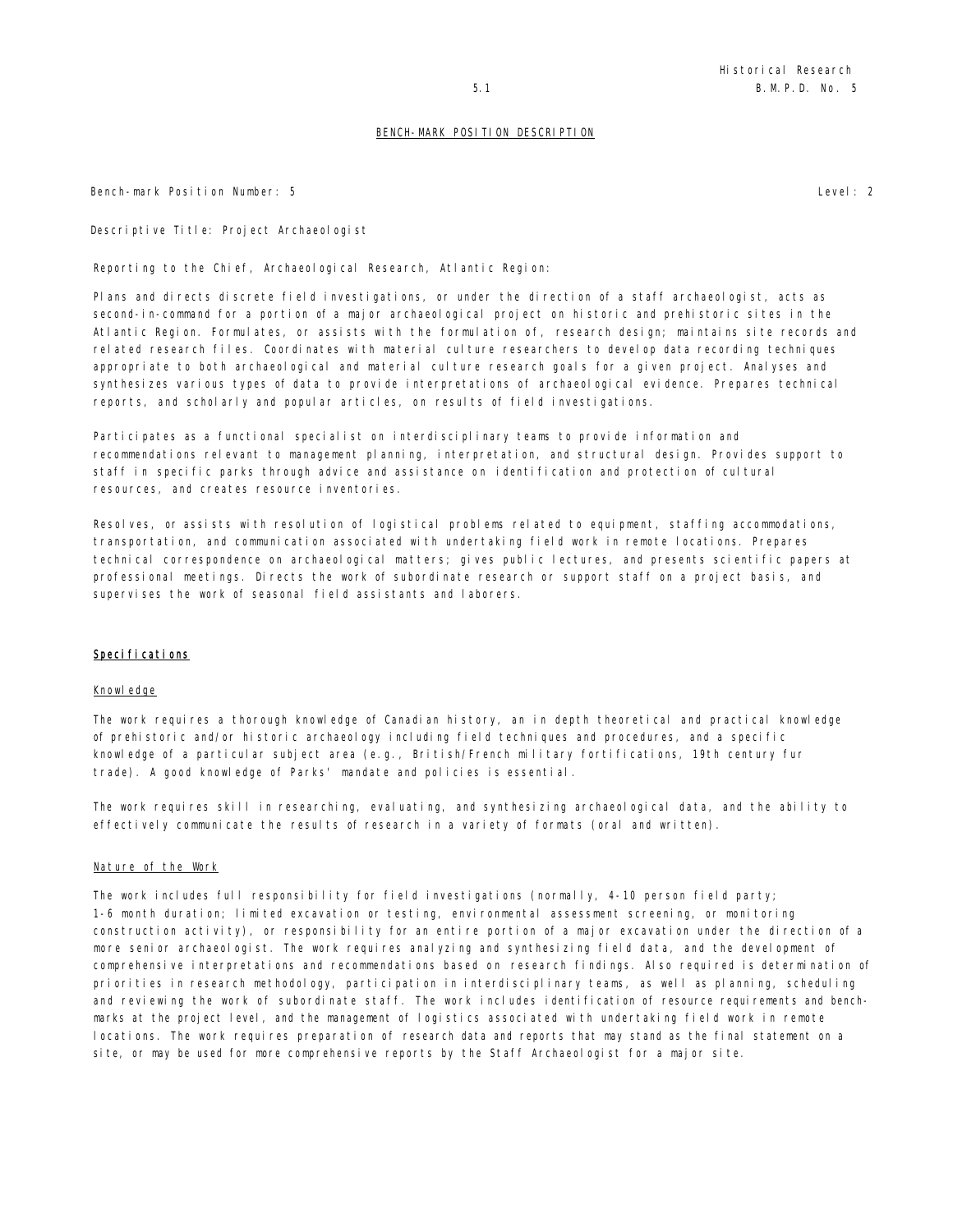B.M.P.D. No. 5 5.2

# Professional Responsibility

Work is assigned in terms of overall objectives to be achieved; after assignment, research design and project plan is reviewed. Work is carried out independently, and on completion is reviewed for quality, validity of findings, and attainment of objectives. The work entails responsibility for validity of findings and resulting recommendations; accuracy and reliability of observations are crucial since the opportunity to capture relevant data is gone once the area is excavated. The work requires the use of established standards, guidelines, and procedures. The archaeologist is expected to make recommendations which will increase the ability of Parks to manage its cultural resources; since archaeological research is only part of the total investment in resource management, results of archaeological research affect many other units and programs. There is an occasional requirement to coordinate the work of material culture research in support of a current field project.

# Supervision

There is a requirement to direct subordinate research or support staff on a project basis. Field projects require the supervision of seasonal field assistants and laborers.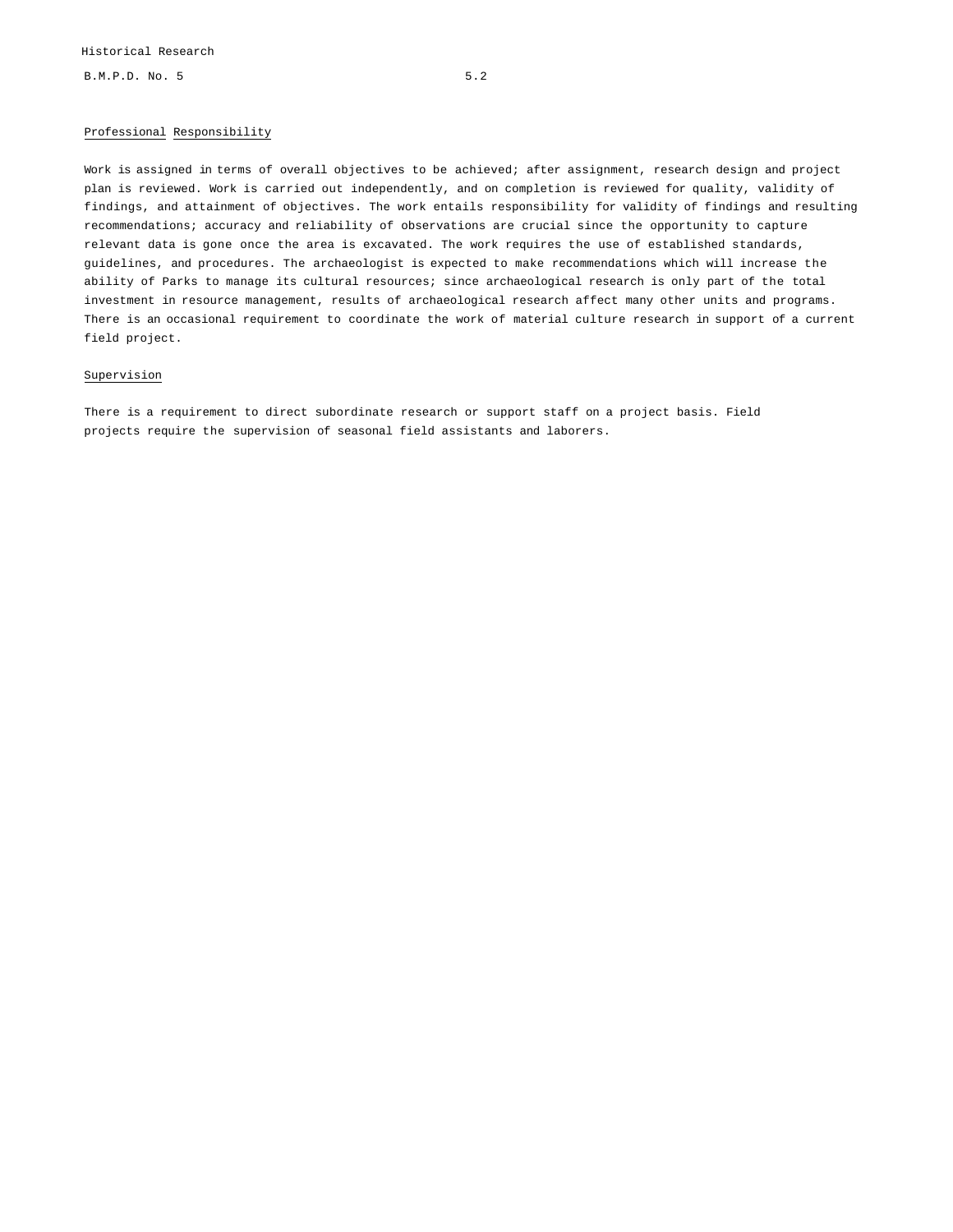Bench-mark Position Number: 6 Level: 2

Descriptive Title: Assistant Curator of Early Canadian Art Reporting to the Associate Curator of Early Canadian Art:

Advises on the documentation, care and development of an aspect of the collection of Early Canadian Art which includes cataloguing works of art; synthesizing primary and secondary sources on works of art in the collection and adding this new information to the curatorial research files; evaluating loan requests of works of art from the collection; advising the Curator-in-charge and the Restoration and Conservation Laboratory about works of art on display and in storage which require conservation treatment; assisting in establishing the authenticity and art historical and aesthetic significance, and the desirability for the collection of works of art offered as gift or considered for purchase; selecting works of art for consideration for acquisition by the Curator-incharge.

Conducts research on an aspect of the collection or on specified aspects of art history and related historical fields. The conduct of research projects includes planning, initiating and carrying out research projects according to assigned goals; searching and evaluating primary and secondary sources on works of art in other museums and private collections; synthesizing and interpreting findings.

Makes research contributions, nationally and internationally, about the contents of the collection and on specific aspects of Early Canadian Art in order to support didactic material and programmes related to the displays of the permanent collection and to special exhibitions. The presentation of historical information may take the form of papers, reports, articles, brochures, booklets and catalogues.

Performs other duties such as liaising with other divisions at the National Gallery; advising other government departments, art galleries and museums, and the public in general on questions relating to aspects of Early Canadian Art; attending national conferences.

# Specifications

# Knowledge

The work requires a knowledge of the history of art and an in depth knowledge of Early Canadian Art and of the contents of public collections in this field, and of important research sources relevant to the field.

The work also requires a thorough knowledge of the established techniques and methods of art historical research used in the gathering and evaluation of art historical facts and the ability to write clear art historical syntheses and organize displays of works of art.

#### Nature of Work

The work consists of conducting research on an aspect of the Early Canadian Art collection or on specified aspects of art history and related fields. This requires the searching and evaluating of primary and secondary sources on works of art obtained from a variety of sources such as other art galleries, museums and private collections, libraries and archives. The work requires the synthesis of such information and the development of interpretations or recommendations to enable the cataloguing of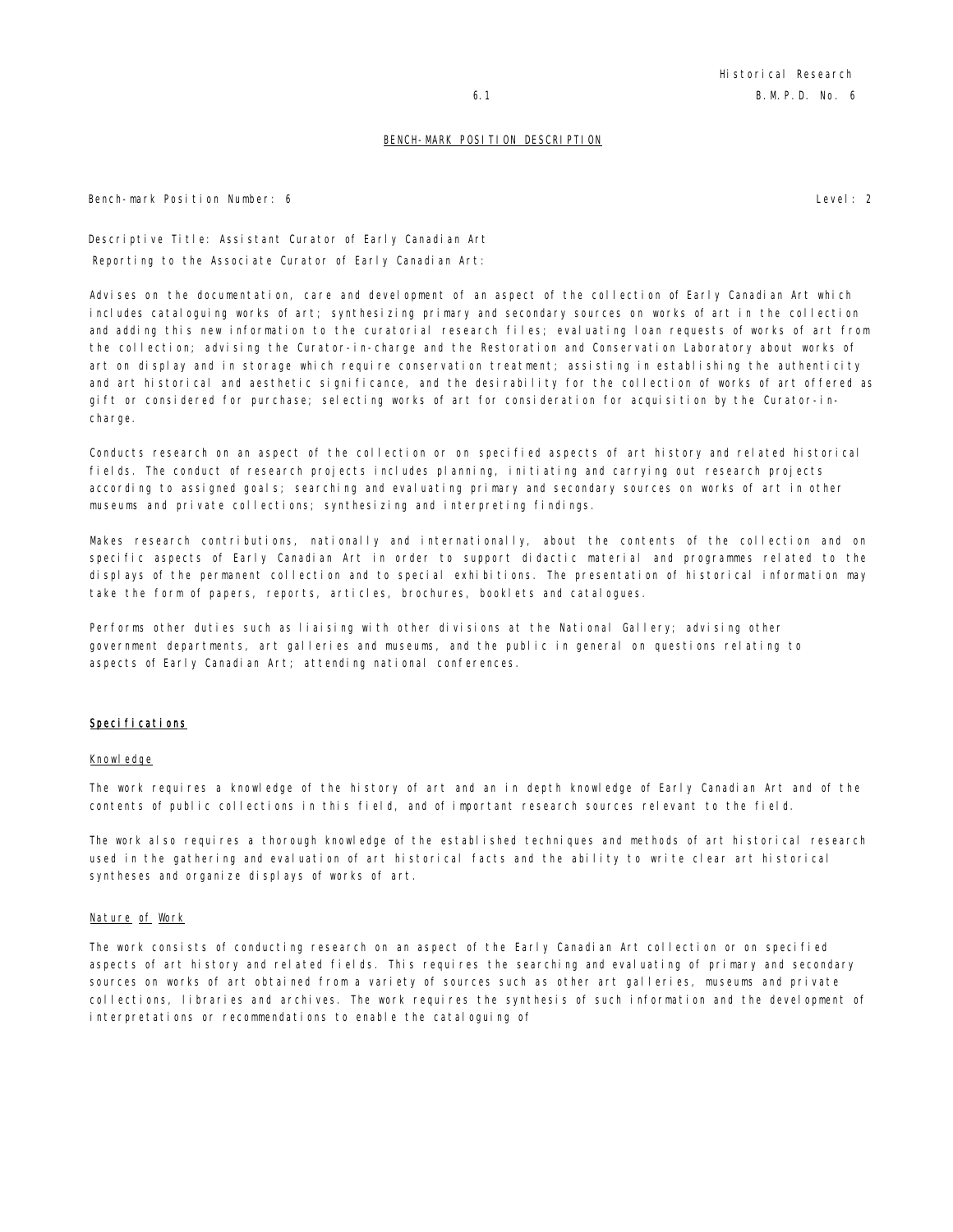works of art; the evaluation of loan requests; the establishment of authenticity, art historical and aesthetic significance of works of art in the collection and/or offered as gifts or considered for purchase; and the support didactic material and programmes related to displays and exhibitions. This historical information is presented in the form of papers, reports, articles, brochures, booklets and catalogues.

# Professional Responsibility

The work is assigned in terms of goals to be achieved and includes planning and executing work independently and developing interpretations and recommendations.

Assistance of the supervisor is sought on questions involving policies and practices.

Work is reviewed upon completion for attainment of objectives, completeness of coverage and for adherence to policies and practices, the quality of work, the validity of findings and the satisfactory selection of works of art for acquisition.

# Supervision

The work does not involve supervision.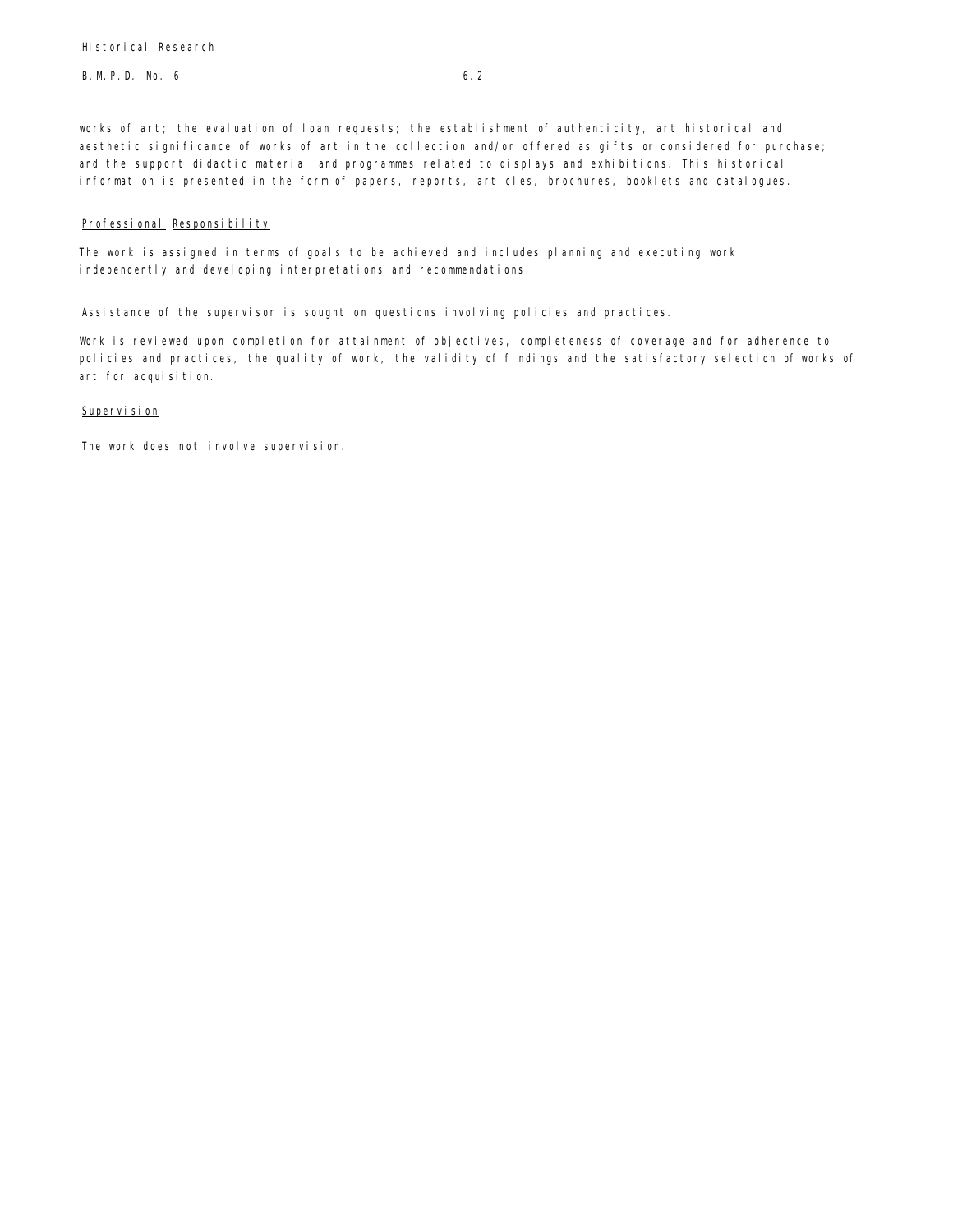Bench-mark Position Number: 7 Level: 2

Descriptive Title: Photo-Archivist National Photography Collection Reporting to the Chief, Acquisitions/Research Section:

Participates in the section's acquisitions program, by locating and obtaining photographic records relating to the history of Canada from government and private sources. Selects and appraises for preservation and in accordance with general selection criteria and guidelines, photographic records from government departments, agencies, private institutions or from private collections to ensure retention of photo records that are of historical or cultural value and recommending the destruction or the return of non-historical photographs.

Accessions photographic records and participates in their preservation and proper custodial care including selecting historically valuable photographic prints and negatives, suggesting and developing preservation techniques, advising on the adequacy of equipment and facilities and guiding staff in these activities.

Writes critical historical introductions to units of photographic prints and negatives, guides professional and support staff in their proper classification.

Conducts research on photo collections, specific photographs or on certain aspects of the historical development of photography and of the relevant period of Canadian history in order to authenticate the historical photographic record and interpret the meaning and significance of photographic records. Provides reference services to the holdings of the National Photography Collection.

Participates in the thematic creation of exhibitions and accompanying publications and may coordinate such exhibitions and publications with various Public Archives Divisions.

Performs other duties such as suggesting changes in methods, policies procedures, possible new research subjects, preparing statistical and progress reports and performing some public relations duties.

# Specifications

#### Knowledge

The work requires a knowledge of Canadian History, its relationship to North American and European history, a specific knowledge of the history of photography, Canadian photographic developments and of Post 1840 Canadian social, political and economic developments.

Also required is a thorough familiarity with the holdings of the archives and a specialized skill in applying archival principles and techniques to the evaluation, description, arrangement and searching of historical photographs and other historical materials as well as the ability to write clear presentation of research findings.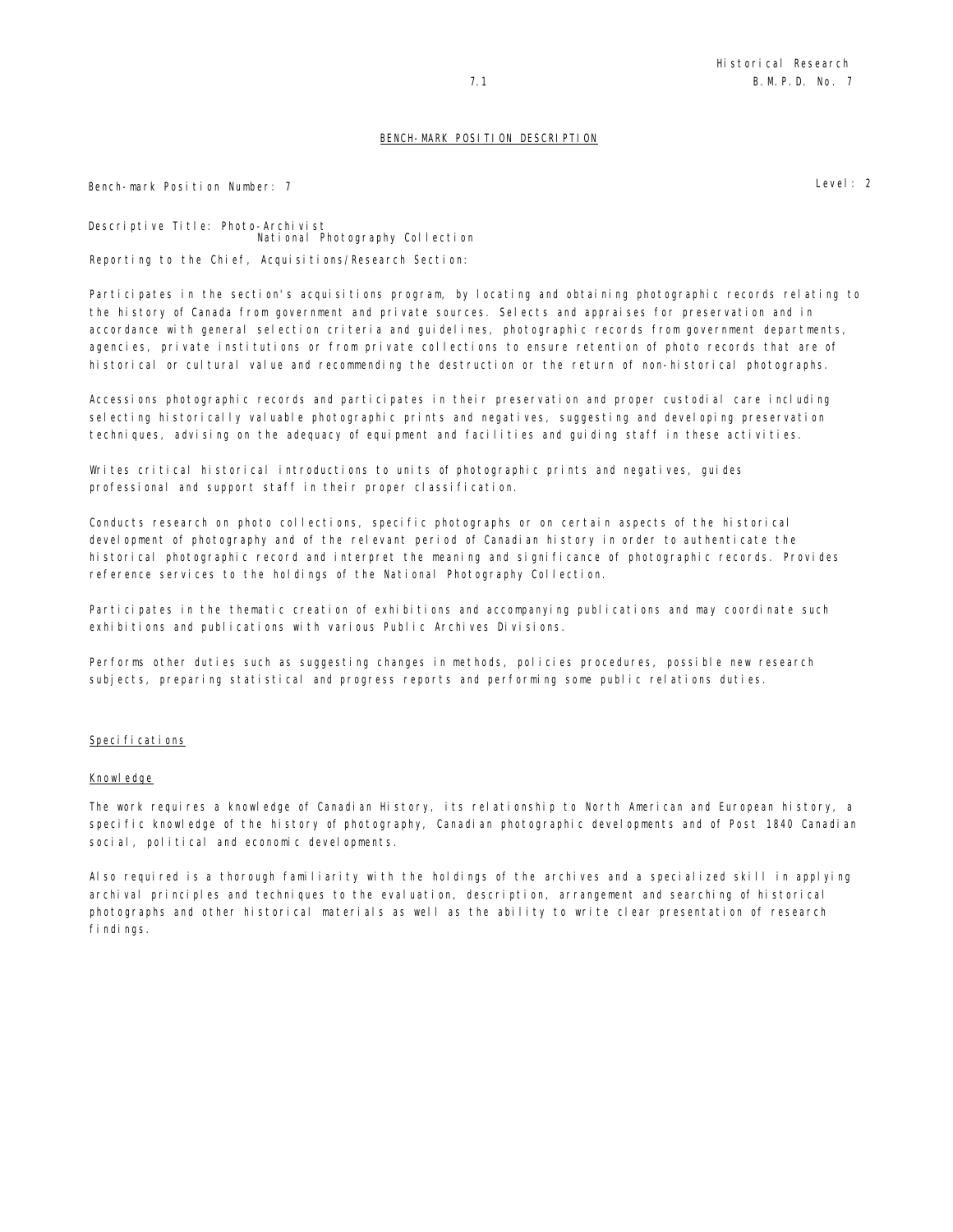# Nature of the Work

The work consists of conducting research to provide information enabling the assessment of the authenticity, reliability and interpretations of photographic documentation and involves the synthesis of data on specific topics; the evaluation of collections, appraisal of external collections and recommending the transfer, retention or destruction of such documentation.

The work also requires the analysis of source materials in various subject areas involving photography, in order to determine their relevance, develop interpretations of photographic documentation and to provide finding aids and historical introductions to collections.

The work also requires participating and occasionally guiding support and professional staff, in the correct accessioning, arrangement, storage and conservation of photographic prints and negatives.

# Professional Responsibility

The work is assigned in terms of the goals to be achieved in accordance with guidelines, selection criteria and instructions and includes planning and initiating the search for collections, investigating and authenticating collections and recommending the purchase of collections.

Assistance of the supervisor is requested when difficulties are encountered in the application of selection criteria or inadequacies are identified in disposal instructions.

# Supervision

There is an occasional requirement to quide support and professional staff.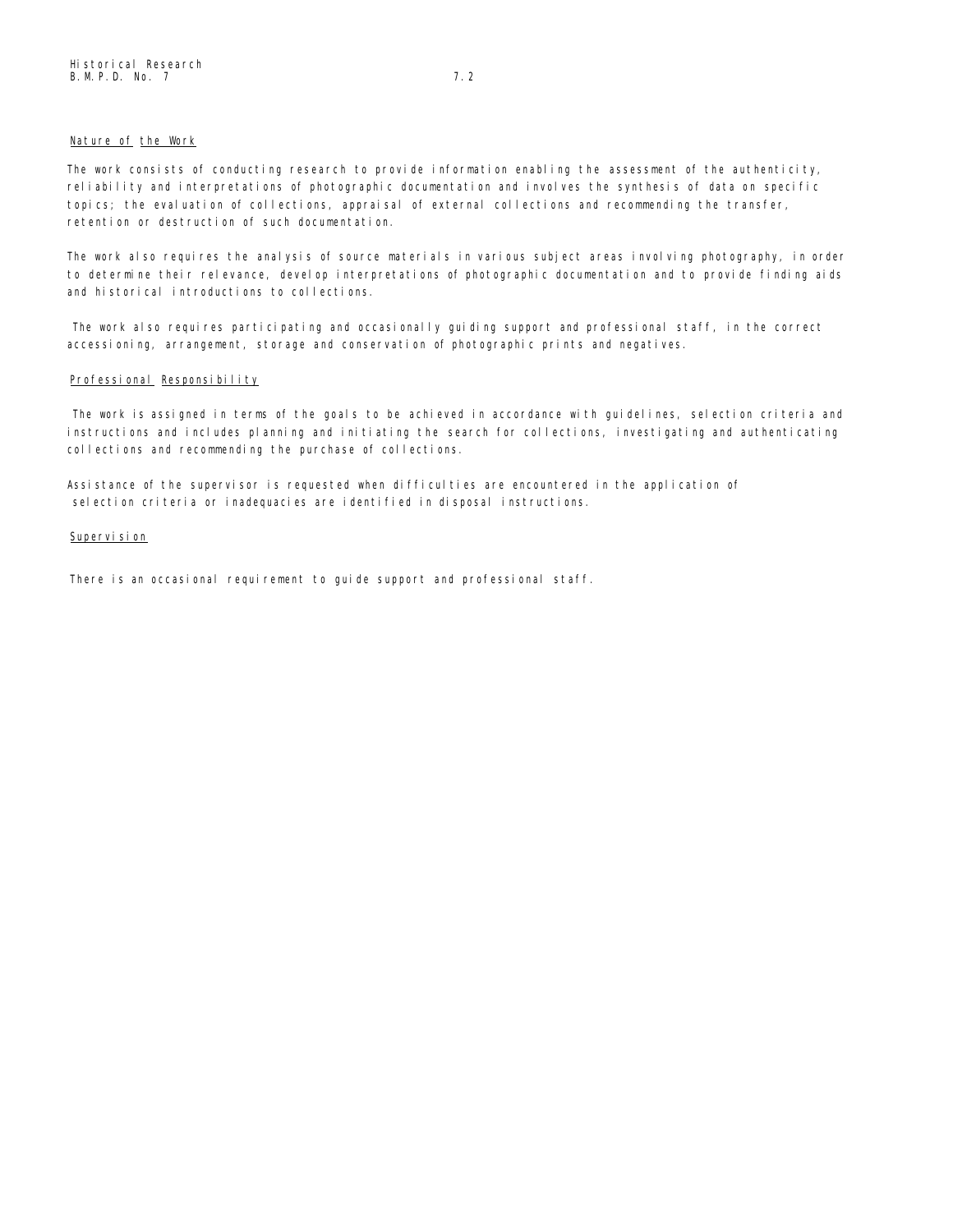Bench-mark Position Number: 8 Level: 3

Description Title: Senior Archivist Public Archives of Canada

Reporting to the Assistant Director:

Manages the activities of the Pre-Confederation Archives, with responsibility for the appraisal, acquisition, custody and servicing of historical manuscripts, corporate and government records of colonial British North America dated between 1760 and 1867.

Participates in and supervises the work of professional staff in searching for, locating and negotiating the acquisition of archival documents; the development and application of criteria for the monetary and historical evaluation of private papers and corporate records, and reviews recommendations made by staff for the destruction of or the return of non-historical documents.

Supervises and participates in the accessioning, arrangement and storage of historical materials in order to ensure the preservation and proper custodial care of all archival materials in the custody of the section including the planning of finding aids required to service the archival records, and determining and applying appropriate conditions of access to materials for which the unit is responsible.

Conducts and supervises historical research work and reference services in order to interpret the meaning and significance of historical documents, provides information and interpretation on controversial issues in Canadian historiography, establishes the authenticity and reliability of various documents; provides documentation in relation to historical problems and provides advice on the feasibility of undertaking research in a specific subject area.

Performs other duties such as acting as departmental representative on local, national or international organizations and working groups involved in the preservation of historical documents or in historical research.

# Specifications

# Knowledge

The work requires a knowledge of Canadian history and of its relationship with North American and European history, and an expert knowledge of the British colonial period of Canadian history.

The work also requires a good knowledge of archival holdings and of the operations, objectives, policies and practices of the Archives.

The work requires the level of professional skill required to plan, coordinate, participate in and review the work of archivists carrying out research projects.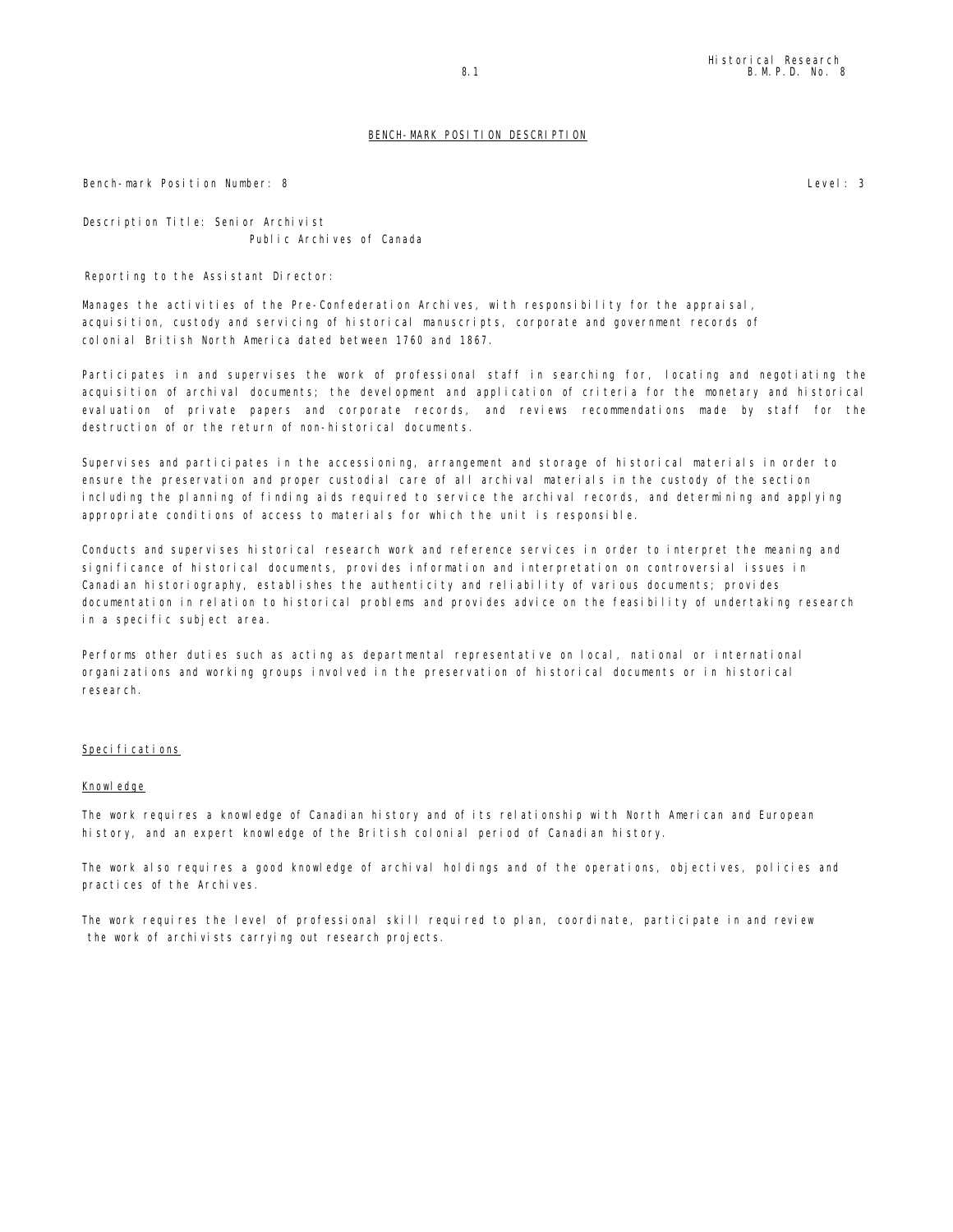# B. M. P. D. No. 8 8.2

#### Nature of the Work

The work consists of supervising and participating in the work of the section of the Archives responsible for the acquisition, custody and provision of advice and information on manuscripts and records from the British colonial period of Canadian history.

The work requires the analysis of the interrelationship of large amounts of information on a variety of topics of Pre-Confederation history in order to formulate research objectives to be met by individual staff members and to coordinate and review various research projects in the light of the total programs and purpose of the Pre-Confederation Archives.

### Professional Responsibility

The work is defined in terms of the subject area to be covered in accordance with policies and practices established by senior departmental officials. Recommendations for changes in these areas are made to the Assistant Director.

The work entails responsibility for formulating and revising, within established policy, general objectives and priorities of projects, allocating Individual projects to staff, adjusting staff assignments as necessary and for reviewing the work carried out in the section for adherence to and attainment of project objectives.

Guidance is sought from the Assistant Director regarding interpretations of departmental policies, changes in established priorities and projects that involve the responsibilities of other sections.

# Supervision

The work requires the supervision of staff in the professional and administrative support categories.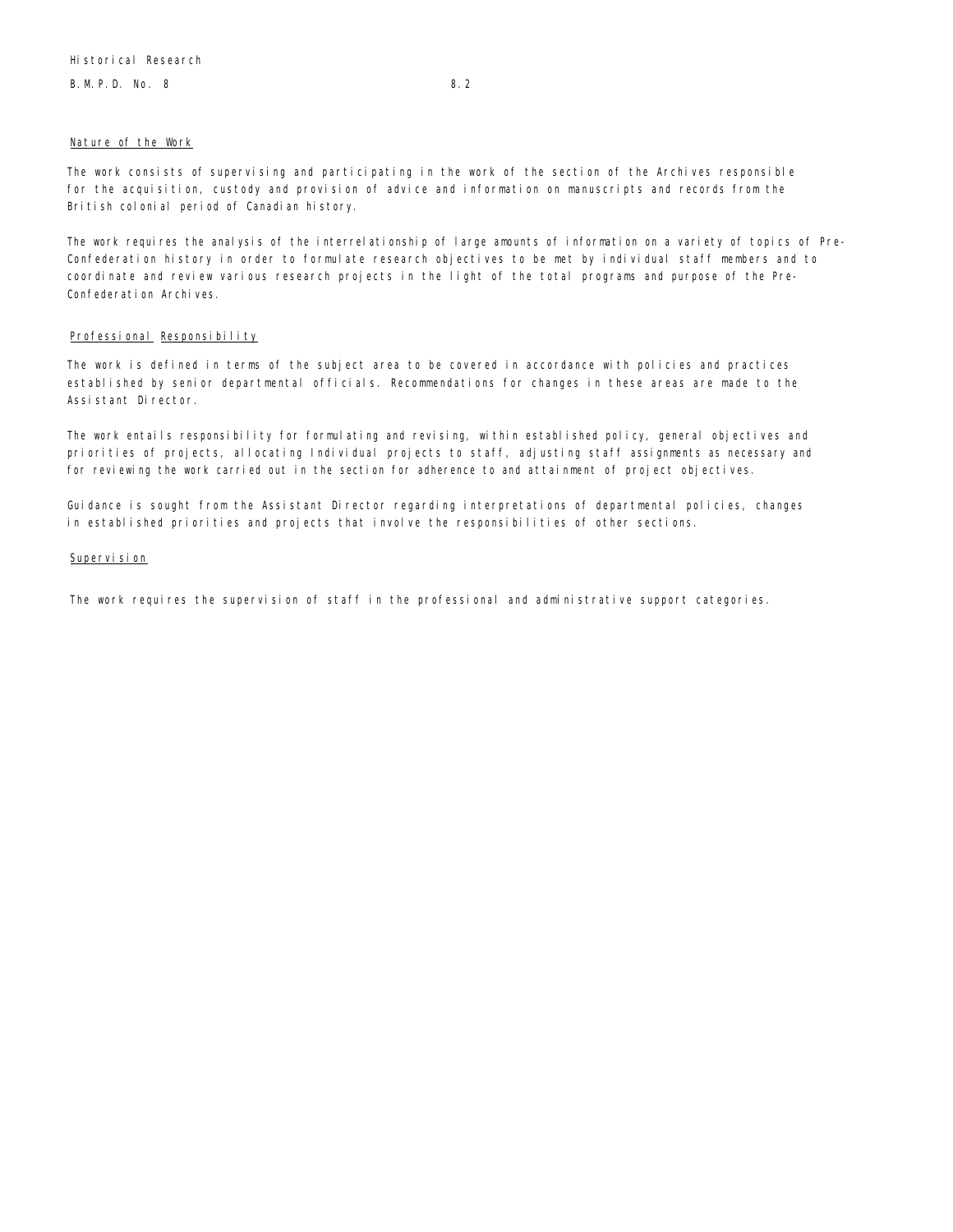Bench-mark Position Number: 9 Level: 3

Descriptive Title: Historian

Reporting to the Senior Historian:

Plans, writes and edits historical narratives or reports on major phases of Canadian military history. Defines the coverage of particular studies; determines which aspects are to be given particular emphasis; selects the research techniques and defines the limits of the research; evaluates all pertinent historical evidence; synthesizes research findings; develops a written narrative of the subject and edits the draft for publication.

Plans, assigns and monitors the work of historians and sub staff on a project basis which includes: defining the limits and depth of treatment of specific projects and assigning responsibility for projects; advising on the use and evaluation of source materials and coordinating the conduct of research projects; reviewing and commenting on subordinate's analyses, synthesis and writing style, synthesizing the products of collective research and integrating the findings into narratives or reports for publication.

Provides advice and information in support of the development or modification of policies and programs: historical curricula for staff schools; assesses the accuracy of draft narratives of military history; sources and research techniques as well as assessing and making recommendations as to the value and authority of historical documentary materials.

# Specifications

# Knowledge

The work requires a good knowledge of Canadian History, and an expert knowledge of Canadian military history, military affairs and the general history of war, including a grasp of strategy and tactics and of the various national military organizations and doctrines. Skill is required in selecting, evaluating, interpreting and presenting large amounts of historical information and superior skills in the use of such research tools as library and archival holdings, foreign languages, maps, photographs and statistics. The work requires the ability to direct and review the work of professional historians conducting research in specific subject areas as well as coordinate major historical studies.

### Nature of Work

The work consists of conducting research and writing for publication historical narratives on particular phases or subjects of Canadian Military history. There is also a requirement to resolve conflicts of historical evidence contained in large amounts of historical information; decide on the proportionate contributions of historical factors to an event; assess the interrelationships of information in order to make interpretive historical judgments on the origins, significance and effects of questions of Canadian military policies and events. The work also requires the solution of problems pertaining to planning, guiding, and commenting upon the work of other professional historians working in specific subject areas.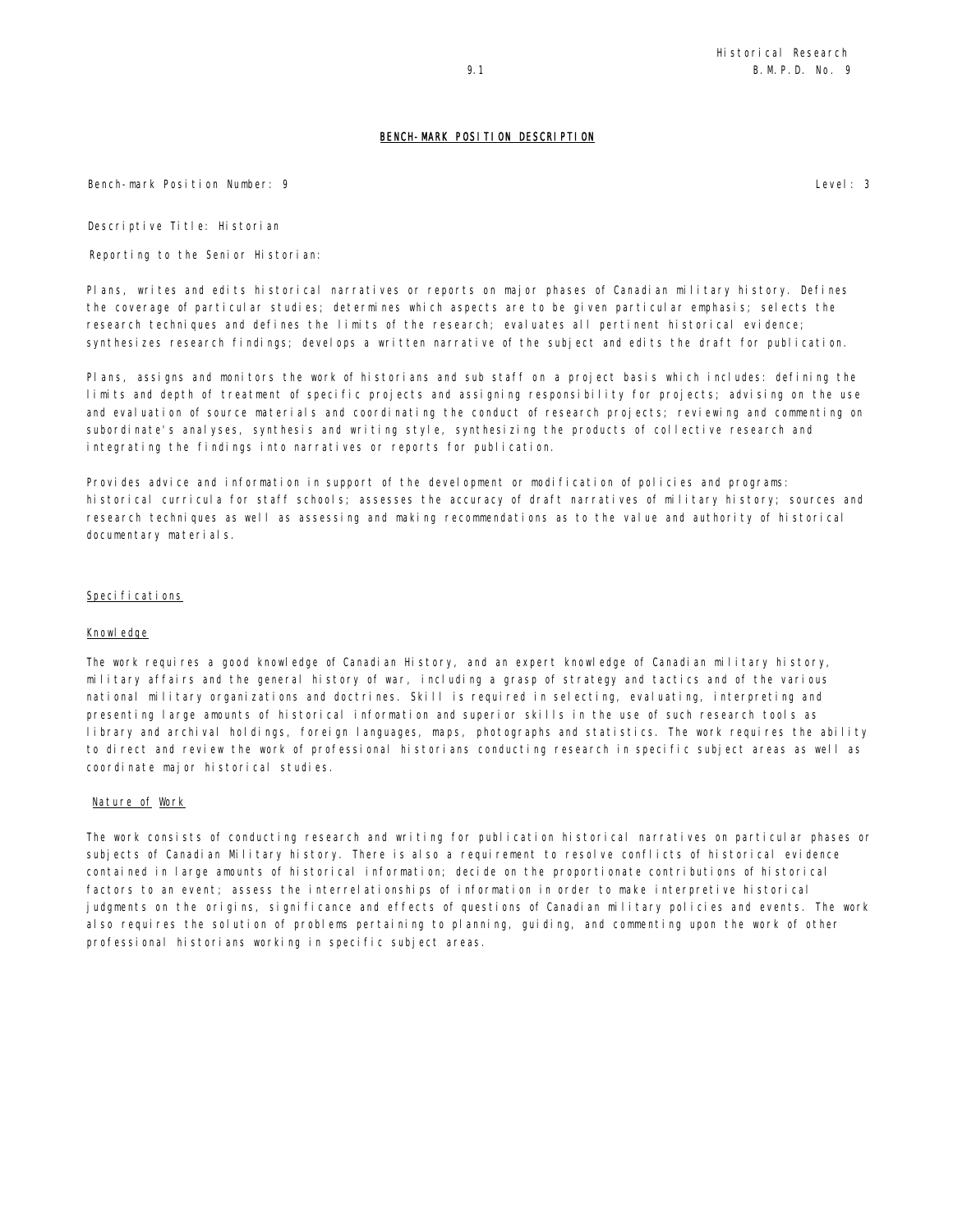# Professional Responsibility

The work is assigned in terms of the subject to be covered. It entails responsibility for all aspects of the assignment including planning the study, choosing the techniques to be used and making decisions of analysis and explanation of events under study. Guidance is sought from the Senior Historian regarding the use of source materials that may be restricted by security regulations or cause embarrassment to the government or individual persons, obtaining source materials held in private collections or in other government departments requiring negotiations for permission to examine. The work also includes responsibility for recommending historical research projects, allocating research projects to other historians and guiding and reviewing their work.

# Supervision

There is a requirement to supervise the work of other historians and sub staff conducting historical research on specific topics or sub topics on a project basis.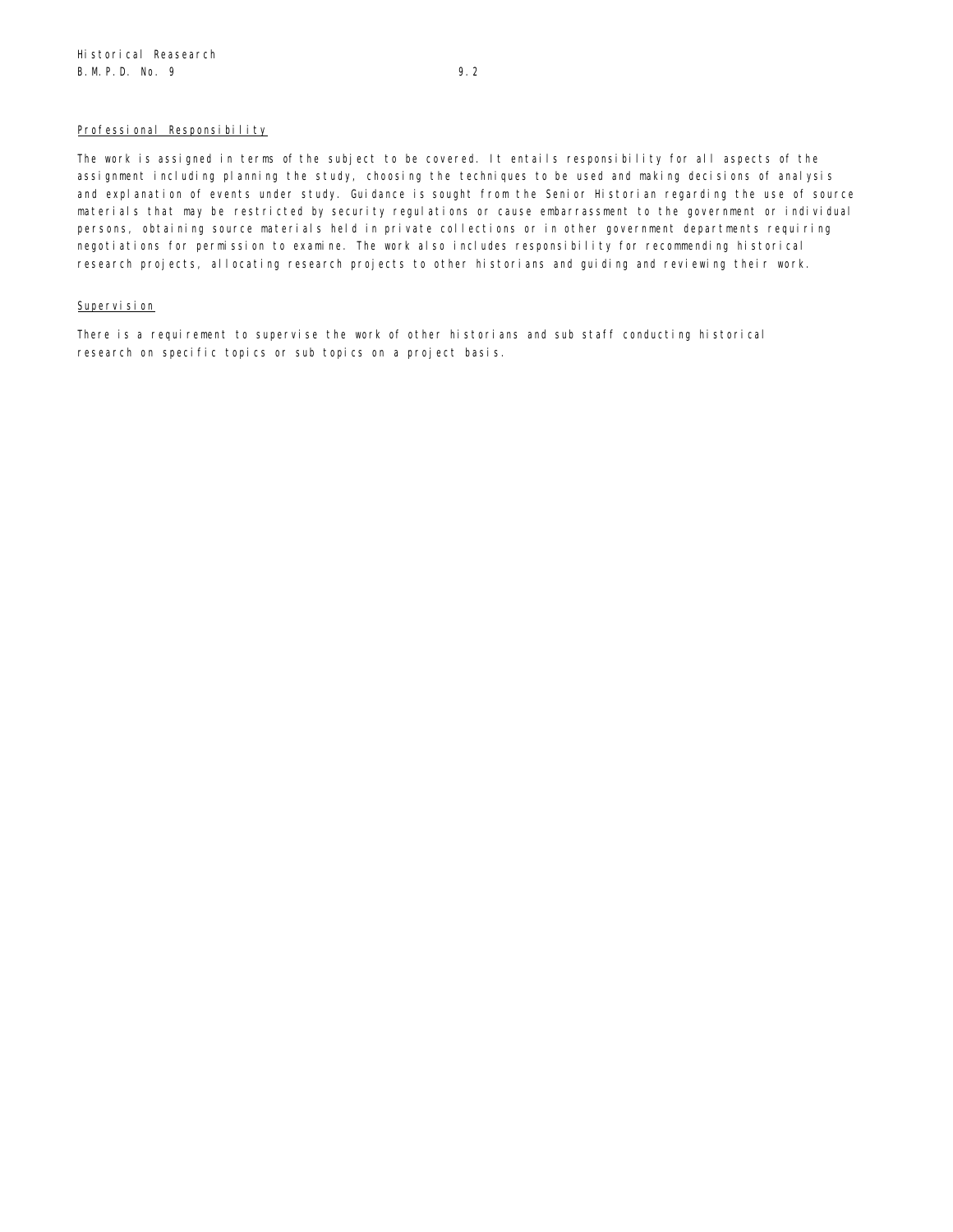Bench-mark Position Number: 10 Level: 3

Descriptive Title: Staff Archaeologist

Reporting to the Chief, Archaeological Research, Atlantic Region:

Plans, directs, and implements major archaeological excavation projects at historic and prehistoric sites in the Atlantic Region; develops research design and site strategy. Develops cultural resource management programs for parks and sites in the region. Contributes to advances in the field of knowledge, and may establish new approaches. Directs compilation of field data and related research files.

Assigns to subordinate professionals and support staff selected portions of reports on results of excavations; provides professional guidance, reviews and edits the written work of subordinates. Prepares the principal analysis sections of final reports on major excavations, and prepares comprehensive reports based on all supporting research (including interdisciplinary contributions).

Provides advice as functional specialist to planning, interpretation, and structural design teams, to the development of directives, to park staff on cultural resource management issues, and to colleagues within and outside the department.

Allocates and controls project resources, and recommends modifications to program goals arising from interim results of research in a major multi-year project. Presents scientific papers at national and international professional meetings. Supervises professional and support staff on a project basis, and has seasonal supervision of an entire complement required for field work.

#### Specifications

#### Knowledge

The work requires a thorough knowledge of Canadian history, a comprehensive theoretical and practical knowledge of prehistoric and/or historic archaeology including field techniques and procedures, and an expert knowledge of a particular subject area (e.g., Viking period, French military history and fortifications). A thorough knowledge of Parks' mandates and policies is essential. A good knowledge of basic personnel, financial, and administrative practices in order to independently manage field logistics is required.

Skill is required to research, evaluate, and synthesize archaeological and historical data, conduct original research, direct team projects, and effectively communicate the results of research in a wide variety of formats (oral and written).

### Nature of the Work

The work includes full responsibility to plan, direct, and implement major archaeological research projects (e.g., 8-25 person field party, multi-season duration, on-site interdisciplinary capacity, major thematic focus, complex features and research problems); to develop cultural research management programs for the region. It includes the application of supervisory and professional skills to plan, organize, control, and evaluate the work of subordinate professional and support staff. The work requires analysis and synthesis of field data, through direct observation and that of subordinate professionals, and the formulation of comprehensive interpretations and recommendations. The work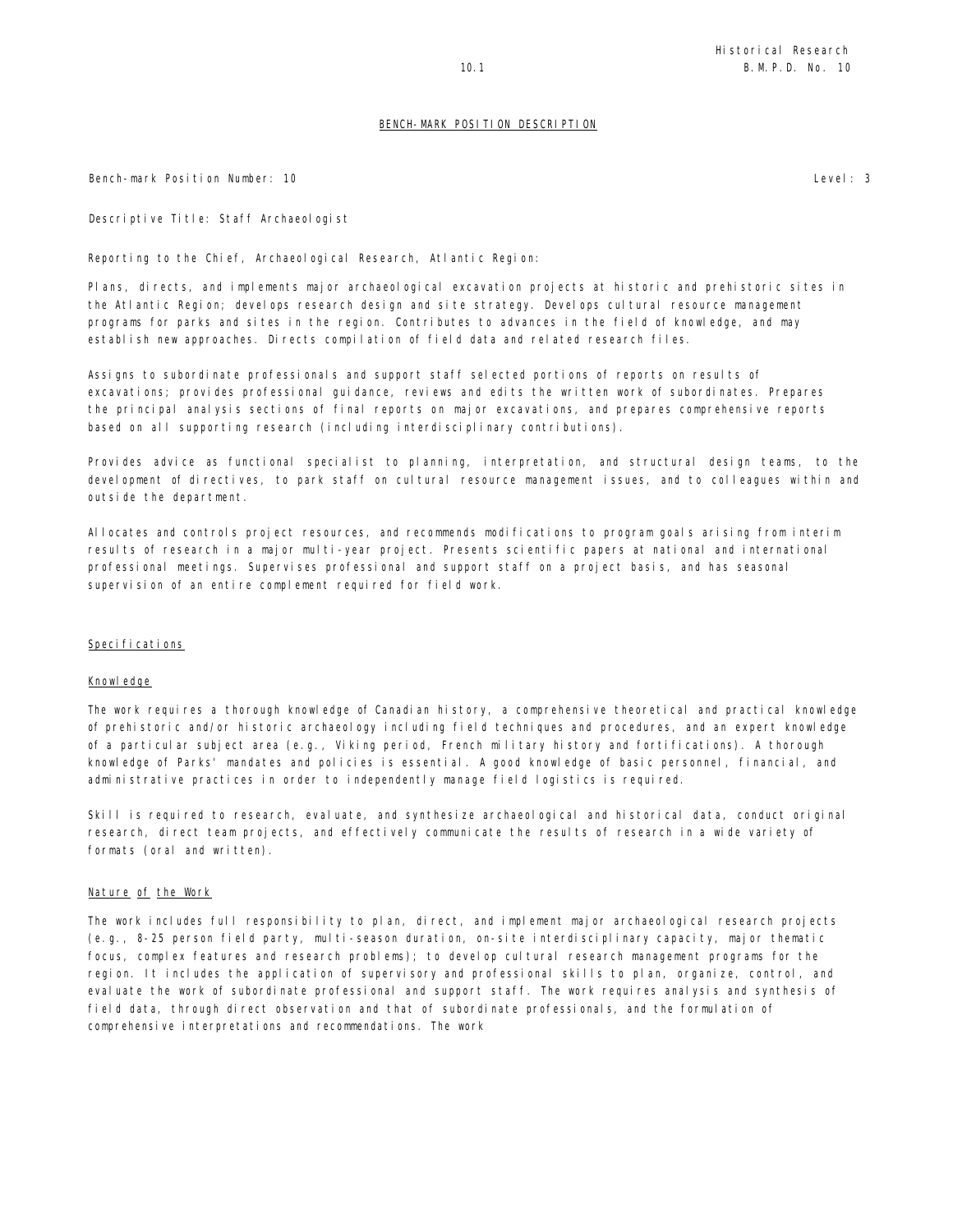B. M. P. D. No. 10 10.2

also requires identifying the requirement for, and coordinating the inputs of, all interdisciplinary research support to the project, and preparing the final report on all research results. The work includes responsibility for field logistics with undertaking archaeological research in remote locations for periods of up to 3-4 months.

# Professional Responsibility

The work is planned and executed independently, and subject to overall project approval, entails responsibility for the management of project resources. This involves planning, establishing goals, monitoring the work of subordinates, and reviewing subordinates' work for quality and conformance with approved work plans. The work generally requires the application of established techniques, standards, guidelines, and procedures, but may include modification or development of new approaches and recommendation for changes to directives, guidelines, and standards. The work includes critical review of manuscripts by subordinates, as well as that of other researchers within and outside the department within the area of expertise. There is a requirement to provide advice as a functional specialist to officials and colleagues within the department, and colleagues outside, on matters of archaeology. Accuracy and reliability of observations and resulting recommendations are crucial, since the opportunity to capture relevant data is gone once an area is excavated. The archaeologist is expected to make recommendations that could have significant impact on site interpretation, devel opment, and management of resources.

# Supervision

Continuing responsibility of professional and support staff is required on a project basis, as well as the supervision of the entire complement required for seasonal field work.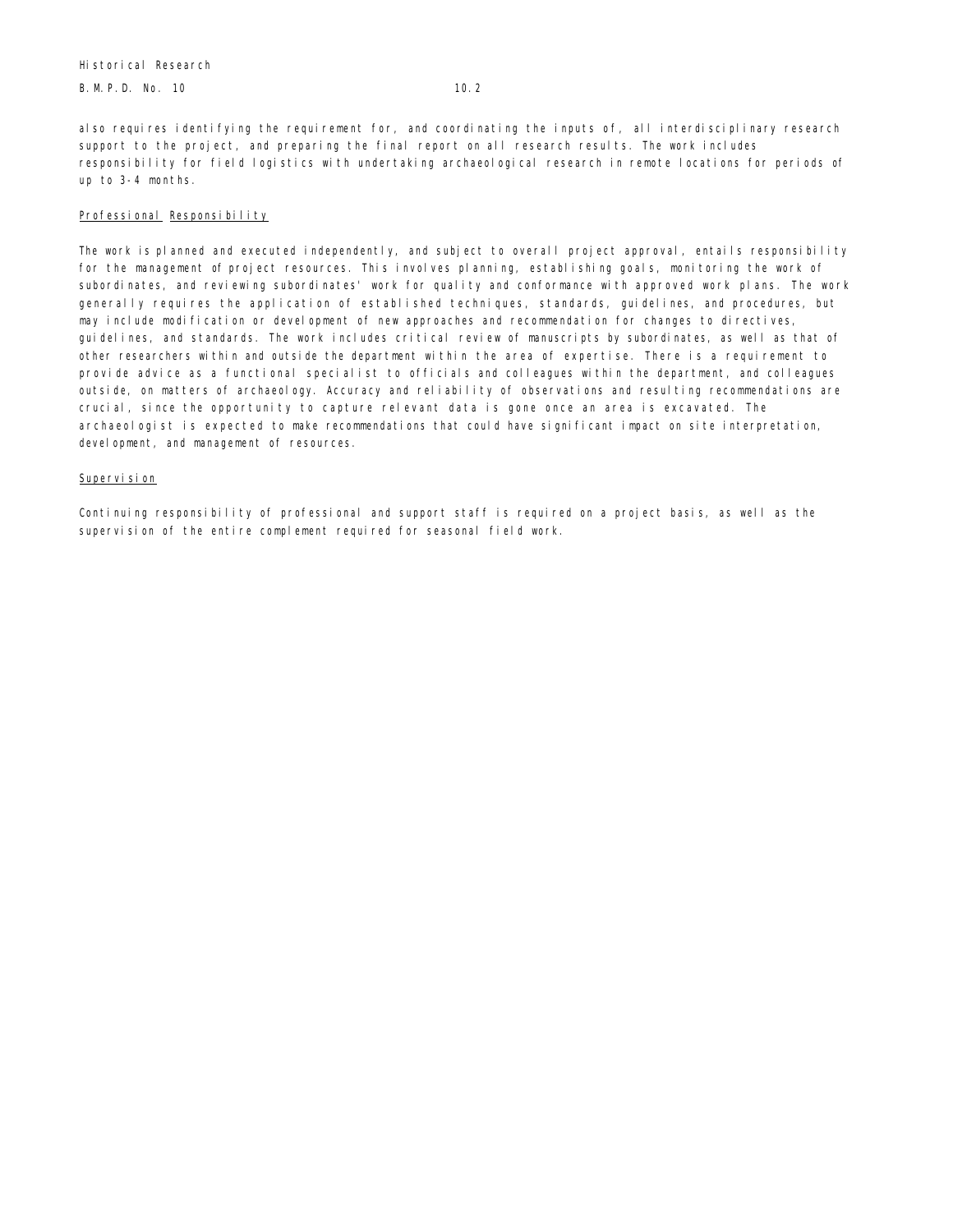Bench-mark Position Number: 11 Level: 3

Descriptive Title: Curator, South and West Asia

Reporting to the Chief, Canadian Centre for Folk Culture Studies:

Plans and organizes research projects in the field of South and West Asia cultures and sub-cultures anthropology across Canada including assessing the implications of Department, Museum and Division policies for this field and recommending or acting accordingly.

Manages and administers the resources required to implement research projects related to the designated field of anthropology.

Plans, assigns and monitors the work of students, curatorial researchers, or assigned anthropologists investigating specific aspects of Canadian South and West Asia cultures through research acquisition or dissemination projects.

Plans the work to be carried out under research contracts, selects contractors, prepares the contract, monitors the progress and assesses the work for validity and conformity to the terms of the contract.

Provides advice and information to departmental officials, visiting scientists and the general public as well as collaborating with scientific institutions and scholarly organizations in assessing the content and presentation of essays, reports, studies and other scientific manuscripts or publications.

Performs other duties such as representing the Division, advising or assisting in folklore matters related to exhibitions, publications, collections, teaching and research; provides anthropological information to other government departments, officials of foreign governments, scholars, ethnic groups and associations, the media and the general public as well as maintaining contact with professional folklorists and anthropologists in academic, museum and government circles and representatives of ethnic communities.

# Speci fi cati ons

# Knowledge

The work requires a knowledge of cultural anthropology, an expert knowledge of the South and West Asia cultural area, as well as a knowledge of the methods and techniques in anthropological research and in museographical fields.

The work also requires skill in searching for, evaluating and synthesizing a variety of information related to cultures and sub-cultures, and presenting that information in a concise report or publication as well as the ability to coordinate the execution of major research studies on this cultural area and a number of related research projects on cultural or sub-cultural components of this area.

#### Nature of the Work

The work consists of initiating, conducting and coordinating studies on the South and West Asia cultural area in order to identify the cultural patterns of Canadians who immigrated from this area.

The work requires the analysis of the cultures and sub-cultures of origin, the adaptation process and the new cultural patterns after the adaptation process.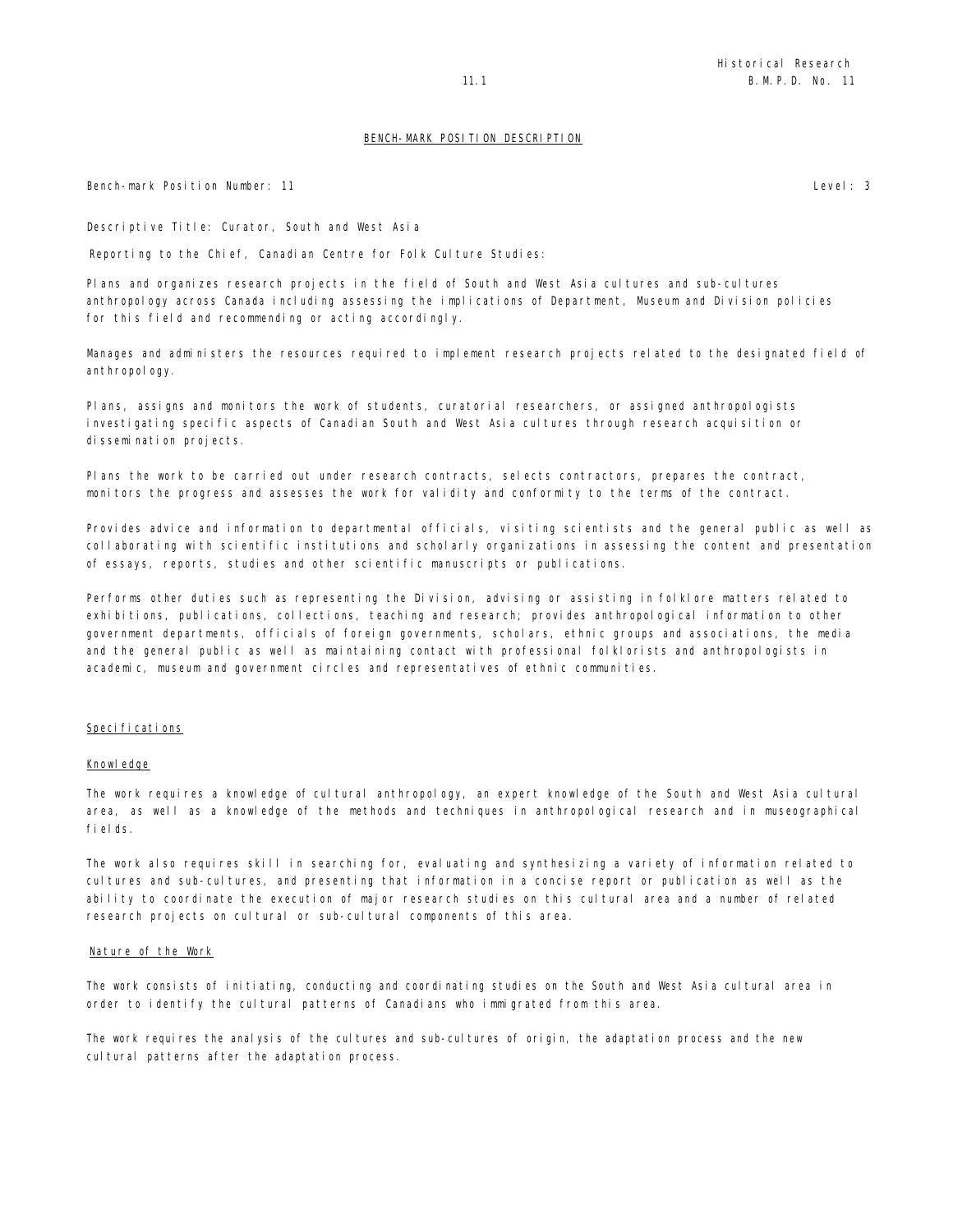The work also requires directing the work of assigned professionals and/or contract personnel, conducting a variety of research studies including administrative arrangements pertaining to artifacts donated or purchased, the dissemination of scientific information about cultural or sub-cultural groups.

# Professional Responsibility

The work includes the responsibility for developing and directing all research projects and services in the South and West Asia cultural areas.

The work is performed within guidelines established by the Chief for the Centre and reviewed to ensure that the impact of decisions on other cultural areas has been considered.

# Supervision

The work requires supervision of assigned professional staff and direction of professionals working under contract.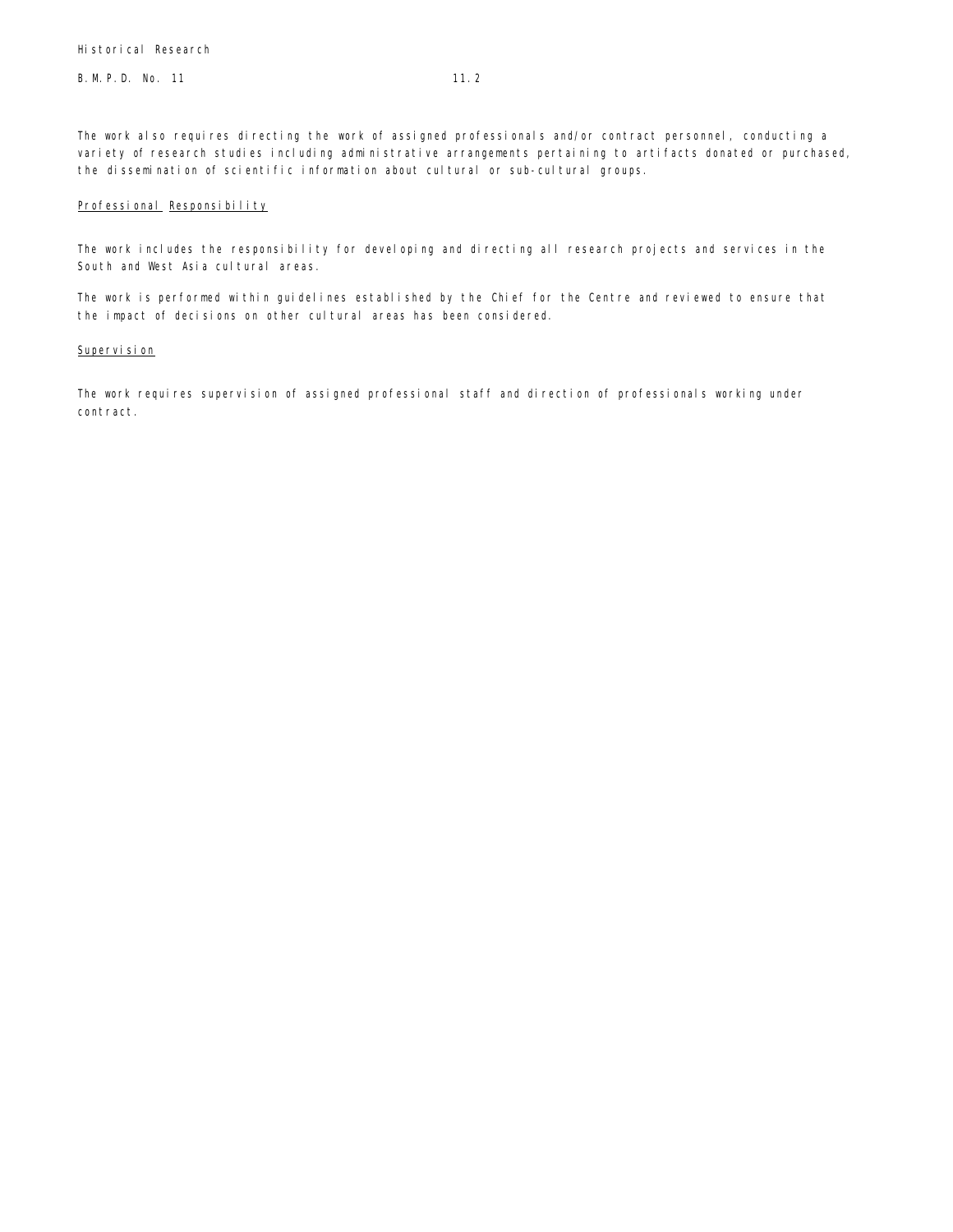Bench-mark Position Number: 12 Level: 4

Descriptive Title: Curator of European Art

Reporting to the Assistant Director of Collections and Research:

Plans and directs the physical and intellectual care of the collection of historic European Art which includes consulting with the Restoration and Conservation Laboratory (RCL) about the best method of consolidation, restoration and/or cleaning of specific works of art; jointly approving with the Head, RCL, the proposed treatment; setting the conservation priorities within the collections; carrying out a risk/benefit analysis and effectively recommending for or against loans of works of art from the collections; directing and setting standards for the documentation and care of works of art in the collections.

Plans and directs the development of the collections including establishing collecting goals and priorities.

Plans and directs the research programme for the collections and conducts and supervises research in a designated collecting area or on related art historical subjects including establishing and approving research goals and priorities and setting standards for research.

Plans, directs and approves the research contribution nationally and internationally on the contents of the collections and on art history, including setting standards for the conducting of research contributions, in support of Gallery programmes, such as major national and international exhibitions.

Supervises and reviews the work of professional staff, setting standards of work; defining and approving topics or fields of work; advising professional staff on policy and procedures; assessing and reviewing the work of professional staff members.

Performs other duties such as advising Canadian Visual Arts Research and Study Centre on the development of their holdings; advising other government departments, art galleries and museums, and the public in general on questions of historic European Art; contributing to the policies and programmes of the National Gallery generally; evaluating grant submissions and programmes of other government departments, such as the Movable Cultural Property/Canadian Cultural Property Export Review Board, Canada Council and External Affairs; representing the National Gallery at national and international conferences.

#### Specifications

#### Knowledge

The work requires a thorough knowledge of art history with an expert knowledge of historic European Art, demonstrated in published materials; a thorough knowledge of the contents of private and public collections and of the various research libraries and archives in the field; an in depth knowledge of historical art research methods and techniques; as well as knowledge of various methods and techniques best suited to the communication of the cultural and aesthetic values of works of art.

The work requires the application of administrative and professional skill to plan and direct physical, intellectual and conceptual activities; the collection goals and priorities; the research programme, and the national and international contribution in support of major exhibitions, installations and publications related to the NGC's collection of historic European Art.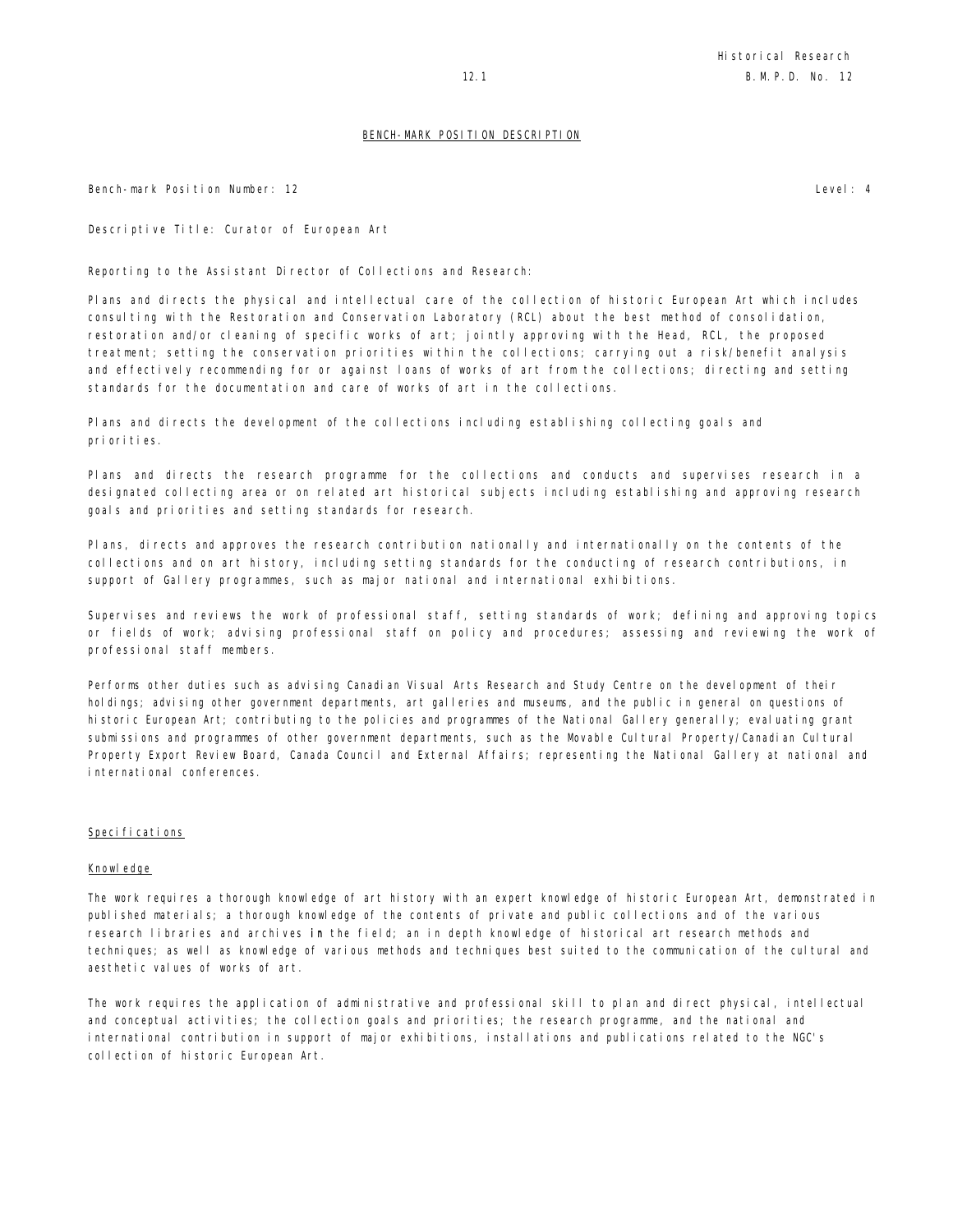The work also requires knowledge of the objectives and functions of the NGC as they related to historic European Art.

# Nature of the Work

The work requires the direction and management of the National Gallery's historic European Art collections program which includes planning and directing the physical and intellectual care of the collections; planning and developing goals and priorities for development of the collections; planning and directing research projects in a designated collection area and on related art historical subjects including establishing and approving research goals, priorities and standards; planning, directing and approving national and international research contribution in support of such Gallery programmes as major national and international exhi bi ti ons.

The work requires contributing to the policies and programmes of the National Gallery generally; advising other government departments, art galleries, museums and the public on questions of historic European Art; evaluating grant submissions and programmes of other government departments; and representing the National Gallery at national and international conferences.

# Professional Responsibility

The work entails responsibility for defining the scope and content of historical research studies, projects and programs, and for their initiation, execution and evaluation. It involves the preparation or approval of research plans, preparation of budgets, annual and multi-year plans. It also involves the modification or alteration of scheduling and budgets at the project level. The work requires establishment of standard, guidelines and procedures pertaining to the conduct of research by professional staff and contract personnel.

The work is performed independently but guidance is sought on matters of policy to ensure that the direction taken is consistent with overall objectives and policies.

# Supervision

The work requires the continuing supervision of professionals and some support staff or the coordination of professional and support staff assigned for the duration of specific projects. It also requires the management of outside research contracts.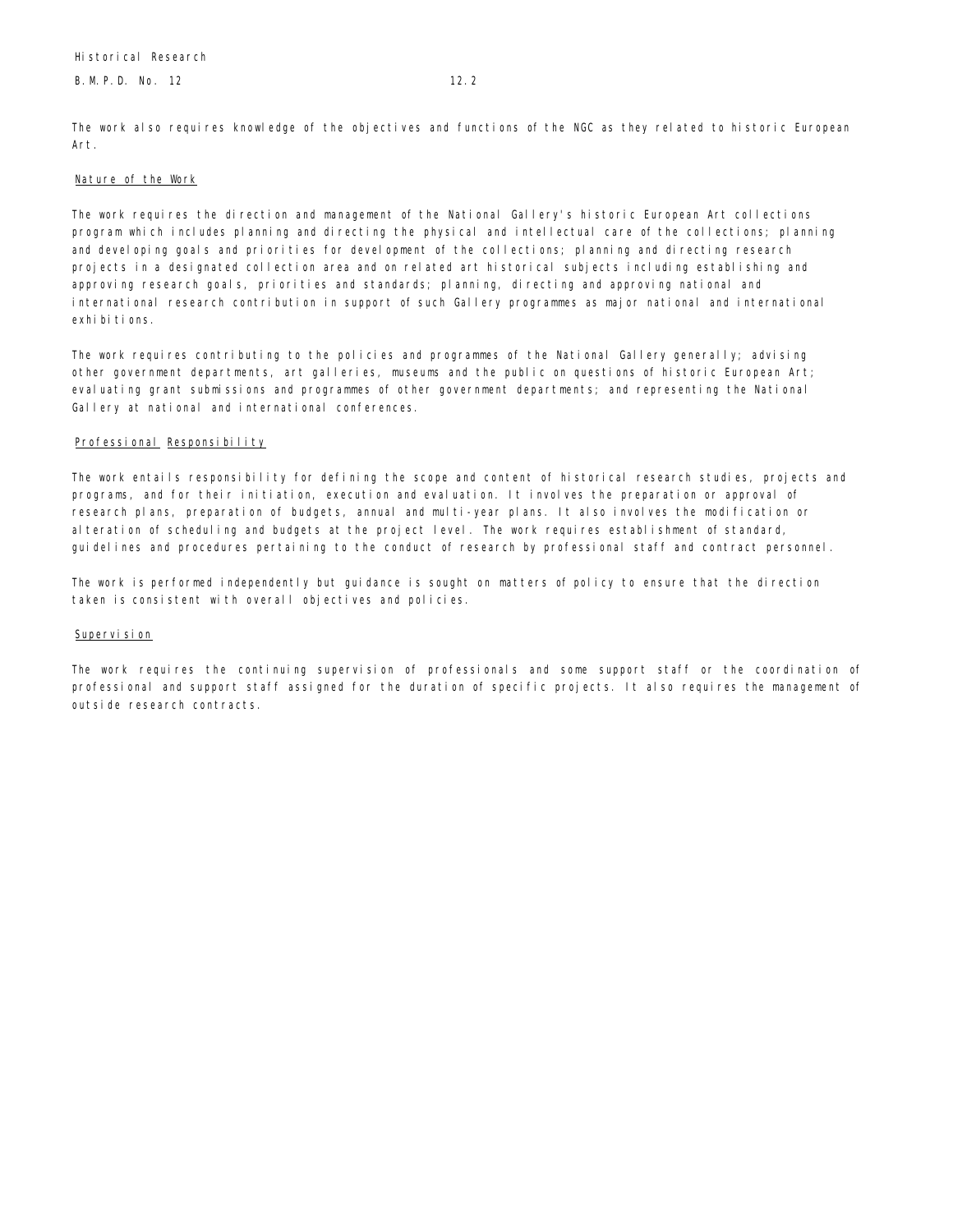Bench-mark Position Number: 13 Level: 4

Descriptive Title: Chief, Historical Services, Prairie Region

Reporting to the Director, Programming and Development, Prairie Region:

Plans and develops the historical research program of the Prairie Region as a basis for the establishment of national and historic parks, for the conservation of structures and landscapes associated with those sites, and for the interpretation and presentation to the public of those sites.

Determines human, material and financial resources required to carry out the regional historical research program. Prepares budgets and work plans for the unit.

Assigns resources and staff to research projects according to operational requirements. Manages and controls the resources allocated to the research program. Authorizes and is accountable for expenditures.

Directs the research of a number of professional staff, determining parameters of research projects, monitoring their progress, and evaluating the finished products for adherence to professional scholarly standards, achievement of program goals, suitability for publication.

Participates in regional planning process to ensure that development, recapitalization and maintenance activities take historical consideration into account.

Manages human resources of Historical Services by assigning goals, evaluating performance, guiding staff in selection of sources and application of research techniques as required, recommending training, resolving staff conflicts and taking disciplinary action as required.

Advises regional management on historical matters, and on historical implications of regional activities and policies; participates in formulation of policy at the regional level.

Performs other duties such as organizing conferences and workshops, representing the program at professional conferences or governmental meetings, acting as liaison with provincial heritage programs, acting for Director, as required.

# Specifications

# Knowledge

The work requires a comprehensive knowledge of Canadian history, and expert knowledge of Western Canadian History, as well as in-depth knowledge of historical research methods and techniques. It also requires general familiarity with the archival and other institutions holding material relevant to the region's research requirements.

It requires knowledge of and experience in the development, execution and evaluation of historical research projects and programs, and the managerial and professional skills to plan and direct a number of major research studies and professional employees.

The work requires a detailed knowledge of Parks' policies, procedures and objectives.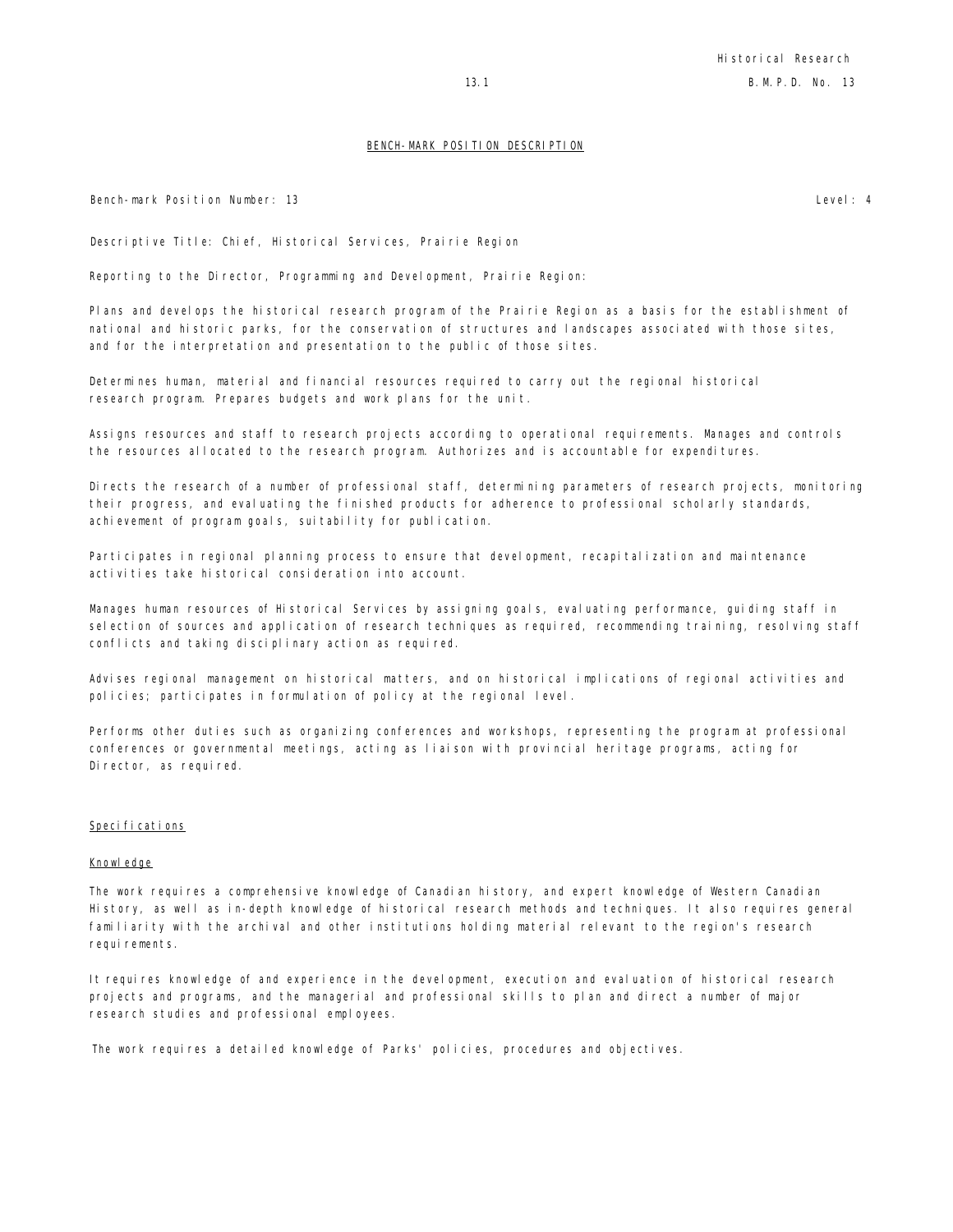### Nature of the Work

The work requires the planning, managing and evaluating of a program of historical research projects and activities, the purpose of which is to inform on matters of national historic importance, through presentation of historic parks and sites, or through the written word.

The work requires the determination of financial and human resources and their most effective deployment to meet program objectives.

It involves evaluation of the work performed by subordinates for completeness, accuracy, achievement of assigned goals, and adherence to policy. It also involves assessment of the work of subordinate staff and other professionals in Parks for possible publication.

The work involves provision of professional information and advice to regional management, including input into functional and operational reviews, and all aspects of the planning process.

# Professional Responsibility

The work entails responsibility for defining the scope and content of historical research studies, projects and programs, and for their initiation, execution and evaluation. It involves the preparation or approval of research plans, preparation of budgets, annual and multi-year plans. It also involves the modification or alteration of scheduling and budgets at the project level. The work requires establishment of standards, guidelines and procedures pertaining to the conduct of research by professional staff.

The work also involves responsibility for staffing and personnel matters for the unit.

Work is carried out independently, in accordance with the policies and objectives established by regional management.

# Supervision

The work requires the continuing supervision of a number of professional researchers and support staff.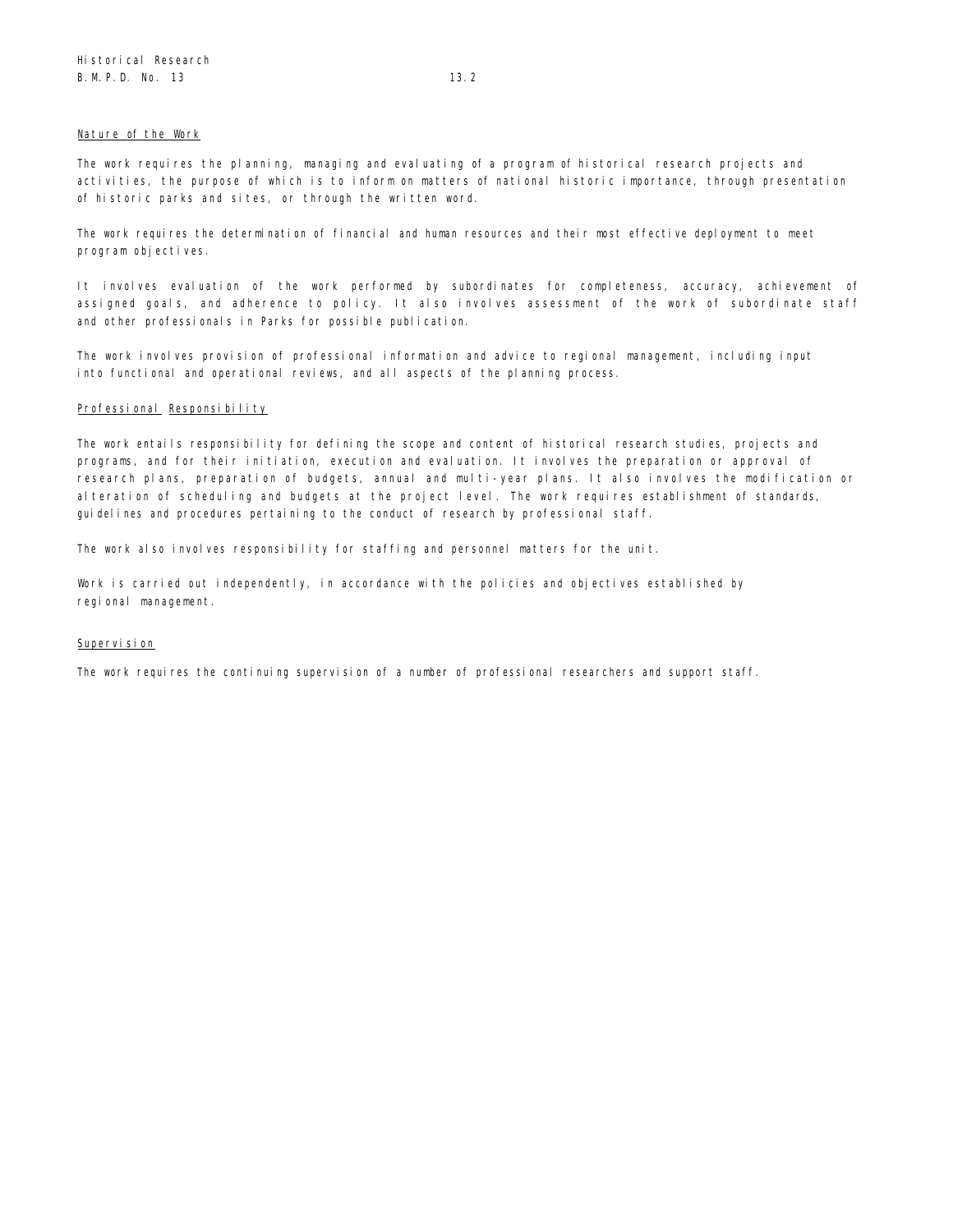Bench-mark Position Number: 14 **Level** 2008 and the set of the set of the set of the set of the set of the set of the set of the set of the set of the set of the set of the set of the set of the set of the set of the set o

Descriptive Title: Chief, State and Military Records

Reporting to the Director, Federal Archives:

Plans and directs the acquisition program for those state and military records of the Government of Canada having archival value as a basis for making available historically valuable textual records to government departments and the Canadian public.

Directs the description and conservation requirements of the archival holdings, and the provision of research services to these holdings.

Develops and appraises divisional policies relating to the acquisition, control, description and servicing of historically valuable records of the Government of Canada.

Directs the research of a number of staff, determining parameters of the research to be undertaken based on current research trends. Evaluates performance of staff for adherence to policy and achievement of program goals, ensuring their correlation with departmental objectives. Allocates staff to specific subject assignments and research projects directed at the attainment of the program.

Determines and identifies human material and financial (microfilming) resources required for the program, prepares work plans and budget forecasts. Manages and assigns resources and staff allocated to the research program.

# Specifications

# Knowledge

The work requires a comprehensive knowledge of Canadian history and an expert knowledge of state and military history as well as in depth knowledge of archival methods and techniques. The work requires a good knowledge of Access to Information and Privacy legislation, and a thorough knowledge of Treasury Board administrative policies relating to records and privacy and access issues. A thorough knowledge of the records retention and disposal system of the government is also required.

It requires knowledge of and experience in the development, execution and evaluation of historical research projects and programs, and the managerial and professional skills to plan and direct a number of professional staff engaged in working on discrete research projects forming part of a research program.

The work requires a detailed knowledge of Public Archives and central agency policies, objectives and procedures as they relate to the management of the program.

# Nature of Work

The work requires the planning, managing and evaluating of a program of historical research projects and activities, the purpose of which is to develop comprehensive archival holdings of federal government involvement in state and military affairs for the use of government and other research.

The work requires the determination of financial and human resources and plan for their most effective deployment to meet program objectives.